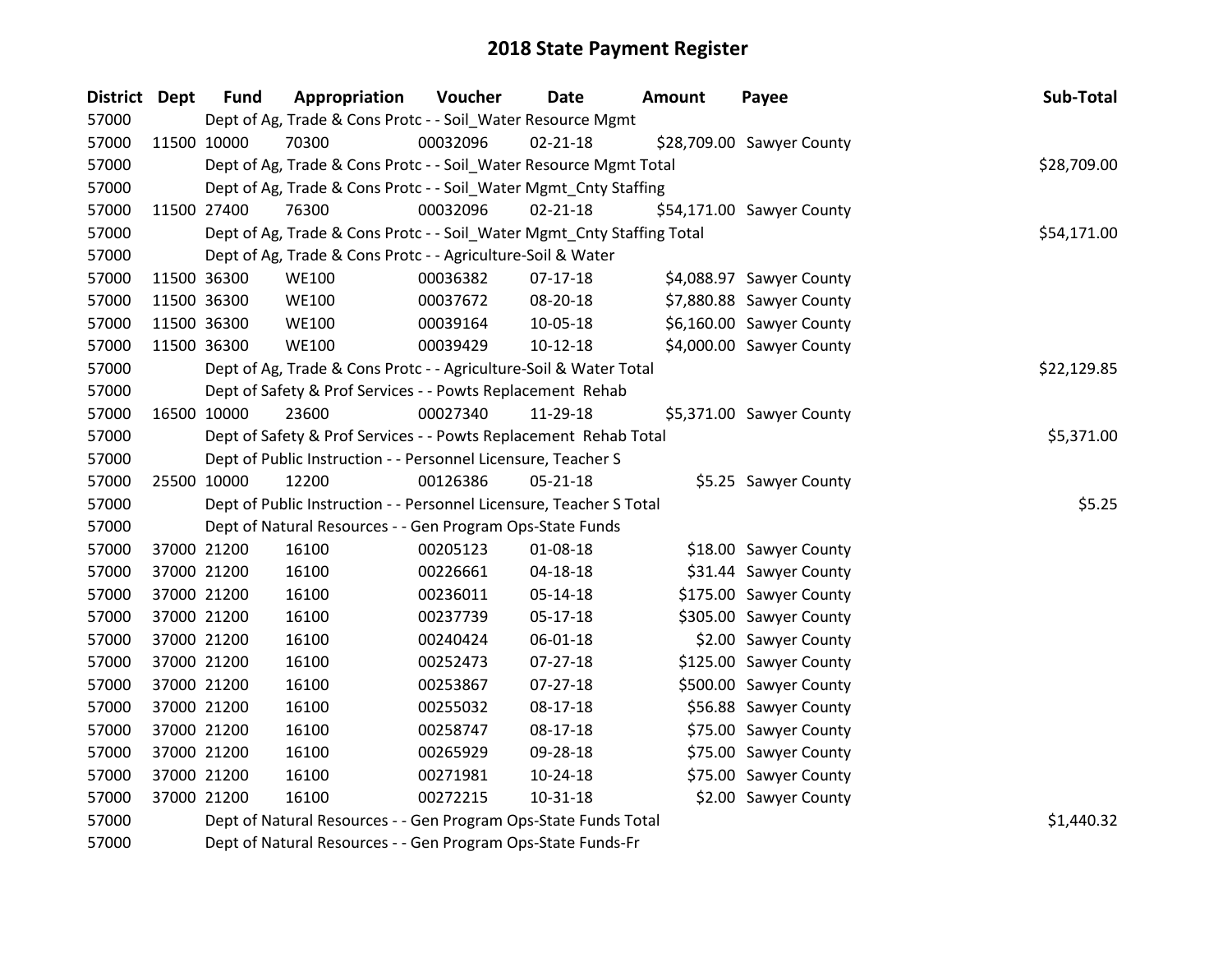| <b>District Dept</b> | <b>Fund</b> | Appropriation                                                      | Voucher  | Date           | <b>Amount</b> | Payee                     | Sub-Total   |
|----------------------|-------------|--------------------------------------------------------------------|----------|----------------|---------------|---------------------------|-------------|
| 57000                | 37000 21200 | 16600                                                              | 00206201 | $01 - 31 - 18$ |               | \$30,877.21 Sawyer County |             |
| 57000                | 37000 21200 | 16600                                                              | 00207980 | $01-19-18$     |               | \$360.00 Sawyer County    |             |
| 57000                |             | Dept of Natural Resources - - Gen Program Ops-State Funds-Fr Total |          |                |               |                           | \$31,237.21 |
| 57000                |             | Dept of Natural Resources - - Gen Program Ops-State Snow Trl       |          |                |               |                           |             |
| 57000                | 37000 21200 | 17400                                                              | 00252754 | $07 - 18 - 18$ |               | \$4,418.51 Sawyer County  |             |
| 57000                | 37000 21200 | 17400                                                              | 00252800 | $07-27-18$     |               | \$3,670.00 Sawyer County  |             |
| 57000                | 37000 21200 | 17400                                                              | 00252969 | $07 - 16 - 18$ |               | \$4,653.75 Sawyer County  |             |
| 57000                |             | Dept of Natural Resources - - Gen Program Ops-State Snow Trl Total |          |                |               |                           | \$12,742.26 |
| 57000                |             | Dept of Natural Resources - - General Program Operations --        |          |                |               |                           |             |
| 57000                | 37000 21200 | 25400                                                              | 00218768 | 03-07-18       |               | \$810.00 Sawyer County    |             |
| 57000                | 37000 21200 | 25400                                                              | 00226661 | 04-18-18       |               | \$62.88 Sawyer County     |             |
| 57000                | 37000 21200 | 25400                                                              | 00244047 | 06-18-18       |               | \$4,123.47 Sawyer County  |             |
| 57000                | 37000 21200 | 25400                                                              | 00250714 | $07-11-18$     |               | \$390.00 Sawyer County    |             |
| 57000                | 37000 21200 | 25400                                                              | 00259007 | 08-14-18       |               | \$70.00 Sawyer County     |             |
| 57000                | 37000 21200 | 25400                                                              | 00278289 | 11-16-18       |               | \$25.00 Sawyer County     |             |
| 57000                | 37000 21200 | 25400                                                              | 00278315 | 11-21-18       |               | \$75.00 Sawyer County     |             |
| 57000                | 37000 21200 | 25400                                                              | 00282665 | 12-06-18       |               | \$180.00 Sawyer County    |             |
| 57000                | 37000 21200 | 25400                                                              | 00286123 | 12-19-18       |               | \$450.00 Sawyer County    |             |
| 57000                | 37000 21200 | 25400                                                              | 00286801 | 12-27-18       |               | \$110.00 Sawyer County    |             |
| 57000                | 37000 21200 | 25400                                                              | 00286802 | 12-27-18       |               | \$135.00 Sawyer County    |             |
| 57000                | 37000 21200 | 25400                                                              | 00286803 | 12-27-18       |               | \$85.00 Sawyer County     |             |
| 57000                |             | Dept of Natural Resources - - General Program Operations -- Total  |          |                |               |                           | \$6,516.35  |
| 57000                |             | Dept of Natural Resources - - Venison Processing                   |          |                |               |                           |             |
| 57000                | 37000 21200 | 54900                                                              | 00226470 | $04 - 12 - 18$ |               | \$1,235.00 Sawyer County  |             |
| 57000                |             | Dept of Natural Resources - - Venison Processing Total             |          |                |               |                           | \$1,235.00  |
| 57000                |             | Dept of Natural Resources - - Enf A - Atv & Utv Enforcement        |          |                |               |                           |             |
| 57000                | 37000 21200 | 55100                                                              | 00268023 | 09-27-18       |               | \$8,404.14 Sawyer County  |             |
| 57000                | 37000 21200 | 55100                                                              | 00268559 | 09-27-18       |               | \$10,375.91 Sawyer County |             |
| 57000                |             | Dept of Natural Resources - - Enf A - Atv & Utv Enforcement Total  |          |                |               |                           | \$18,780.05 |
| 57000                |             | Dept of Natural Resources - - Wildlife Damage Claims & Abat        |          |                |               |                           |             |
| 57000                | 37000 21200 | 55300                                                              | 00226470 | $04 - 12 - 18$ |               | \$33,846.21 Sawyer County |             |
| 57000                |             | Dept of Natural Resources - - Wildlife Damage Claims & Abat Total  |          |                |               |                           | \$33,846.21 |
| 57000                |             | Dept of Natural Resources - - Ra- Fish, WI & Forestry              |          |                |               |                           |             |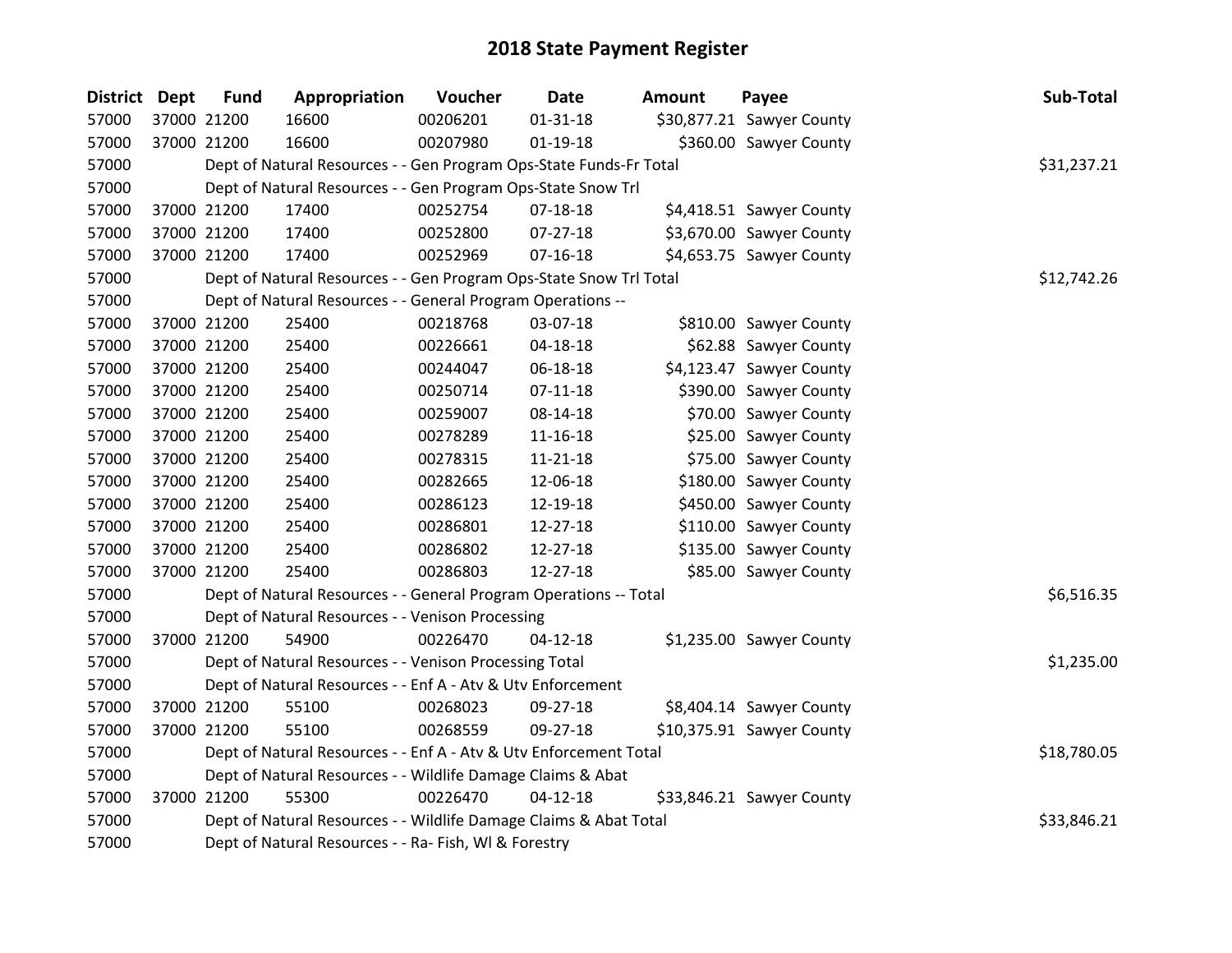| <b>District</b> | <b>Dept</b> | <b>Fund</b> | Appropriation                                                      | Voucher  | <b>Date</b>    | <b>Amount</b> | Payee                     | Sub-Total    |
|-----------------|-------------|-------------|--------------------------------------------------------------------|----------|----------------|---------------|---------------------------|--------------|
| 57000           | 37000 21200 |             | 56400                                                              | 00228695 | 04-19-18       |               | \$5,399.49 Sawyer County  |              |
| 57000           |             |             | Dept of Natural Resources - - Ra- Fish, WI & Forestry Total        |          |                |               |                           | \$5,399.49   |
| 57000           |             |             | Dept of Natural Resources - - Resaids - Forest CropInd & Mfl       |          |                |               |                           |              |
| 57000           |             | 37000 21200 | 56600                                                              | 00267482 | 09-17-18       |               | \$51,331.27 Sawyer County |              |
| 57000           |             |             | Dept of Natural Resources - - Resaids - Forest CropInd & Mfl Total |          |                |               |                           | \$51,331.27  |
| 57000           |             |             | Dept of Natural Resources - - Resaids - Cnty Forst & Admin         |          |                |               |                           |              |
| 57000           |             | 37000 21200 | 57200                                                              | 00216341 | 02-26-18       |               | \$44,014.88 Sawyer County |              |
| 57000           |             |             | Dept of Natural Resources - - Resaids - Cnty Forst & Admin Total   |          |                |               |                           | \$44,014.88  |
| 57000           |             |             | Dept of Natural Resources - - Ra- Cnty Snow Trail & Area Aid       |          |                |               |                           |              |
| 57000           | 37000 21200 |             | 57400                                                              | 00258394 | 08-08-18       |               | \$57,795.00 Sawyer County |              |
| 57000           |             |             | Dept of Natural Resources - - Ra- Cnty Snow Trail & Area Aid Total |          |                |               |                           | \$57,795.00  |
| 57000           |             |             | Dept of Natural Resources - - Ra- Snowmobile Trail Areas           |          |                |               |                           |              |
| 57000           |             | 37000 21200 | 57500                                                              | 00266076 | 09-13-18       |               | \$57,795.00 Sawyer County |              |
| 57000           |             | 37000 21200 | 57500                                                              | 00269081 | 09-28-18       |               | \$44,563.58 Sawyer County |              |
| 57000           |             |             | Dept of Natural Resources - - Ra- Snowmobile Trail Areas Total     |          |                |               |                           | \$102,358.58 |
| 57000           |             |             | Dept of Natural Resources - - Ra- Atv Prj Aids, Gas Tax Pymt       |          |                |               |                           |              |
| 57000           |             | 37000 21200 | 57600                                                              | 00258414 | 08-08-18       |               | \$48,423.13 Sawyer County |              |
| 57000           |             | 37000 21200 | 57600                                                              | 00258415 | 08-08-18       |               | \$7,490.00 Sawyer County  |              |
| 57000           |             | 37000 21200 | 57600                                                              | 00267926 | 09-26-18       |               | \$52,411.00 Sawyer County |              |
| 57000           | 37000 21200 |             | 57600                                                              | 00267974 | 09-26-18       |               | \$7,490.00 Sawyer County  |              |
| 57000           |             |             | Dept of Natural Resources - - Ra- Atv Prj Aids, Gas Tax Pymt Total |          |                |               |                           | \$115,814.13 |
| 57000           |             |             | Dept of Natural Resources - - Ra- Atv Project Aids                 |          |                |               |                           |              |
| 57000           |             | 37000 21200 | 57700                                                              | 00225145 | 04-05-18       |               | \$31,183.25 Sawyer County |              |
| 57000           |             |             | Dept of Natural Resources - - Ra- Atv Project Aids Total           |          |                |               |                           | \$31,183.25  |
| 57000           |             |             | Dept of Natural Resources - - Resaids - Pymt In Lieu Tax Fed       |          |                |               |                           |              |
| 57000           | 37000 21200 |             | 58400                                                              | 00270447 | $10 - 01 - 18$ |               | \$7,099.99 Sawyer County  |              |
| 57000           |             |             | Dept of Natural Resources - - Resaids - Pymt In Lieu Tax Fed Total |          |                |               |                           | \$7,099.99   |
| 57000           |             |             | Dept of Natural Resources - - Ea - Invasive Aqu & Lake Mon         |          |                |               |                           |              |
| 57000           |             | 37000 21200 | 67800                                                              | 00231557 | $04 - 27 - 18$ |               | \$11,805.00 Sawyer County |              |
| 57000           | 37000 21200 |             | 67800                                                              | 00268172 | 09-26-18       |               | \$18,722.68 Sawyer County |              |
| 57000           |             |             | Dept of Natural Resources - - Ea - Invasive Aqu & Lake Mon Total   |          |                |               |                           | \$30,527.68  |
| 57000           |             |             | Dept of Natural Resources - - Resource Maint Develop Sp Frst       |          |                |               |                           |              |
| 57000           |             | 37000 21200 | 77900                                                              | 00259106 | 08-20-18       |               | \$1,326.74 Sawyer County  |              |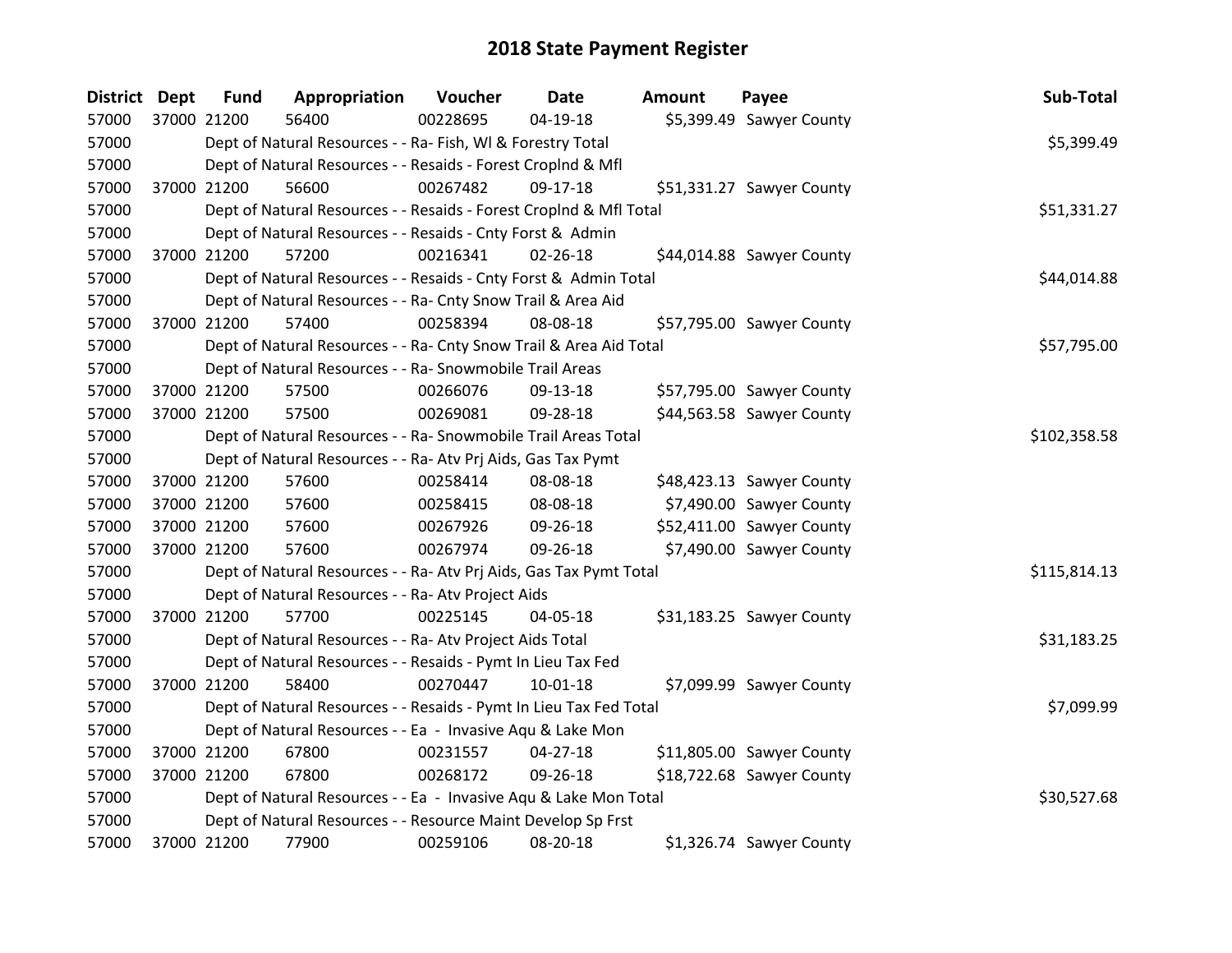| <b>District Dept</b> |             | <b>Fund</b> | Appropriation                                                      | Voucher  | Date           | Amount | Payee                     | Sub-Total    |
|----------------------|-------------|-------------|--------------------------------------------------------------------|----------|----------------|--------|---------------------------|--------------|
| 57000                |             |             | Dept of Natural Resources - - Resource Maint Develop Sp Frst Total |          |                |        |                           | \$1,326.74   |
| 57000                |             |             | Dept of Natural Resources - - Gpo--State Funds                     |          |                |        |                           |              |
| 57000                |             | 37000 21200 | 86100                                                              | 00217492 | 04-03-18       |        | \$23.00 Sawyer County     |              |
| 57000                |             |             | Dept of Natural Resources - - Gpo--State Funds Total               |          |                |        |                           | \$23.00      |
| 57000                |             |             | Dept of Natural Resources - - Gpo - State Funds                    |          |                |        |                           |              |
| 57000                |             | 37000 21200 | 96100                                                              | 00209497 | 01-30-18       |        | \$26.31 Sawyer County     |              |
| 57000                |             |             | Dept of Natural Resources - - Gpo - State Funds Total              |          |                |        |                           | \$26.31      |
| 57000                |             |             | Dept of Natural Resources - - Petrostorage Envr Remd Awards        |          |                |        |                           |              |
| 57000                |             | 37000 27200 | 66700                                                              | 00224393 | 04-02-18       |        | \$5,196.09 Sawyer County  |              |
| 57000                |             | 37000 27200 | 66700                                                              | 00233272 | 05-03-18       |        | \$3,556.11 Sawyer County  |              |
| 57000                |             | 37000 27200 | 66700                                                              | 00241411 | 06-07-18       |        | \$2,765.88 Sawyer County  |              |
| 57000                |             | 37000 27200 | 66700                                                              | 00259302 | 08-13-18       |        | \$4,849.19 Sawyer County  |              |
| 57000                |             |             | Dept of Natural Resources - - Petrostorage Envr Remd Awards Total  |          |                |        |                           | \$16,367.27  |
| 57000                |             |             | Dept of Natural Resources - - Land Acquisition                     |          |                |        |                           |              |
| 57000                |             | 37000 36300 | TA100                                                              | 00204827 | $01 - 04 - 18$ |        | \$30.00 Sawyer County     |              |
| 57000                |             | 37000 36300 | TA100                                                              | 00214065 | 02-13-18       |        | \$30.00 Sawyer County     |              |
| 57000                |             | 37000 36300 | TA100                                                              | 00219229 | 03-13-18       |        | \$90,000.00 Sawyer County |              |
| 57000                | 37000 36300 |             | <b>TA100</b>                                                       | 00219234 | 03-13-18       |        | \$23,743.43 Sawyer County |              |
| 57000                | 37000 36300 |             | TA100                                                              | 00255352 | 07-25-18       |        | \$30.00 Sawyer County     |              |
| 57000                |             |             | Dept of Natural Resources - - Land Acquisition Total               |          |                |        |                           | \$113,833.43 |
| 57000                |             |             | WI Dept of Transportation - - Eldly&Disa Co/Aid Sf                 |          |                |        |                           |              |
| 57000                |             | 39500 21100 | 16800                                                              | 00238283 | 04-05-18       |        | \$70,970.00 Sawyer County |              |
| 57000                |             |             | WI Dept of Transportation - - Eldly&Disa Co/Aid Sf Total           |          |                |        |                           | \$70,970.00  |
| 57000                |             |             | WI Dept of Transportation - - Disastr Damag Aid Sf                 |          |                |        |                           |              |
| 57000                |             | 39500 21100 | 17400                                                              | 00299724 | 09-21-18       |        | \$95,314.12 Sawyer County |              |
| 57000                |             |             | WI Dept of Transportation - - Disastr Damag Aid Sf Total           |          |                |        |                           | \$95,314.12  |
| 57000                |             |             | WI Dept of Transportation - - Tc, Trns Oper Aid Sf                 |          |                |        |                           |              |
| 57000                |             | 39500 21100 | 17700                                                              | 00295878 | 09-11-18       |        | \$21,629.00 Sawyer County |              |
| 57000                |             |             | WI Dept of Transportation - - Tc, Trns Oper Aid Sf Total           |          |                |        |                           | \$21,629.00  |
| 57000                |             |             | WI Dept of Transportation - - Hwy Sfty Loc Aid Ffd                 |          |                |        |                           |              |
| 57000                |             | 39500 21100 | 18500                                                              | 00323586 | 11-29-18       |        | \$870.16 Sawyer County    |              |
| 57000                |             |             | WI Dept of Transportation - - Hwy Sfty Loc Aid Ffd Total           |          |                |        |                           | \$870.16     |
| 57000                |             |             | WI Dept of Transportation - - Trans Aids To Co.-Sf                 |          |                |        |                           |              |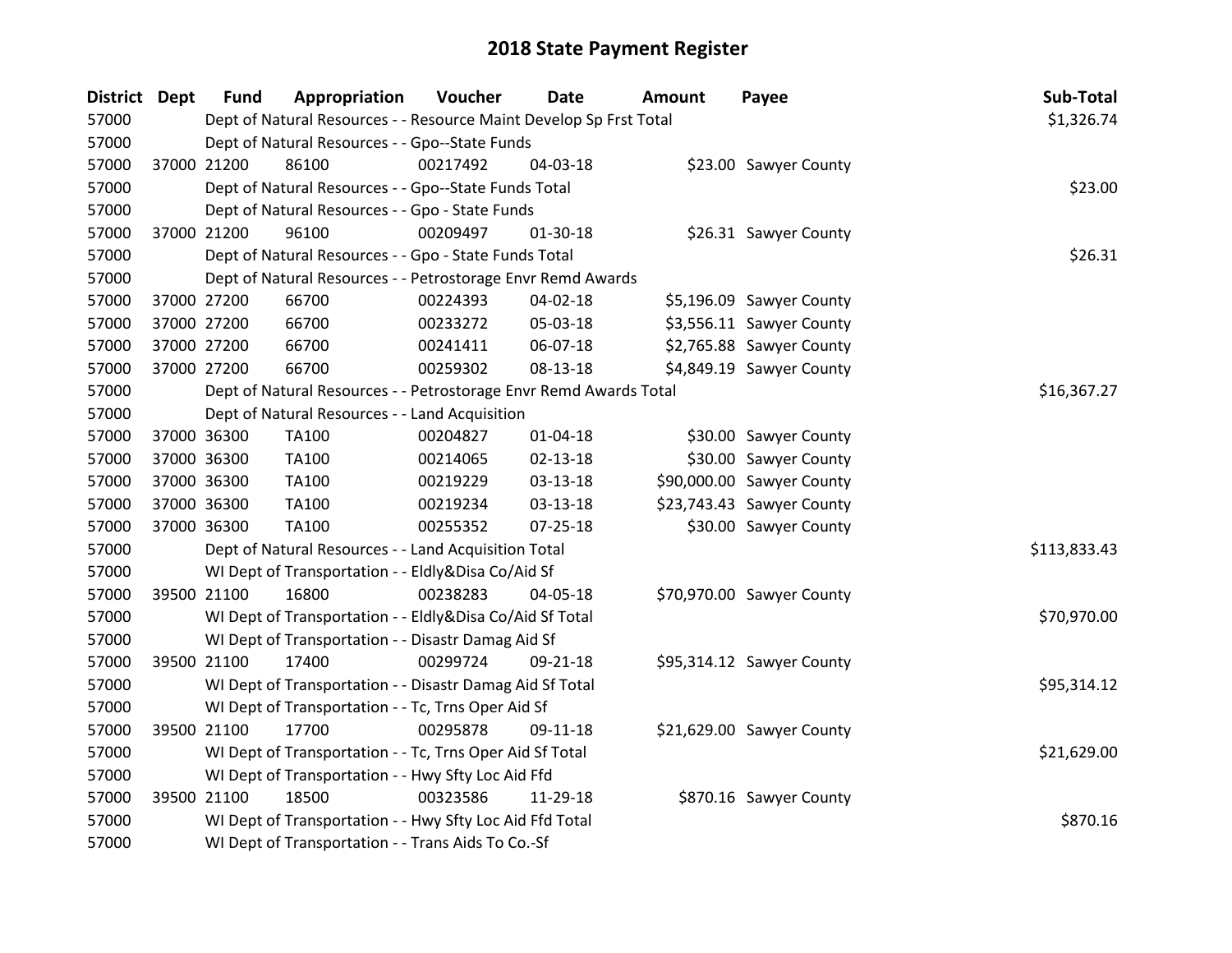| <b>District Dept</b> |             | <b>Fund</b> | Appropriation                                            | Voucher  | <b>Date</b>    | <b>Amount</b> | Payee                      | Sub-Total    |
|----------------------|-------------|-------------|----------------------------------------------------------|----------|----------------|---------------|----------------------------|--------------|
| 57000                |             | 39500 21100 | 19000                                                    | 00203669 | $01 - 02 - 18$ |               | \$205,183.05 Sawyer County |              |
| 57000                | 39500 21100 |             | 19000                                                    | 00267877 | 07-02-18       |               | \$410,366.10 Sawyer County |              |
| 57000                | 39500 21100 |             | 19000                                                    | 00301929 | 10-01-18       |               | \$205,183.06 Sawyer County |              |
| 57000                |             |             | WI Dept of Transportation - - Trans Aids To Co.-Sf Total |          |                |               |                            | \$820,732.21 |
| 57000                |             |             | WI Dept of Transportation - - Loc Trns Facl Implfd       |          |                |               |                            |              |
| 57000                |             | 39500 21100 | 27600                                                    | 00220361 | 02-09-18       |               | \$1,174.55 Sawyer County   |              |
| 57000                |             | 39500 21100 | 27600                                                    | 00226254 | 02-28-18       |               | \$326.38 Sawyer County     |              |
| 57000                |             | 39500 21100 | 27600                                                    | 00326917 | 11-28-18       |               | \$451.81 Sawyer County     |              |
| 57000                |             | 39500 21100 | 27600                                                    | 00332550 | 12-28-18       |               | \$295.21 Sawyer County     |              |
| 57000                |             |             | WI Dept of Transportation - - Loc Trns Facl Implfd Total |          |                |               |                            | \$2,247.95   |
| 57000                |             |             | WI Dept of Transportation - - Loc Rd Imp Prg St Fd       |          |                |               |                            |              |
| 57000                |             | 39500 21100 | 27800                                                    | 00278524 | 07-25-18       |               | \$4,726.65 Sawyer County   |              |
| 57000                | 39500 21100 |             | 27800                                                    | 00314982 | $10 - 25 - 18$ |               | \$97,337.98 Sawyer County  |              |
| 57000                |             |             | WI Dept of Transportation - - Loc Rd Imp Prg St Fd Total |          |                |               |                            | \$102,064.63 |
| 57000                |             |             | WI Dept of Transportation - - St Hwy Rehab, Sf           |          |                |               |                            |              |
| 57000                |             | 39500 21100 | 36300                                                    | 00216197 | 01-29-18       |               | \$50.00 Sawyer County      |              |
| 57000                |             | 39500 21100 | 36300                                                    | 00239349 | 04-05-18       |               | \$70.00 Sawyer County      |              |
| 57000                |             | 39500 21100 | 36300                                                    | 00242332 | $04 - 17 - 18$ |               | \$25.00 Sawyer County      |              |
| 57000                |             | 39500 21100 | 36300                                                    | 00252797 | $05 - 11 - 18$ |               | \$120.00 Sawyer County     |              |
| 57000                |             | 39500 21100 | 36300                                                    | 00260796 | 06-06-18       |               | \$30.00 Sawyer County      |              |
| 57000                |             | 39500 21100 | 36300                                                    | 00264973 | 06-20-18       |               | \$30.00 Sawyer County      |              |
| 57000                |             | 39500 21100 | 36300                                                    | 00275648 | $07 - 16 - 18$ |               | \$30.00 Sawyer County      |              |
| 57000                | 39500 21100 |             | 36300                                                    | 00282650 | 08-03-18       |               | \$85.00 Sawyer County      |              |
| 57000                |             | 39500 21100 | 36300                                                    | 00304433 | 09-27-18       |               | \$60.00 Sawyer County      |              |
| 57000                |             |             | WI Dept of Transportation - - St Hwy Rehab, Sf Total     |          |                |               |                            | \$500.00     |
| 57000                |             |             | WI Dept of Transportation - - Hwy Mgmt & Opers Sf        |          |                |               |                            |              |
| 57000                |             | 39500 21100 | 36500                                                    | 00218172 | 02-02-18       |               | \$71.22 Sawyer County      |              |
| 57000                | 39500 21100 |             | 36500                                                    | 00226254 | 02-28-18       |               | \$51.01 Sawyer County      |              |
| 57000                | 39500 21100 |             | 36500                                                    | 00233063 | 03-23-18       |               | \$15,161.53 Sawyer County  |              |
| 57000                |             | 39500 21100 | 36500                                                    | 00238698 | 04-04-18       |               | \$159.58 Sawyer County     |              |
| 57000                |             | 39500 21100 | 36500                                                    | 00243068 | $04 - 18 - 18$ |               | \$118.97 Sawyer County     |              |
| 57000                | 39500 21100 |             | 36500                                                    | 00254646 | $05 - 17 - 18$ |               | \$118.97 Sawyer County     |              |
| 57000                |             | 39500 21100 | 36500                                                    | 00283381 | 08-06-18       |               | \$275.54 Sawyer County     |              |
|                      |             |             |                                                          |          |                |               |                            |              |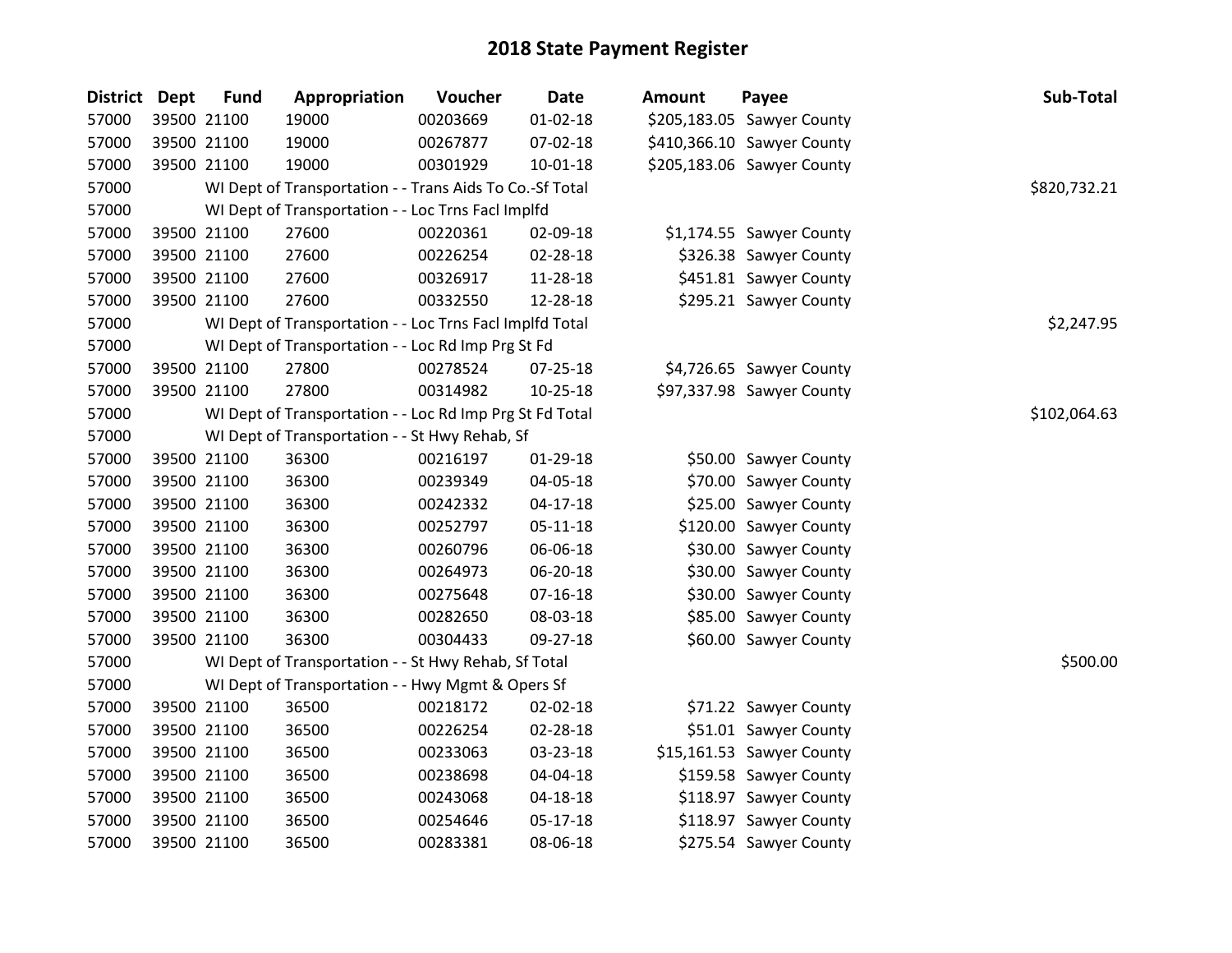| District Dept | <b>Fund</b> | Appropriation                                                | Voucher  | <b>Date</b>    | <b>Amount</b> | Payee                      | Sub-Total      |
|---------------|-------------|--------------------------------------------------------------|----------|----------------|---------------|----------------------------|----------------|
| 57000         | 39500 21100 | 36500                                                        | 00294777 | 09-10-18       |               | \$55,797.42 Sawyer County  |                |
| 57000         | 39500 21100 | 36500                                                        | 00300938 | 09-25-18       |               | \$120,689.50 Sawyer County |                |
| 57000         | 39500 21100 | 36500                                                        | 00323182 | $11 - 14 - 18$ |               | \$73,714.34 Sawyer County  |                |
| 57000         | 39500 21100 | 36500                                                        | 00326917 | 11-28-18       |               | \$31,103.53 Sawyer County  |                |
| 57000         | 39500 21100 | 36500                                                        | 00332550 | 12-28-18       |               | \$46,309.72 Sawyer County  |                |
| 57000         |             | WI Dept of Transportation - - Hwy Mgmt & Opers Sf Total      |          |                |               |                            | \$343,571.33   |
| 57000         |             | WI Dept of Transportation - - Routine Maint Sf               |          |                |               |                            |                |
| 57000         | 39500 21100 | 36800                                                        | 00210838 | $01 - 11 - 18$ |               | \$67,383.24 Sawyer County  |                |
| 57000         | 39500 21100 | 36800                                                        | 00218172 | 02-02-18       |               | \$90,261.61 Sawyer County  |                |
| 57000         | 39500 21100 | 36800                                                        | 00226254 | 02-28-18       |               | \$234,242.88 Sawyer County |                |
| 57000         | 39500 21100 | 36800                                                        | 00233063 | 03-23-18       |               | \$4,617.05 Sawyer County   |                |
| 57000         | 39500 21100 | 36800                                                        | 00238698 | 04-04-18       |               | \$135,016.94 Sawyer County |                |
| 57000         | 39500 21100 | 36800                                                        | 00243068 | 04-18-18       |               | \$134,670.36 Sawyer County |                |
| 57000         | 39500 21100 | 36800                                                        | 00254646 | $05-17-18$     |               | \$111,659.07 Sawyer County |                |
| 57000         | 39500 21100 | 36800                                                        | 00258496 | 05-31-18       |               | \$158,849.76 Sawyer County |                |
| 57000         | 39500 21100 | 36800                                                        | 00283381 | 08-06-18       |               | \$80,940.18 Sawyer County  |                |
| 57000         | 39500 21100 | 36800                                                        | 00286962 | 08-16-18       |               | \$72,696.00 Sawyer County  |                |
| 57000         | 39500 21100 | 36800                                                        | 00291299 | 08-29-18       |               | \$919.99 Sawyer County     |                |
| 57000         | 39500 21100 | 36800                                                        | 00294777 | 09-10-18       |               | \$37,313.62 Sawyer County  |                |
| 57000         | 39500 21100 | 36800                                                        | 00300938 | 09-25-18       |               | \$32,299.61 Sawyer County  |                |
| 57000         | 39500 21100 | 36800                                                        | 00323182 | $11 - 14 - 18$ |               | \$38,793.01 Sawyer County  |                |
| 57000         | 39500 21100 | 36800                                                        | 00326917 | 11-28-18       |               | \$15,173.97 Sawyer County  |                |
| 57000         | 39500 21100 | 36800                                                        | 00332550 | 12-28-18       |               | \$16,624.73 Sawyer County  |                |
| 57000         |             | WI Dept of Transportation - - Routine Maint Sf Total         |          |                |               |                            | \$1,231,462.02 |
| 57000         |             | Department of Corrections - - Corrections Contracts And Agre |          |                |               |                            |                |
| 57000         | 41000 10000 | 11400                                                        | 00194993 | 03-14-18       |               | \$977.74 Sawyer County     |                |
| 57000         | 41000 10000 | 11400                                                        | 00205763 | 05-03-18       |               | \$4,374.10 Sawyer County   |                |
| 57000         | 41000 10000 | 11400                                                        | 00212407 | 06-01-18       |               | \$4,477.02 Sawyer County   |                |
| 57000         | 41000 10000 | 11400                                                        | 00216795 | $06 - 21 - 18$ |               | \$6,020.82 Sawyer County   |                |
| 57000         | 41000 10000 | 11400                                                        | 00222224 | $07 - 16 - 18$ |               | \$3,447.82 Sawyer County   |                |
| 57000         | 41000 10000 | 11400                                                        | 00232104 | 08-31-18       |               | \$1,595.26 Sawyer County   |                |
| 57000         | 41000 10000 | 11400                                                        | 00237133 | 10-05-18       |               | \$2,521.54 Sawyer County   |                |
| 57000         | 41000 10000 | 11400                                                        | 00240795 | $10-10-18$     |               | \$51.45 Sawyer County      |                |
|               |             |                                                              |          |                |               |                            |                |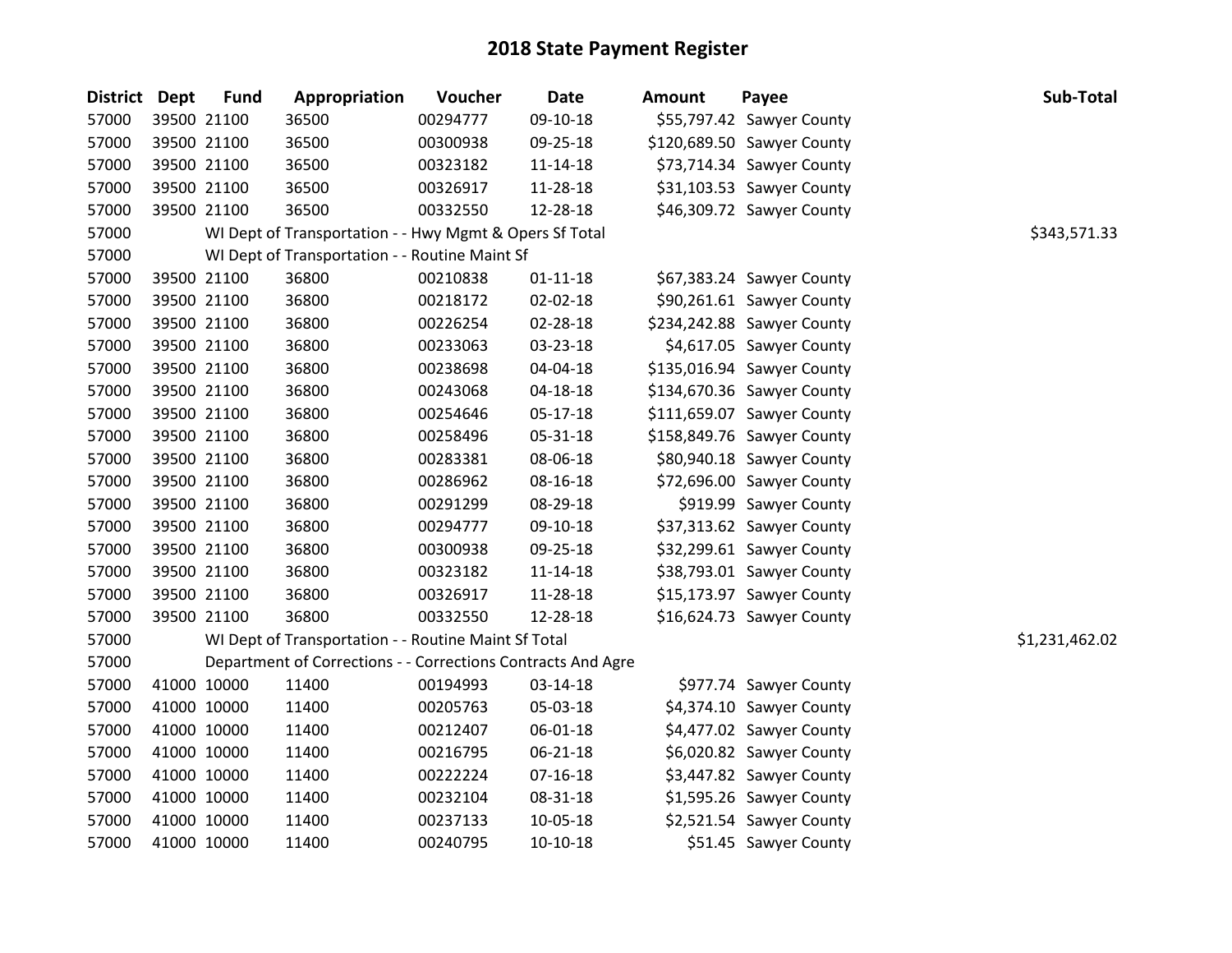| District Dept | <b>Fund</b> | Appropriation                                                          | Voucher  | <b>Date</b>    | <b>Amount</b> | Payee                                                                                                         | Sub-Total      |
|---------------|-------------|------------------------------------------------------------------------|----------|----------------|---------------|---------------------------------------------------------------------------------------------------------------|----------------|
| 57000         | 41000 10000 | 11400                                                                  | 00245277 | 10-29-18       |               | \$3,087.60 Sawyer County                                                                                      |                |
| 57000         | 41000 10000 | 11400                                                                  | 00251875 | 11-29-18       |               | \$2,161.32 Sawyer County                                                                                      |                |
| 57000         | 41000 10000 | 11400                                                                  | 00256805 | 12-26-18       |               | \$1,749.64 Sawyer County                                                                                      |                |
| 57000         |             | Department of Corrections - - Corrections Contracts And Agre Total     |          |                |               |                                                                                                               | \$30,464.31    |
| 57000         |             |                                                                        |          |                |               | Department of Corrections - - Reimbursing Counties For Probation, Extended Supervision And Parole Holds       |                |
| 57000         | 41000 10000 | 11600                                                                  | 00246219 | 11-02-18       |               | \$24,366.00 Sawyer County                                                                                     |                |
| 57000         |             |                                                                        |          |                |               | Department of Corrections - - Reimbursing Counties For Probation, Extended Supervision And Parole Holds Total | \$24,366.00    |
| 57000         |             | Department of Corrections - - General Operations                       |          |                |               |                                                                                                               |                |
| 57000         | 41000 10000 | 18500                                                                  | 00181564 | $01 - 16 - 18$ |               | \$300.00 Sawyer County                                                                                        |                |
| 57000         |             | Department of Corrections - - General Operations Total                 |          |                |               |                                                                                                               | \$300.00       |
| 57000         |             | Department of Corrections - - Probation, Parole And Extended           |          |                |               |                                                                                                               |                |
| 57000         | 41000 10000 | 18700                                                                  | 00246219 | 11-02-18       |               | \$1,834.00 Sawyer County                                                                                      |                |
| 57000         |             | Department of Corrections - - Probation, Parole And Extended Total     |          |                |               |                                                                                                               | \$1,834.00     |
| 57000         |             | Department of Health Services - - State/Federal Aids                   |          |                |               |                                                                                                               |                |
| 57000         | 43500 10000 | 00000                                                                  | 90808    | $01 - 02 - 18$ |               | \$17,876.00 Sawyer County                                                                                     |                |
| 57000         | 43500 10000 | 00000                                                                  | 90809    | 02-01-18       |               | \$3,684.00 Sawyer County                                                                                      |                |
| 57000         | 43500 10000 | 00000                                                                  | 90810    | 03-01-18       |               | \$126,399.00 Sawyer County                                                                                    |                |
| 57000         | 43500 10000 | 00000                                                                  | 90811    | 03-02-18       |               | \$20,063.00 Sawyer County                                                                                     |                |
| 57000         | 43500 10000 | 00000                                                                  | 90812    | 04-02-18       |               | \$37,384.00 Sawyer County                                                                                     |                |
| 57000         | 43500 10000 | 00000                                                                  | 90814    | 06-01-18       |               | \$87,623.00 Sawyer County                                                                                     |                |
| 57000         | 43500 10000 | 00000                                                                  | 90900    | 07-02-18       |               | \$710,970.00 Sawyer County                                                                                    |                |
| 57000         | 43500 10000 | 00000                                                                  | 90901    | 08-01-18       |               | \$18,680.00 Sawyer County                                                                                     |                |
| 57000         | 43500 10000 | 00000                                                                  | 90902    | 09-04-18       |               | \$12,435.00 Sawyer County                                                                                     |                |
| 57000         | 43500 10000 | 00000                                                                  | 90903    | $10 - 01 - 18$ |               | \$15,091.00 Sawyer County                                                                                     |                |
| 57000         | 43500 10000 | 00000                                                                  | 90904    | 11-01-18       |               | \$49,849.00 Sawyer County                                                                                     |                |
| 57000         | 43500 10000 | 00000                                                                  | 90905    | 12-03-18       |               | \$6,415.00 Sawyer County                                                                                      |                |
| 57000         |             | Department of Health Services - - State/Federal Aids Total             |          |                |               |                                                                                                               | \$1,106,469.00 |
| 57000         |             | Department of Health Services - - Emergency Medical Services, Ai       |          |                |               |                                                                                                               |                |
| 57000         | 43500 10000 | 11900                                                                  | 00234502 | 09-24-18       |               | \$6,284.43 Sawyer County                                                                                      |                |
| 57000         |             | Department of Health Services - - Emergency Medical Services, Ai Total |          |                |               |                                                                                                               | \$6,284.43     |
| 57000         |             | Department of Health Services - - Federal Project Aids                 |          |                |               |                                                                                                               |                |
| 57000         | 43500 10000 | 15000                                                                  | 00219257 | 07-30-18       |               | \$4,500.00 Sawyer County                                                                                      |                |
| 57000         |             | Department of Health Services - - Federal Project Aids Total           |          |                |               |                                                                                                               | \$4,500.00     |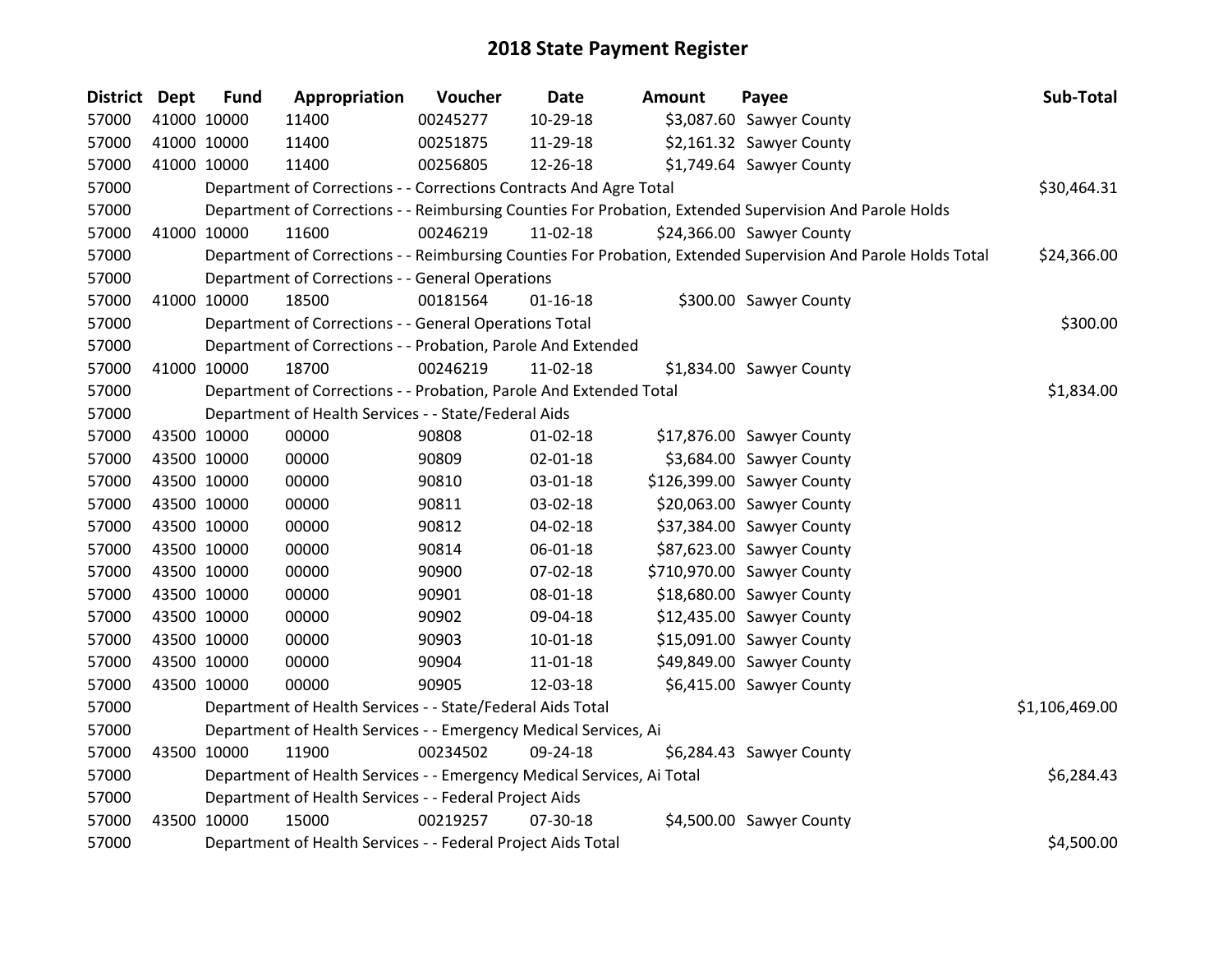| District Dept | <b>Fund</b> | Appropriation                                                                   | Voucher   | <b>Date</b>    | <b>Amount</b> | Payee                     | Sub-Total   |
|---------------|-------------|---------------------------------------------------------------------------------|-----------|----------------|---------------|---------------------------|-------------|
| 57000         |             | Department of Health Services - - Prepaid Medical Transport Reimbursement       |           |                |               |                           |             |
| 57000         | 43500 10000 | 16300                                                                           | AMBULANCE | 11-08-18       |               | \$21,569.96 Sawyer County |             |
| 57000         |             | Department of Health Services - - Prepaid Medical Transport Reimbursement Total |           |                |               |                           | \$21,569.96 |
| 57000         |             | Department of Health Services - - General Program Operations                    |           |                |               |                           |             |
| 57000         | 43500 10000 | 40100                                                                           | 00200381  | $04 - 18 - 18$ |               | \$1.50 Sawyer County      |             |
| 57000         | 43500 10000 | 40100                                                                           | 00204805  | 05-09-18       |               | \$1.00 Sawyer County      |             |
| 57000         | 43500 10000 | 40100                                                                           | 00204806  | 05-09-18       |               | \$15.00 Sawyer County     |             |
| 57000         | 43500 10000 | 40100                                                                           | 00215815  | 06-29-18       |               | \$1.00 Sawyer County      |             |
| 57000         | 43500 10000 | 40100                                                                           | 00248385  | 11-28-18       |               | \$1.50 Sawyer County      |             |
| 57000         |             | Department of Health Services - - General Program Operations Total              |           |                |               |                           | \$20.00     |
| 57000         |             | Department of Health Services - - Medical Assistance State Admin                |           |                |               |                           |             |
| 57000         | 43500 10000 | 44000                                                                           | 00200381  | 04-18-18       |               | \$1.50 Sawyer County      |             |
| 57000         | 43500 10000 | 44000                                                                           | 00204805  | 05-09-18       |               | \$1.00 Sawyer County      |             |
| 57000         | 43500 10000 | 44000                                                                           | 00204806  | 05-09-18       |               | \$15.00 Sawyer County     |             |
| 57000         | 43500 10000 | 44000                                                                           | 00215815  | 06-29-18       |               | \$1.00 Sawyer County      |             |
| 57000         | 43500 10000 | 44000                                                                           | 00248385  | 11-28-18       |               | \$1.50 Sawyer County      |             |
| 57000         |             | Department of Health Services - - Medical Assistance State Admin Total          |           |                |               |                           | \$20.00     |
| 57000         |             | Dept of Children and Families - - Fed Local Assist, Non-Iv-E                    |           |                |               |                           |             |
| 57000         | 43700 10000 | 15000                                                                           | 00039478  | $05-11-18$     |               | \$2,500.00 Sawyer County  |             |
| 57000         |             | Dept of Children and Families - - Fed Local Assist, Non-Iv-E Total              |           |                |               |                           | \$2,500.00  |
| 57000         |             | Dept of Children and Families - - Tribal High Cost And Guard Pay                |           |                |               |                           |             |
| 57000         | 43700 10000 | 16900                                                                           | 00042187  | 08-09-18       |               | \$56,935.68 Sawyer County |             |
| 57000         |             | Dept of Children and Families - - Tribal High Cost And Guard Pay Total          |           |                |               |                           | \$56,935.68 |
| 57000         |             | Dept of Children and Families - - Fees For Administrative Servic                |           |                |               |                           |             |
| 57000         | 43700 10000 | 23100                                                                           | 00038282  | 04-18-18       |               | \$50.00 Sawyer County     |             |
| 57000         | 43700 10000 | 23100                                                                           | 00042344  | $07-17-18$     |               | \$35.00 Sawyer County     |             |
| 57000         | 43700 10000 | 23100                                                                           | 00045810  | 10-18-18       |               | \$10.00 Sawyer County     |             |
| 57000         |             | Dept of Children and Families - - Fees For Administrative Servic Total          |           |                |               |                           | \$95.00     |
| 57000         |             | Dept of Children and Families - - General Aids                                  |           |                |               |                           |             |
| 57000         | 43700 10000 | 99000                                                                           | 00033219  | 01-05-18       |               | \$4,181.20 Sawyer County  |             |
| 57000         | 43700 10000 | 99000                                                                           | 00034138  | $01-30-18$     |               | \$73,301.61 Sawyer County |             |
| 57000         | 43700 10000 | 99000                                                                           | 00034331  | 02-05-18       |               | \$8,460.00 Sawyer County  |             |
| 57000         | 43700 10000 | 99000                                                                           | 00034878  | $02 - 21 - 18$ |               | \$50.25 Sawyer County     |             |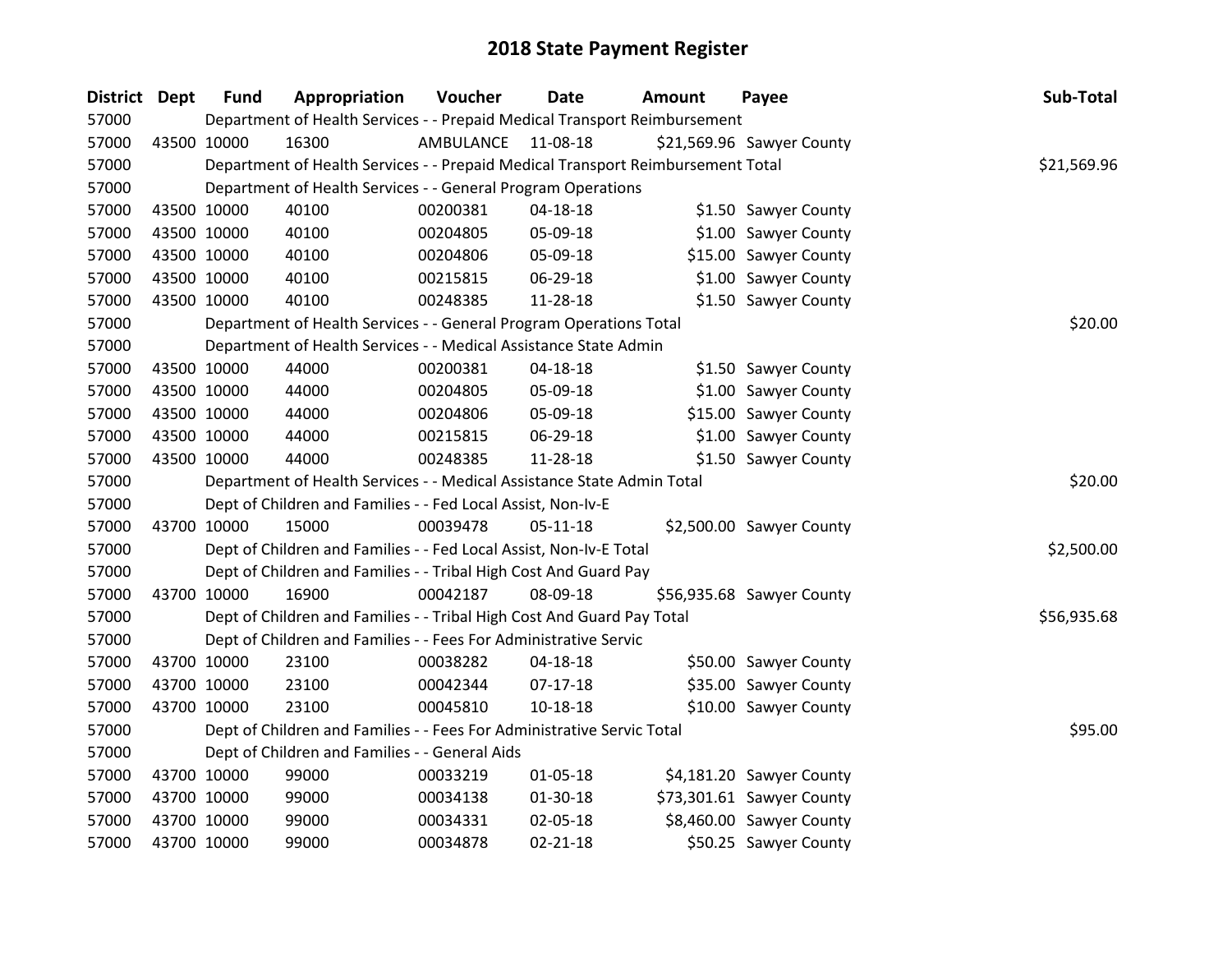| <b>District Dept</b> |             | <b>Fund</b> | Appropriation                                        | Voucher  | <b>Date</b>    | <b>Amount</b> | Payee                      | Sub-Total    |
|----------------------|-------------|-------------|------------------------------------------------------|----------|----------------|---------------|----------------------------|--------------|
| 57000                |             | 43700 10000 | 99000                                                | 00035031 | $02 - 21 - 18$ |               | \$75.59 Sawyer County      |              |
| 57000                |             | 43700 10000 | 99000                                                | 00035134 | $02 - 21 - 18$ |               | \$106.12 Sawyer County     |              |
| 57000                |             | 43700 10000 | 99000                                                | 00035264 | $02 - 22 - 18$ |               | \$678.39 Sawyer County     |              |
| 57000                |             | 43700 10000 | 99000                                                | 00035664 | 03-05-18       |               | \$134,438.67 Sawyer County |              |
| 57000                | 43700 10000 |             | 99000                                                | 00035909 | 03-12-18       |               | \$303.08 Sawyer County     |              |
| 57000                |             | 43700 10000 | 99000                                                | 00037591 | 04-05-18       |               | \$38,957.82 Sawyer County  |              |
| 57000                |             | 43700 10000 | 99000                                                | 00038877 | 04-30-18       |               | \$88,470.24 Sawyer County  |              |
| 57000                |             | 43700 10000 | 99000                                                | 00039206 | 05-07-18       |               | \$27,393.01 Sawyer County  |              |
| 57000                |             | 43700 10000 | 99000                                                | 00040626 | 06-05-18       |               | \$7,265.70 Sawyer County   |              |
| 57000                | 43700 10000 |             | 99000                                                | 00041640 | 06-29-18       |               | \$1,858.33 Sawyer County   |              |
| 57000                |             | 43700 10000 | 99000                                                | 00041807 | 07-05-18       |               | \$9,240.57 Sawyer County   |              |
| 57000                |             | 43700 10000 | 99000                                                | 00042821 | 07-31-18       |               | \$60,077.94 Sawyer County  |              |
| 57000                |             | 43700 10000 | 99000                                                | 00043027 | 08-03-18       |               | \$198.00 Sawyer County     |              |
| 57000                |             | 43700 10000 | 99000                                                | 00043117 | 08-06-18       |               | \$8,959.00 Sawyer County   |              |
| 57000                | 43700 10000 |             | 99000                                                | 00043995 | 08-29-18       |               | \$325,610.08 Sawyer County |              |
| 57000                |             | 43700 10000 | 99000                                                | 00044080 | 08-30-18       |               | \$12,772.00 Sawyer County  |              |
| 57000                |             | 43700 10000 | 99000                                                | 00044188 | 09-05-18       |               | \$49,820.81 Sawyer County  |              |
| 57000                |             | 43700 10000 | 99000                                                | 00045397 | 10-05-18       |               | \$9,147.39 Sawyer County   |              |
| 57000                |             | 43700 10000 | 99000                                                | 00046218 | 10-30-18       |               | \$39,256.97 Sawyer County  |              |
| 57000                |             | 43700 10000 | 99000                                                | 00046435 | 10-31-18       |               | \$33,147.15 Sawyer County  |              |
| 57000                |             | 43700 10000 | 99000                                                | 00046532 | 11-05-18       |               | \$12,234.95 Sawyer County  |              |
| 57000                |             | 43700 10000 | 99000                                                | 00047589 | 12-05-18       |               | \$7,456.42 Sawyer County   |              |
| 57000                |             | 43700 10000 | 99000                                                | 00048192 | 12-27-18       |               | \$9,973.37 Sawyer County   |              |
| 57000                |             |             | Dept of Children and Families - - General Aids Total |          |                |               |                            | \$963,434.66 |
| 57000                |             |             | Dept of Workforce Development - - Ui Admin Fed       |          |                |               |                            |              |
| 57000                |             | 44500 10000 | 15100                                                | 00142160 | 01-03-18       |               | \$45.00 Sawyer County      |              |
| 57000                |             | 44500 10000 | 15100                                                | 00146841 | 02-02-18       |               | \$15.00 Sawyer County      |              |
| 57000                |             | 44500 10000 | 15100                                                | 00152426 | 03-02-18       |               | \$30.00 Sawyer County      |              |
| 57000                |             | 44500 10000 | 15100                                                | 00157737 | 04-03-18       |               | \$45.00 Sawyer County      |              |
| 57000                |             | 44500 10000 | 15100                                                | 00163056 | 05-02-18       |               | \$40.00 Sawyer County      |              |
| 57000                |             | 44500 10000 | 15100                                                | 00168132 | 06-04-18       |               | \$65.00 Sawyer County      |              |
| 57000                |             | 44500 10000 | 15100                                                | 00173134 | 07-03-18       |               | \$70.00 Sawyer County      |              |
| 57000                |             | 44500 10000 | 15100                                                | 00178380 | 08-02-18       |               | \$15.00 Sawyer County      |              |
|                      |             |             |                                                      |          |                |               |                            |              |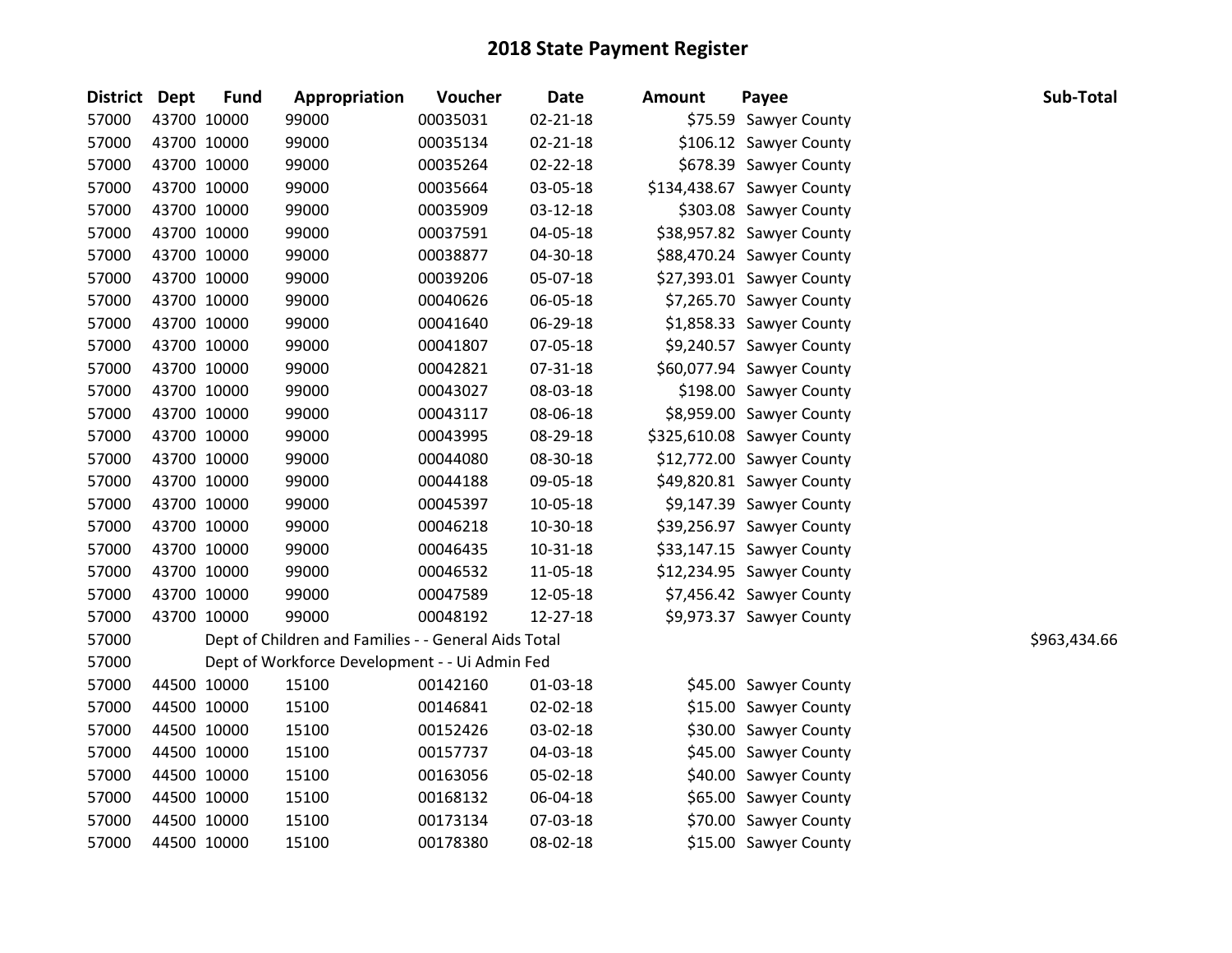| <b>District</b> | Dept        | <b>Fund</b> | Appropriation                                                         | Voucher  | <b>Date</b>    | <b>Amount</b> | Payee                     | Sub-Total   |
|-----------------|-------------|-------------|-----------------------------------------------------------------------|----------|----------------|---------------|---------------------------|-------------|
| 57000           |             | 44500 10000 | 15100                                                                 | 00183437 | 09-05-18       |               | \$35.00 Sawyer County     |             |
| 57000           |             | 44500 10000 | 15100                                                                 | 00188584 | 10-02-18       |               | \$25.00 Sawyer County     |             |
| 57000           |             | 44500 10000 | 15100                                                                 | 00194646 | 11-02-18       |               | \$40.00 Sawyer County     |             |
| 57000           | 44500 10000 |             | 15100                                                                 | 00199628 | 12-04-18       |               | \$40.00 Sawyer County     |             |
| 57000           |             |             | Dept of Workforce Development - - Ui Admin Fed Total                  |          |                |               |                           | \$465.00    |
| 57000           |             |             | Dept of Workforce Development - - Wc Ops Uninsured Emplyr Admin       |          |                |               |                           |             |
| 57000           |             | 44500 22700 | 17700                                                                 | 00150159 | 02-20-18       |               | \$10.00 Sawyer County     |             |
| 57000           |             | 44500 22700 | 17700                                                                 | 00150160 | 02-20-18       |               | \$15.00 Sawyer County     |             |
| 57000           |             | 44500 22700 | 17700                                                                 | 00195362 | 11-07-18       |               | \$5.00 Sawyer County      |             |
| 57000           |             | 44500 22700 | 17700                                                                 | 00195366 | 11-07-18       |               | \$5.00 Sawyer County      |             |
| 57000           |             |             | Dept of Workforce Development - - Wc Ops Uninsured Emplyr Admin Total |          |                |               |                           | \$35.00     |
| 57000           |             |             | Department of Justice - - Crime Laboratories, Dna                     |          |                |               |                           |             |
| 57000           |             | 45500 10000 | 22100                                                                 | 00049028 | 07-19-18       |               | \$2,140.00 Sawyer County  |             |
| 57000           |             |             | Department of Justice - - Crime Laboratories, Dna Total               |          |                |               |                           | \$2,140.00  |
| 57000           |             |             | Department of Justice - - Law Enforcement Train, Local                |          |                |               |                           |             |
| 57000           | 45500 10000 |             | 23100                                                                 | 00053699 | 10-18-18       |               | \$5,600.00 Sawyer County  |             |
| 57000           |             |             | Department of Justice - - Law Enforcement Train, Local Total          |          |                |               |                           | \$5,600.00  |
| 57000           |             |             | Department of Justice - - County-Tribal Programs, Local               |          |                |               |                           |             |
| 57000           |             | 45500 10000 | 26300                                                                 | 00040158 | 01-08-18       |               | \$58,618.00 Sawyer County |             |
| 57000           |             |             | Department of Justice - - County-Tribal Programs, Local Total         |          |                |               |                           | \$58,618.00 |
| 57000           |             |             | Department of Justice - - Internet Crimes Against Childr              |          |                |               |                           |             |
| 57000           |             | 45500 10000 | 28400                                                                 | 00039468 | $01 - 02 - 18$ |               | \$646.00 Sawyer County    |             |
| 57000           |             |             | Department of Justice - - Internet Crimes Against Childr Total        |          |                |               |                           | \$646.00    |
| 57000           |             |             | Department of Justice - - Crime Victim Witness Assist                 |          |                |               |                           |             |
| 57000           |             | 45500 10000 | 53200                                                                 | 00043078 | 03-06-18       |               | \$9,095.55 Sawyer County  |             |
| 57000           |             | 45500 10000 | 53200                                                                 | 00049137 | 07-19-18       |               | \$16,110.87 Sawyer County |             |
| 57000           |             |             | Department of Justice - - Crime Victim Witness Assist Total           |          |                |               |                           | \$25,206.42 |
| 57000           |             |             | Department of Military Affairs - - Emergency Response Equipment       |          |                |               |                           |             |
| 57000           | 46500 10000 |             | 30800                                                                 | 00039072 | $02 - 13 - 18$ |               | \$185.11 Sawyer County    |             |
| 57000           |             |             | Department of Military Affairs - - Emergency Response Equipment Total |          |                |               |                           | \$185.11    |
| 57000           |             |             | Department of Military Affairs - - Local Emer Planning Grants         |          |                |               |                           |             |
| 57000           |             | 46500 10000 | 33700                                                                 | 00038222 | 01-30-18       |               | \$2,989.33 Sawyer County  |             |
| 57000           | 46500 10000 |             | 33700                                                                 | 00045744 | 07-02-18       |               | \$2,969.25 Sawyer County  |             |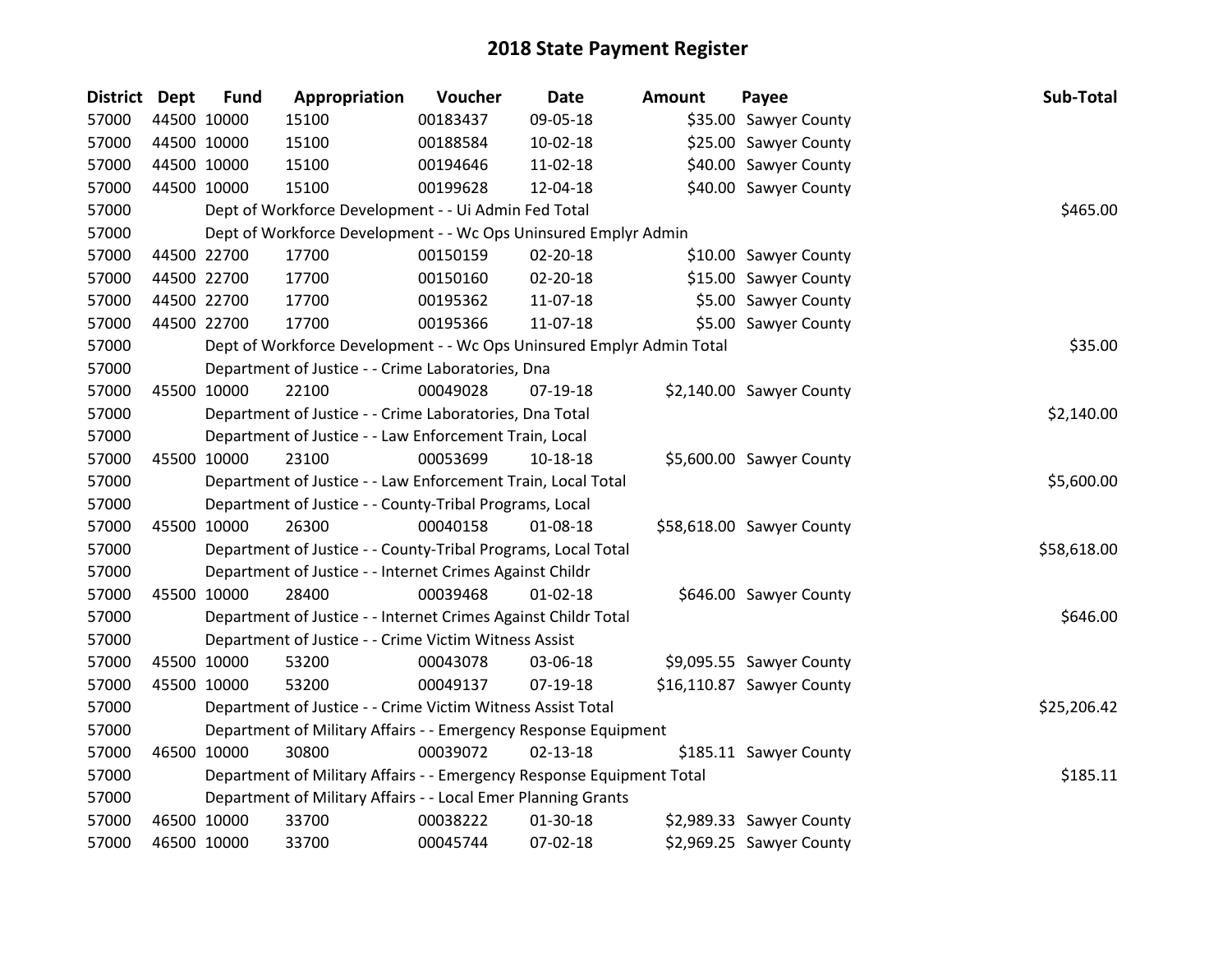| <b>District</b> | Dept        | <b>Fund</b> | Appropriation                                                          | Voucher  | <b>Date</b>    | <b>Amount</b> | Payee                     | Sub-Total   |
|-----------------|-------------|-------------|------------------------------------------------------------------------|----------|----------------|---------------|---------------------------|-------------|
| 57000           |             |             | Department of Military Affairs - - Local Emer Planning Grants Total    |          |                |               |                           | \$5,958.58  |
| 57000           |             |             | Department of Military Affairs - - Federal Aid, Local Assistance       |          |                |               |                           |             |
| 57000           | 46500 10000 |             | 34200                                                                  | 00038107 | 01-30-18       |               | \$18,932.11 Sawyer County |             |
| 57000           | 46500 10000 |             | 34200                                                                  | 00040084 | 03-09-18       |               | \$49,521.92 Sawyer County |             |
| 57000           | 46500 10000 |             | 34200                                                                  | 00043671 | 05-31-18       |               | \$1,200.00 Sawyer County  |             |
| 57000           | 46500 10000 |             | 34200                                                                  | 00046389 | $07 - 13 - 18$ |               | \$468.16 Sawyer County    |             |
| 57000           | 46500 10000 |             | 34200                                                                  | 00048219 | 08-29-18       |               | \$18,866.79 Sawyer County |             |
| 57000           |             |             | Department of Military Affairs - - Federal Aid, Local Assistance Total |          |                |               |                           | \$88,988.98 |
| 57000           |             |             | Department of Veterans Affairs - - Grants To Counties                  |          |                |               |                           |             |
| 57000           | 48500 15200 |             | 12700                                                                  | 00043066 | $02 - 16 - 18$ |               | \$850.00 Sawyer County    |             |
| 57000           |             |             | Department of Veterans Affairs - - Grants To Counties Total            |          |                |               |                           | \$850.00    |
| 57000           |             |             | Department of Veterans Affairs - - County Grants                       |          |                |               |                           |             |
| 57000           |             | 48500 58200 | 26700                                                                  | 00043066 | $02 - 16 - 18$ |               | \$3,825.00 Sawyer County  |             |
| 57000           |             |             | Department of Veterans Affairs - - County Grants Total                 |          |                |               |                           | \$3,825.00  |
| 57000           |             |             | Department of Veterans Affairs - - Veterans Transportation Grant       |          |                |               |                           |             |
| 57000           | 48500 58200 |             | 28000                                                                  | 00056421 | $11 - 16 - 18$ |               | \$12,434.16 Sawyer County |             |
| 57000           |             |             | Department of Veterans Affairs - - Veterans Transportation Grant Total |          |                |               |                           | \$12,434.16 |
| 57000           |             |             | Department of Veterans Affairs - - County Grants                       |          |                |               |                           |             |
| 57000           | 48500 58300 |             | 37000                                                                  | 00043066 | $02 - 16 - 18$ |               | \$3,825.00 Sawyer County  |             |
| 57000           |             |             | Department of Veterans Affairs - - County Grants Total                 |          |                |               |                           | \$3,825.00  |
| 57000           |             |             | Department of Administration - - Gifts, Grants And Bequests            |          |                |               |                           |             |
| 57000           |             | 50500 10000 | 13100                                                                  | 00084962 | $07-12-18$     |               | \$2,233.49 Sawyer County  |             |
| 57000           |             |             | Department of Administration - - Gifts, Grants And Bequests Total      |          |                |               |                           | \$2,233.49  |
| 57000           |             |             | Department of Administration - - Federal Aid                           |          |                |               |                           |             |
| 57000           | 50500 10000 |             | 14200                                                                  | 00080240 | $05 - 21 - 18$ |               | \$84,937.50 Sawyer County |             |
| 57000           |             |             | Department of Administration - - Federal Aid Total                     |          |                |               |                           | \$84,937.50 |
| 57000           |             |             | Department of Administration - - Federal Aid, Local Assistance         |          |                |               |                           |             |
| 57000           | 50500 10000 |             | 15500                                                                  | 00073901 | 03-01-18       |               | \$3,975.48 Sawyer County  |             |
| 57000           | 50500 10000 |             | 15500                                                                  | 00075122 | 03-15-18       |               | \$2,519.45 Sawyer County  |             |
| 57000           | 50500 10000 |             | 15500                                                                  | 00076256 | 03-29-18       |               | \$2,009.17 Sawyer County  |             |
| 57000           | 50500 10000 |             | 15500                                                                  | 00077681 | 04-17-18       |               | \$3,856.28 Sawyer County  |             |
| 57000           | 50500 10000 |             | 15500                                                                  | 00081297 | 05-30-18       |               | \$2,812.43 Sawyer County  |             |
| 57000           |             | 50500 10000 | 15500                                                                  | 00082708 | 06-15-18       |               | \$3,597.00 Sawyer County  |             |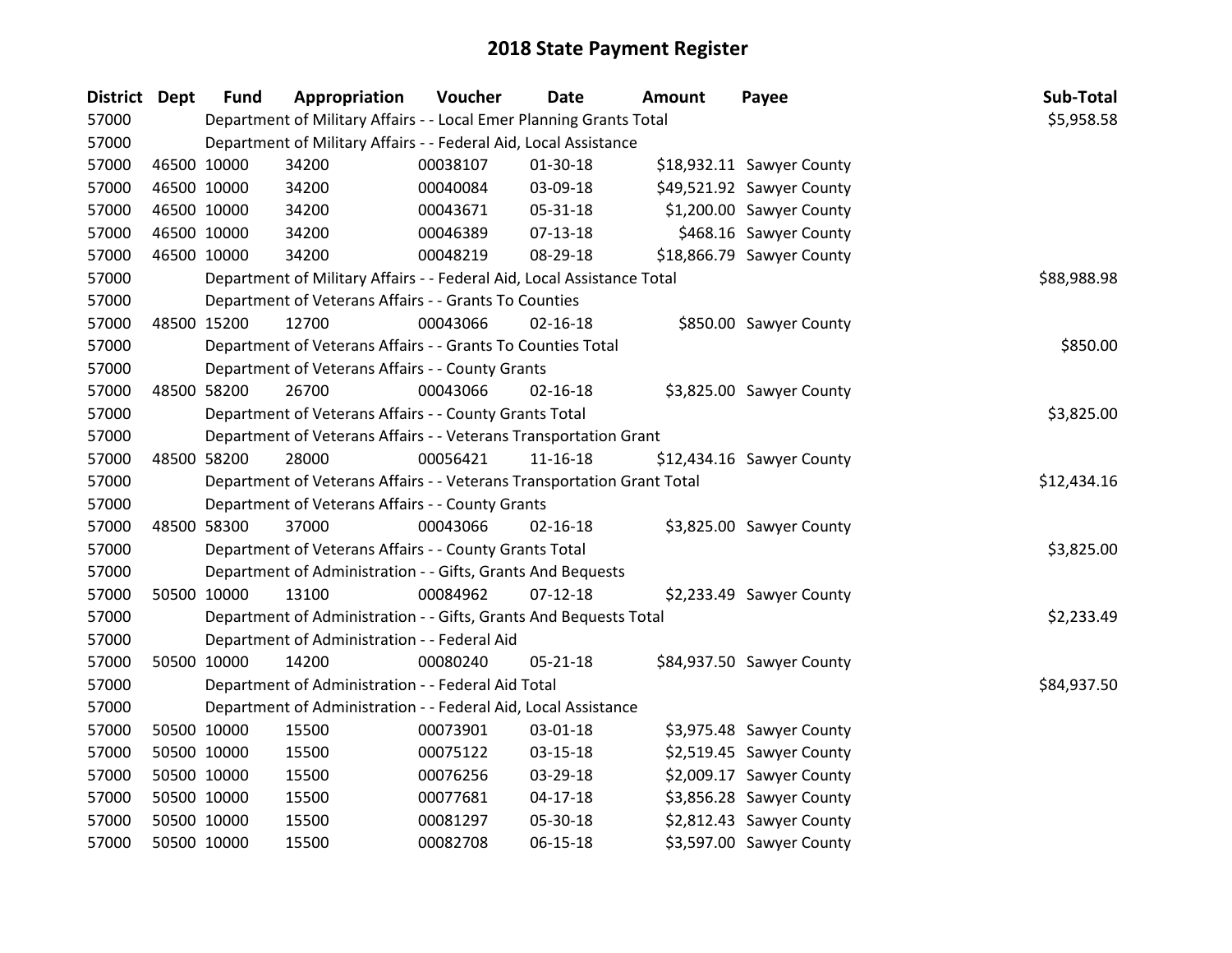| District Dept | <b>Fund</b> | Appropriation                                                         | Voucher  | Date           | <b>Amount</b> | Payee                     | Sub-Total    |
|---------------|-------------|-----------------------------------------------------------------------|----------|----------------|---------------|---------------------------|--------------|
| 57000         | 50500 10000 | 15500                                                                 | 00092874 | 11-29-18       |               | \$4,114.27 Sawyer County  |              |
| 57000         | 50500 10000 | 15500                                                                 | 00093779 | 12-17-18       |               | \$3,346.95 Sawyer County  |              |
| 57000         |             | Department of Administration - - Federal Aid, Local Assistance Total  |          |                |               |                           | \$26,231.03  |
| 57000         |             | Department of Administration - - Low-Income Assistance Grants         |          |                |               |                           |              |
| 57000         | 50500 23500 | 37100                                                                 | 00073901 | 03-01-18       |               | \$2,297.23 Sawyer County  |              |
| 57000         | 50500 23500 | 37100                                                                 | 00075122 | 03-15-18       |               | \$1,870.04 Sawyer County  |              |
| 57000         | 50500 23500 | 37100                                                                 | 00076256 | 03-29-18       |               | \$1,485.37 Sawyer County  |              |
| 57000         | 50500 23500 | 37100                                                                 | 00077681 | $04 - 17 - 18$ |               | \$1,691.95 Sawyer County  |              |
| 57000         | 50500 23500 | 37100                                                                 | 00081297 | 05-30-18       |               | \$743.69 Sawyer County    |              |
| 57000         | 50500 23500 | 37100                                                                 | 00082708 | 06-15-18       |               | \$715.37 Sawyer County    |              |
| 57000         | 50500 23500 | 37100                                                                 | 00085076 | $07-17-18$     |               | \$145.04 Sawyer County    |              |
| 57000         | 50500 23500 | 37100                                                                 | 00092874 | 11-29-18       |               | \$2,219.42 Sawyer County  |              |
| 57000         | 50500 23500 | 37100                                                                 | 00093779 | 12-17-18       |               | \$1,754.30 Sawyer County  |              |
| 57000         |             | Department of Administration - - Low-Income Assistance Grants Total   |          |                |               |                           | \$12,922.41  |
| 57000         |             | Department of Administration - - Land Information Program; Loca       |          |                |               |                           |              |
| 57000         | 50500 26900 | 17300                                                                 | 00073071 | $02 - 22 - 18$ |               | \$1,000.00 Sawyer County  |              |
| 57000         | 50500 26900 | 17300                                                                 | 00075542 | 03-20-18       |               | \$54,912.00 Sawyer County |              |
| 57000         | 50500 26900 | 17300                                                                 | 00082858 | 06-18-18       |               | \$25,000.00 Sawyer County |              |
| 57000         | 50500 26900 | 17300                                                                 | 00088081 | 09-11-18       |               | \$25,000.00 Sawyer County |              |
| 57000         |             | Department of Administration - - Land Information Program; Loca Total |          |                |               |                           | \$105,912.00 |
| 57000         |             | Public Defender Board - - Trial Representation                        |          |                |               |                           |              |
| 57000         | 55000 10000 | 10300                                                                 | 00139875 | 05-18-18       |               | \$12.75 Sawyer County     |              |
| 57000         | 55000 10000 | 10300                                                                 | 00143115 | 05-22-18       |               | \$17.00 Sawyer County     |              |
| 57000         | 55000 10000 | 10300                                                                 | 00150030 | 07-20-18       |               | \$1.25 Sawyer County      |              |
| 57000         | 55000 10000 | 10300                                                                 | 00163007 | 10-19-18       |               | \$3.25 Sawyer County      |              |
| 57000         |             | Public Defender Board - - Trial Representation Total                  |          |                |               |                           | \$34.25      |
| 57000         |             | Public Defender Board - - Private Bar Reimbursement                   |          |                |               |                           |              |
| 57000         | 55000 10000 | 10400                                                                 | 00152069 | $07-17-18$     |               | \$120.00 Sawyer County    |              |
| 57000         |             | Public Defender Board - - Private Bar Reimbursement Total             |          |                |               |                           | \$120.00     |
| 57000         |             | Public Defender Board - - Transcript, Discovery And Int               |          |                |               |                           |              |
| 57000         | 55000 10000 | 10600                                                                 | 00123448 | 01-09-18       |               | \$13.40 Sawyer County     |              |
| 57000         | 55000 10000 | 10600                                                                 | 00126024 | 01-29-18       |               | \$84.20 Sawyer County     |              |
| 57000         | 55000 10000 | 10600                                                                 | 00126253 | 01-30-18       |               | \$1,029.20 Sawyer County  |              |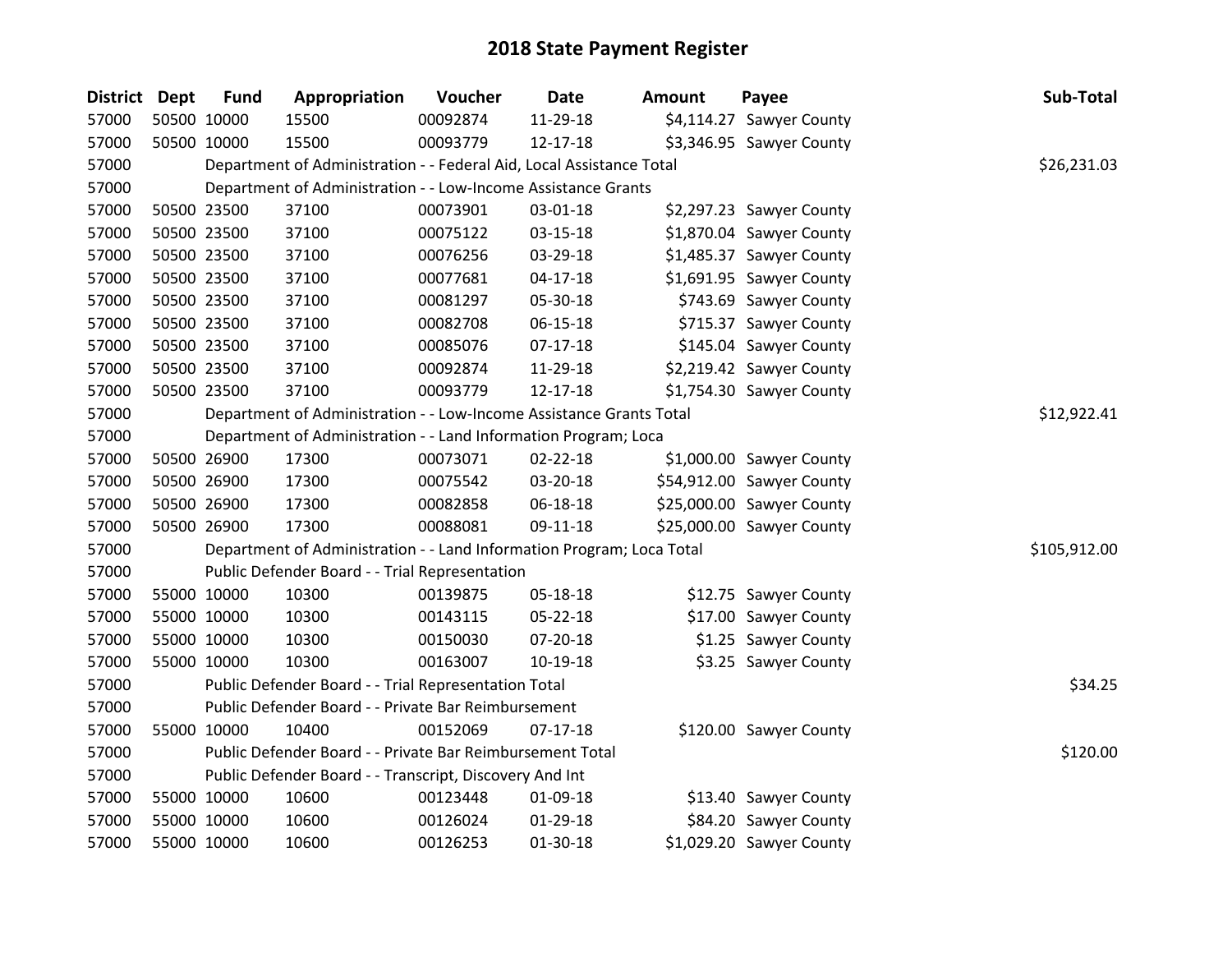| <b>District</b> | <b>Dept</b> | <b>Fund</b> | Appropriation                                                    | Voucher  | <b>Date</b>    | <b>Amount</b> | Payee                     | Sub-Total   |
|-----------------|-------------|-------------|------------------------------------------------------------------|----------|----------------|---------------|---------------------------|-------------|
| 57000           |             | 55000 10000 | 10600                                                            | 00126254 | 01-30-18       |               | \$9.20 Sawyer County      |             |
| 57000           |             | 55000 10000 | 10600                                                            | 00134014 | 03-26-18       |               | \$0.60 Sawyer County      |             |
| 57000           |             | 55000 10000 | 10600                                                            | 00136706 | $04 - 11 - 18$ |               | \$37.60 Sawyer County     |             |
| 57000           |             | 55000 10000 | 10600                                                            | 00141075 | 05-08-18       |               | \$28.60 Sawyer County     |             |
| 57000           |             | 55000 10000 | 10600                                                            | 00143540 | 05-23-18       |               | \$19.20 Sawyer County     |             |
| 57000           |             | 55000 10000 | 10600                                                            | 00147506 | $06 - 15 - 18$ |               | \$4.40 Sawyer County      |             |
| 57000           |             | 55000 10000 | 10600                                                            | 00155089 | 08-02-18       |               | \$5.80 Sawyer County      |             |
| 57000           |             | 55000 10000 | 10600                                                            | 00157480 | 08-21-18       |               | \$12.60 Sawyer County     |             |
| 57000           |             | 55000 10000 | 10600                                                            | 00160393 | 09-11-18       |               | \$66.60 Sawyer County     |             |
| 57000           |             | 55000 10000 | 10600                                                            | 00167470 | 11-07-18       |               | \$5.80 Sawyer County      |             |
| 57000           |             | 55000 10000 | 10600                                                            | 00168482 | 11-16-18       |               | \$18.20 Sawyer County     |             |
| 57000           |             | 55000 10000 | 10600                                                            | 00171612 | 12-06-18       |               | \$2.20 Sawyer County      |             |
| 57000           |             |             | Public Defender Board - - Transcript, Discovery And Int Total    |          |                |               |                           | \$1,337.60  |
| 57000           |             |             | Department of Revenue - - General Program Operations             |          |                |               |                           |             |
| 57000           |             | 56600 10000 | 10100                                                            | 00089980 | 03-13-18       |               | \$230.00 Sawyer County    |             |
| 57000           |             | 56600 10000 | 10100                                                            | 00094058 | $04 - 27 - 18$ |               | \$210.50 Sawyer County    |             |
| 57000           |             | 56600 10000 | 10100                                                            | 00094186 | 04-26-18       |               | \$160.00 Sawyer County    |             |
| 57000           |             | 56600 10000 | 10100                                                            | 00111338 | 10-04-18       |               | \$195.00 Sawyer County    |             |
| 57000           |             | 56600 10000 | 10100                                                            | 00112982 | 11-01-18       |               | \$210.50 Sawyer County    |             |
| 57000           |             |             | Department of Revenue - - General Program Operations Total       |          |                |               |                           | \$1,006.00  |
| 57000           |             |             | Circuit Courts - - Circuit Court Costs                           |          |                |               |                           |             |
| 57000           |             | 62500 10000 | 10500                                                            | 00000523 | 01-09-18       |               | \$26,137.00 Sawyer County |             |
| 57000           |             | 62500 10000 | 10500                                                            | 00000881 | 07-31-18       |               | \$373.36 Sawyer County    |             |
| 57000           |             | 62500 10000 | 10500                                                            | 00000996 | 08-24-18       |               | \$44,319.87 Sawyer County |             |
| 57000           |             |             | Circuit Courts - - Circuit Court Costs Total                     |          |                |               |                           | \$70,830.23 |
| 57000           |             |             | Circuit Courts - - Court Interpreters                            |          |                |               |                           |             |
| 57000           |             | 62500 10000 | 12100                                                            | 00000578 | 02-06-18       |               | \$530.04 Sawyer County    |             |
| 57000           |             |             | Circuit Courts - - Court Interpreters Total                      |          |                |               |                           | \$530.04    |
| 57000           |             |             | Shared Revenue and Tax Relief - - County And Municipal Aid       |          |                |               |                           |             |
| 57000           |             | 83500 10000 | 10500                                                            | 00034125 | $07 - 23 - 18$ |               | \$3,806.46 Sawyer County  |             |
| 57000           |             |             | Shared Revenue and Tax Relief - - County And Municipal Aid Total |          |                |               |                           | \$3,806.46  |
| 57000           |             |             | Shared Revenue and Tax Relief - - Exempt Computer Aid            |          |                |               |                           |             |
| 57000           |             | 83500 10000 | 10900                                                            | 00029926 | 07-23-18       |               | \$4,479.90 Sawyer County  |             |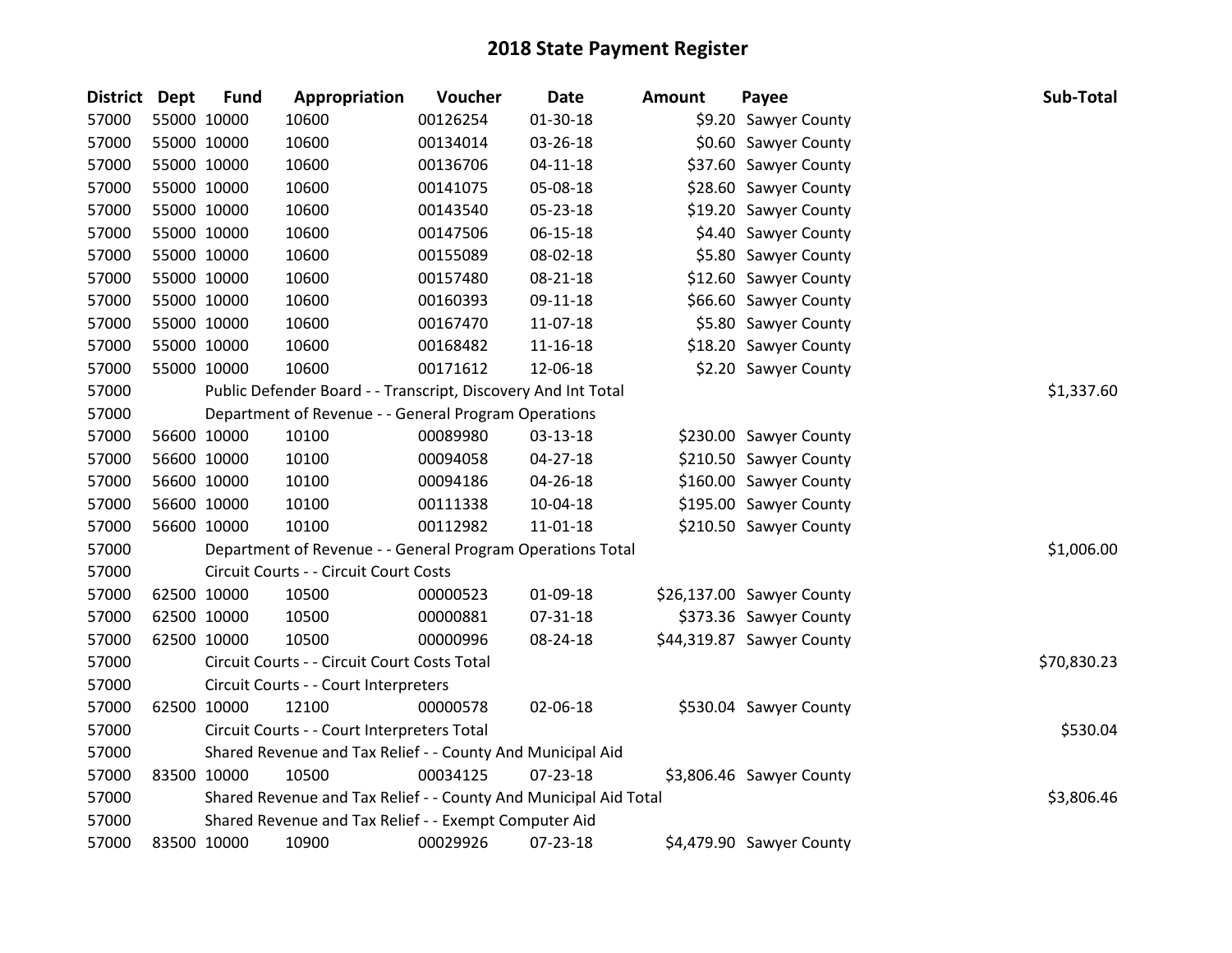| District    | Dept        | Fund                                                            | Appropriation                                                         | Voucher  | Date     | Amount | Payee                        | Sub-Total       |
|-------------|-------------|-----------------------------------------------------------------|-----------------------------------------------------------------------|----------|----------|--------|------------------------------|-----------------|
| 57000       |             |                                                                 | Shared Revenue and Tax Relief - - Exempt Computer Aid Total           |          |          |        |                              | \$4,479.90      |
| 57000       |             |                                                                 | Shared Revenue and Tax Relief - - Utility Aid                         |          |          |        |                              |                 |
| 57000       | 83500 10000 |                                                                 | 11000                                                                 | 00034125 | 07-23-18 |        | \$31,918.53 Sawyer County    |                 |
| 57000       | 83500 10000 |                                                                 | 11000                                                                 | 00037011 | 11-19-18 |        | \$197,063.78 Sawyer County   |                 |
| 57000       |             |                                                                 | Shared Revenue and Tax Relief - - Utility Aid Total                   |          |          |        |                              | \$228,982.31    |
| 57000       |             | Shared Revenue and Tax Relief - - School Lvy Tx/First Dollar Cr |                                                                       |          |          |        |                              |                 |
| 57000       | 83500 10000 |                                                                 | 30200                                                                 | 00029686 | 07-23-18 |        | \$722,697.11 Sawyer County   |                 |
| 57000       | 83500 10000 |                                                                 | 30200                                                                 | 00029834 | 07-23-18 |        | \$4,501,168.69 Sawyer County |                 |
| 57000       |             |                                                                 | Shared Revenue and Tax Relief - - School Lvy Tx/First Dollar Cr Total |          |          |        |                              | \$5,223,865.80  |
| 57000       |             |                                                                 | Shared Revenue and Tax Relief - - Lottery & Gaming Credit             |          |          |        |                              |                 |
| 57000       | 83500 52100 |                                                                 | 36300                                                                 | 00027201 | 03-26-18 |        | \$392,828.12 Sawyer County   |                 |
| 57000       |             |                                                                 | Shared Revenue and Tax Relief - - Lottery & Gaming Credit Total       |          |          |        |                              | \$392,828.12    |
| 57000 Total |             |                                                                 |                                                                       |          |          |        |                              | \$12,070,273.37 |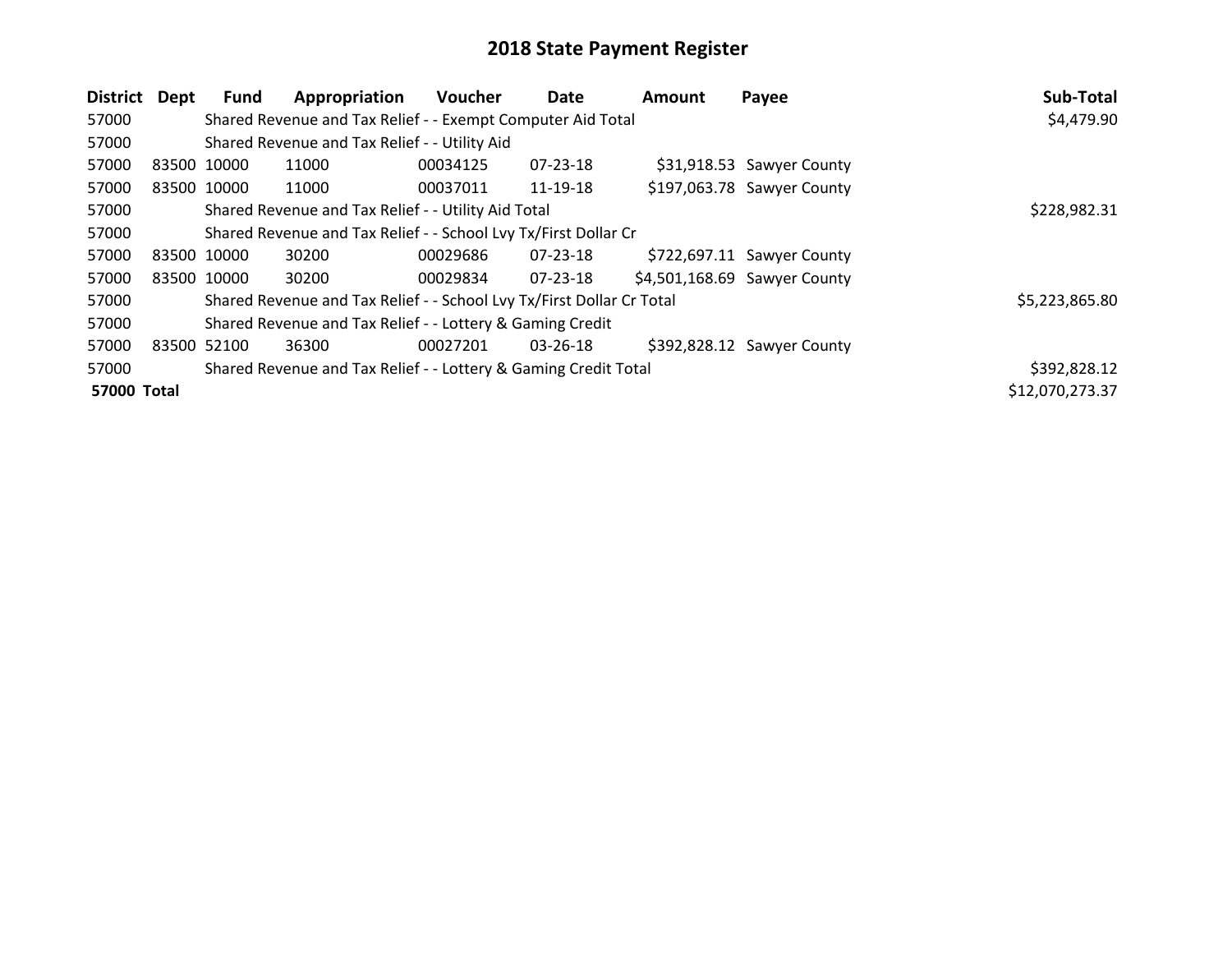| <b>District Dept</b> |             | <b>Fund</b> | Appropriation                                                        | Voucher  | Date           | <b>Amount</b> | Payee                         | Sub-Total    |
|----------------------|-------------|-------------|----------------------------------------------------------------------|----------|----------------|---------------|-------------------------------|--------------|
| 57002                |             |             | Dept of Safety & Prof Services - - Fire Dues Distribution            |          |                |               |                               |              |
| 57002                | 16500 10000 |             | 22500                                                                | 00022474 | 07-25-18       |               | \$10,826.55 Town Of Bass Lake |              |
| 57002                |             |             | Dept of Safety & Prof Services - - Fire Dues Distribution Total      |          |                |               |                               | \$10,826.55  |
| 57002                |             |             | Dept of Natural Resources - - Aids In Lieu Of Taxes - Gener          |          |                |               |                               |              |
| 57002                |             | 37000 10000 | 50300                                                                | 00229868 | 04-20-18       |               | \$93.06 Town Of Bass Lake     |              |
| 57002                |             |             | Dept of Natural Resources - - Aids In Lieu Of Taxes - Gener Total    |          |                |               |                               | \$93.06      |
| 57002                |             |             | Dept of Natural Resources - - Resaids - Cnty Forst, Cl & Mfl         |          |                |               |                               |              |
| 57002                |             | 37000 21200 | 57100                                                                | 00248118 | 06-28-18       |               | \$411.27 Town Of Bass Lake    |              |
| 57002                |             |             | Dept of Natural Resources - - Resaids - Cnty Forst, Cl & Mfl Total   |          |                |               |                               | \$411.27     |
| 57002                |             |             | Dept of Natural Resources - - Aids In Lieu Of Taxes - Sum S          |          |                |               |                               |              |
| 57002                |             | 37000 21200 | 57900                                                                | 00229869 | 04-20-18       |               | \$12.72 Town Of Bass Lake     |              |
| 57002                |             | 37000 21200 | 57900                                                                | 00229870 | 04-20-18       |               | \$187.08 Town Of Bass Lake    |              |
| 57002                |             | 37000 21200 | 57900                                                                | 00229871 | 04-20-18       |               | \$377.34 Town Of Bass Lake    |              |
| 57002                |             |             | Dept of Natural Resources - - Aids In Lieu Of Taxes - Sum S Total    |          |                |               |                               | \$577.14     |
| 57002                |             |             | Dept of Natural Resources - - Fin Asst For Responsible Units         |          |                |               |                               |              |
| 57002                |             | 37000 27400 | 67000                                                                | 00235958 | $05-11-18$     |               | \$8,861.70 Town Of Bass Lake  |              |
| 57002                |             |             | Dept of Natural Resources - - Fin Asst For Responsible Units Total   |          |                |               |                               | \$8,861.70   |
| 57002                |             |             | WI Dept of Transportation - - Trns Aids To Mnc.-Sf                   |          |                |               |                               |              |
| 57002                |             | 39500 21100 | 19100                                                                | 00205128 | $01 - 02 - 18$ |               | \$49,697.17 Town Of Bass Lake |              |
| 57002                |             | 39500 21100 | 19100                                                                | 00235636 | 04-02-18       |               | \$49,697.17 Town Of Bass Lake |              |
| 57002                |             | 39500 21100 | 19100                                                                | 00269335 | 07-02-18       |               | \$49,697.17 Town Of Bass Lake |              |
| 57002                |             | 39500 21100 | 19100                                                                | 00303387 | $10 - 01 - 18$ |               | \$49,697.18 Town Of Bass Lake |              |
| 57002                |             |             | WI Dept of Transportation - - Trns Aids To Mnc.-Sf Total             |          |                |               |                               | \$198,788.69 |
| 57002                |             |             | Department of Administration - - Hv Trans Ln Annual Impact Fee       |          |                |               |                               |              |
| 57002                |             | 50500 10000 | 17400                                                                | 00078700 | 05-01-18       |               | \$15,716.00 Town Of Bass Lake |              |
| 57002                |             |             | Department of Administration - - Hv Trans Ln Annual Impact Fee Total |          |                |               |                               | \$15,716.00  |
| 57002                |             |             | Shared Revenue and Tax Relief - - County And Municipal Aid           |          |                |               |                               |              |
| 57002                |             | 83500 10000 | 10500                                                                | 00034104 | $07 - 23 - 18$ |               | \$3,588.45 Town Of Bass Lake  |              |
| 57002                | 83500 10000 |             | 10500                                                                | 00036990 | 11-19-18       |               | \$20,334.52 Town Of Bass Lake |              |
| 57002                |             |             | Shared Revenue and Tax Relief - - County And Municipal Aid Total     |          |                |               |                               | \$23,922.97  |
| 57002                |             |             | Shared Revenue and Tax Relief - - Exempt Computer Aid                |          |                |               |                               |              |
| 57002                | 83500 10000 |             | 10900                                                                | 00031292 | $07 - 23 - 18$ |               | \$4.06 Town Of Bass Lake      |              |
| 57002                |             |             | Shared Revenue and Tax Relief - - Exempt Computer Aid Total          |          |                |               |                               | \$4.06       |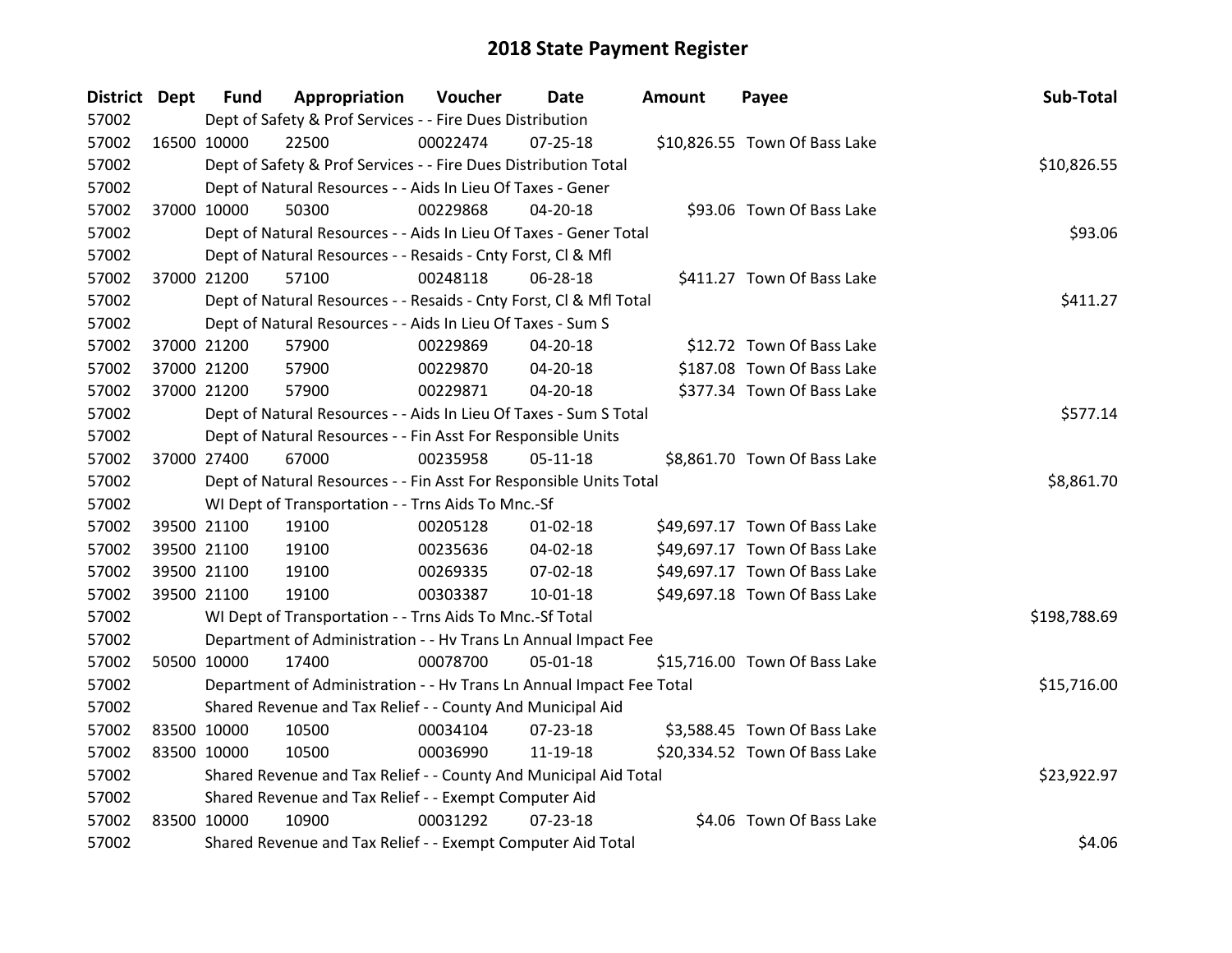| District Dept | Fund        | <b>Appropriation</b>                                | Voucher  | Date     | Amount | Pavee                         | Sub-Total    |
|---------------|-------------|-----------------------------------------------------|----------|----------|--------|-------------------------------|--------------|
| 57002         |             | Shared Revenue and Tax Relief - - Utility Aid       |          |          |        |                               |              |
| 57002         | 83500 10000 | 11000                                               | 00034104 | 07-23-18 |        | \$8,568.53 Town Of Bass Lake  |              |
| 57002         | 83500 10000 | 11000                                               | 00036990 | 11-19-18 |        | \$56,888.57 Town Of Bass Lake |              |
| 57002         |             | Shared Revenue and Tax Relief - - Utility Aid Total |          |          |        |                               | \$65,457.10  |
| 57002 Total   |             |                                                     |          |          |        |                               | \$324,658.54 |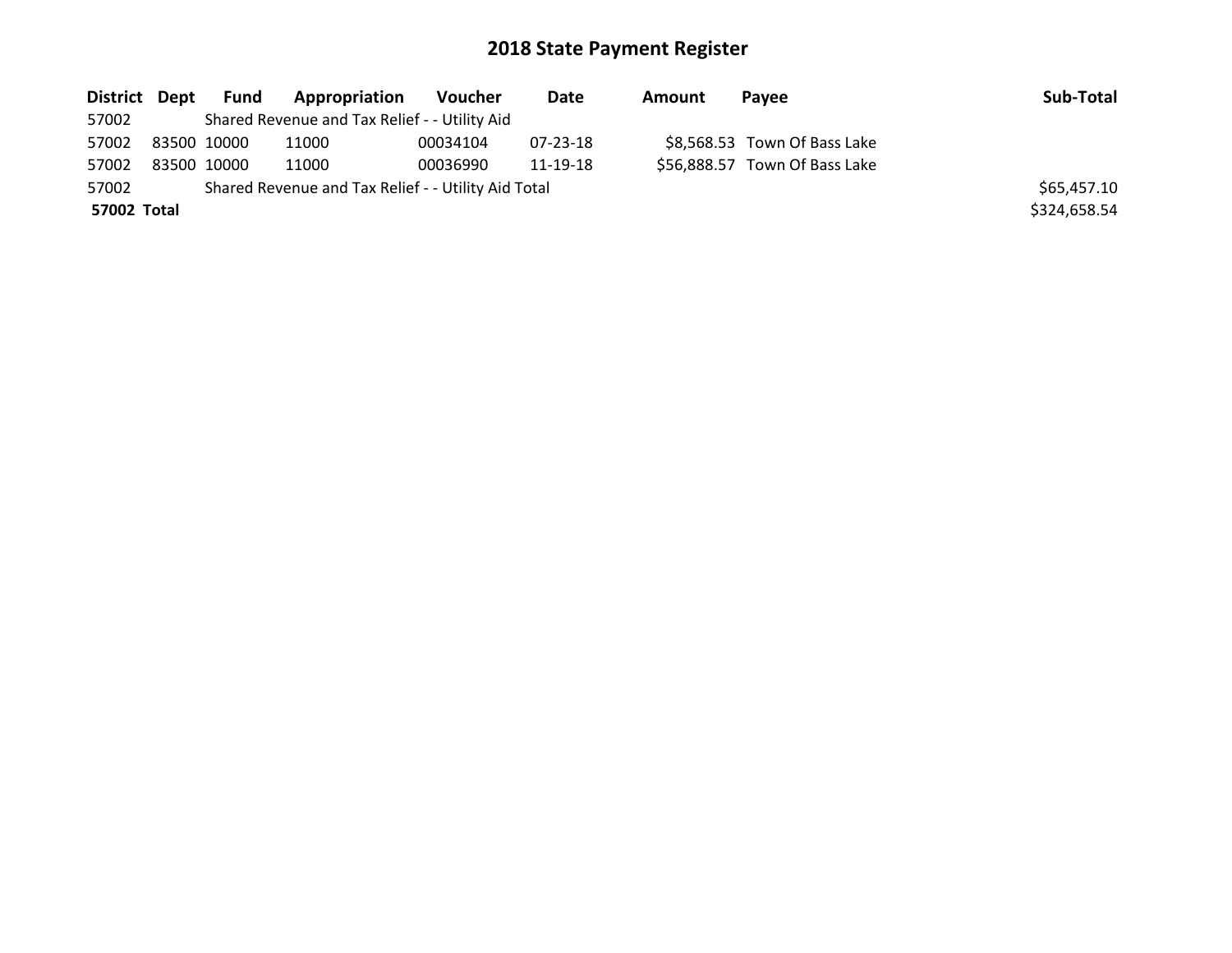| District Dept |             | <b>Fund</b> | Appropriation                                                        | Voucher  | Date           | <b>Amount</b> | Payee                        | Sub-Total    |
|---------------|-------------|-------------|----------------------------------------------------------------------|----------|----------------|---------------|------------------------------|--------------|
| 57004         |             |             | Dept of Safety & Prof Services - - Fire Dues Distribution            |          |                |               |                              |              |
| 57004         | 16500 10000 |             | 22500                                                                | 00022475 | $07 - 24 - 18$ |               | \$640.95 Town Of Couderay    |              |
| 57004         |             |             | Dept of Safety & Prof Services - - Fire Dues Distribution Total      |          |                |               |                              | \$640.95     |
| 57004         |             |             | Dept of Natural Resources - - Aids In Lieu Of Taxes - Gener          |          |                |               |                              |              |
| 57004         |             | 37000 10000 | 50300                                                                | 00212660 | 02-06-18       |               | \$140.55 Town Of Couderay    |              |
| 57004         |             | 37000 10000 | 50300                                                                | 00230573 | 04-20-18       |               | \$211.36 Town Of Couderay    |              |
| 57004         |             | 37000 10000 | 50300                                                                | 00230574 | $04 - 20 - 18$ |               | \$84.80 Town Of Couderay     |              |
| 57004         |             |             | Dept of Natural Resources - - Aids In Lieu Of Taxes - Gener Total    |          |                |               |                              | \$436.71     |
| 57004         |             |             | Dept of Natural Resources - - Resaids - Cnty Forst, Cl & Mfl         |          |                |               |                              |              |
| 57004         | 37000 21200 |             | 57100                                                                | 00248119 | $06 - 28 - 18$ |               | \$3,184.20 Town Of Couderay  |              |
| 57004         |             |             | Dept of Natural Resources - - Resaids - Cnty Forst, CI & Mfl Total   |          |                |               |                              | \$3,184.20   |
| 57004         |             |             | Dept of Natural Resources - - Aids In Lieu Of Taxes - Sum S          |          |                |               |                              |              |
| 57004         | 37000 21200 |             | 57900                                                                | 00230575 | 04-20-18       |               | \$8.17 Town Of Couderay      |              |
| 57004         |             | 37000 21200 | 57900                                                                | 00230576 | 04-20-18       |               | \$252.77 Town Of Couderay    |              |
| 57004         |             |             | Dept of Natural Resources - - Aids In Lieu Of Taxes - Sum S Total    | \$260.94 |                |               |                              |              |
| 57004         |             |             | Dept of Natural Resources - - Fin Asst For Responsible Units         |          |                |               |                              |              |
| 57004         |             | 37000 27400 | 67000                                                                | 00235532 | $05 - 11 - 18$ |               | \$1,362.54 Town Of Couderay  |              |
| 57004         |             |             | Dept of Natural Resources - - Fin Asst For Responsible Units Total   |          |                |               |                              | \$1,362.54   |
| 57004         |             |             | Dept of Natural Resources - - Recycling Consolidation Grants         |          |                |               |                              |              |
| 57004         |             | 37000 27400 | 67300                                                                | 00235532 | $05-11-18$     |               | \$102.79 Town Of Couderay    |              |
| 57004         |             |             | Dept of Natural Resources - - Recycling Consolidation Grants Total   |          |                |               |                              | \$102.79     |
| 57004         |             |             | WI Dept of Transportation - - Trns Aids To Mnc.-Sf                   |          |                |               |                              |              |
| 57004         |             | 39500 21100 | 19100                                                                | 00205129 | $01 - 02 - 18$ |               | \$26,086.85 Town Of Couderay |              |
| 57004         | 39500 21100 |             | 19100                                                                | 00235637 | 04-02-18       |               | \$26,086.85 Town Of Couderay |              |
| 57004         |             | 39500 21100 | 19100                                                                | 00269336 | 07-02-18       |               | \$26,086.85 Town Of Couderay |              |
| 57004         |             | 39500 21100 | 19100                                                                | 00303388 | 10-01-18       |               | \$26,086.87 Town Of Couderay |              |
| 57004         |             |             | WI Dept of Transportation - - Trns Aids To Mnc.-Sf Total             |          |                |               |                              | \$104,347.42 |
| 57004         |             |             | Department of Administration - - Hv Trans Ln Annual Impact Fee       |          |                |               |                              |              |
| 57004         | 50500 10000 |             | 17400                                                                | 00078768 | 05-01-18       |               | \$21,511.00 Town Of Couderay |              |
| 57004         |             |             | Department of Administration - - Hv Trans Ln Annual Impact Fee Total |          |                |               |                              | \$21,511.00  |
| 57004         |             |             | Shared Revenue and Tax Relief - - County And Municipal Aid           |          |                |               |                              |              |
| 57004         | 83500 10000 |             | 10500                                                                | 00034105 | 07-23-18       |               | \$3,237.72 Town Of Couderay  |              |
| 57004         | 83500 10000 |             | 10500                                                                | 00036991 | 11-19-18       |               | \$18,347.09 Town Of Couderay |              |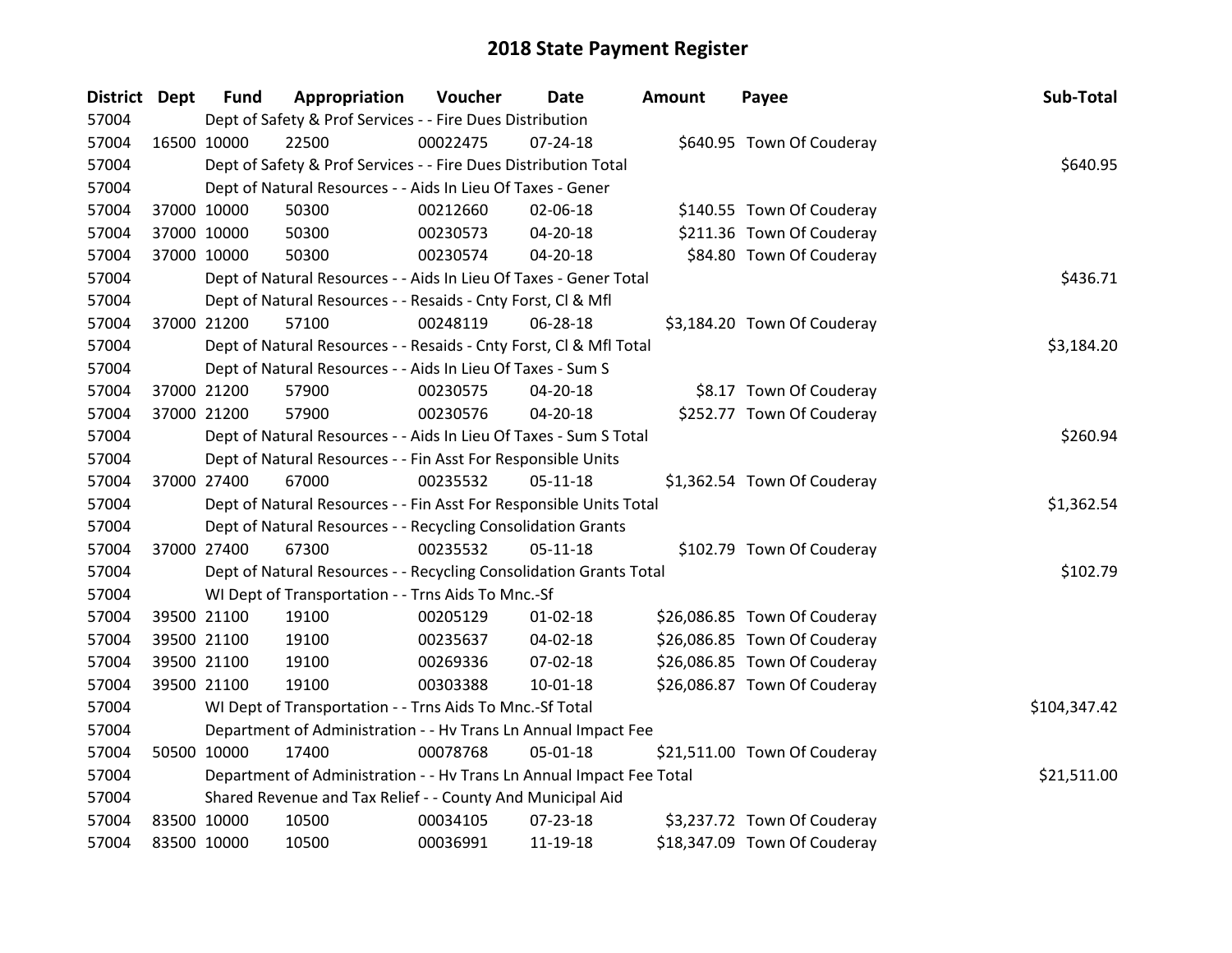| District Dept | Fund        | Appropriation                                                    | <b>Voucher</b> | Date           | <b>Amount</b> | <b>Pavee</b>            | Sub-Total    |
|---------------|-------------|------------------------------------------------------------------|----------------|----------------|---------------|-------------------------|--------------|
| 57004         |             | Shared Revenue and Tax Relief - - County And Municipal Aid Total |                |                |               |                         | \$21,584.81  |
| 57004         |             | Shared Revenue and Tax Relief - - Exempt Computer Aid            |                |                |               |                         |              |
| 57004         | 83500 10000 | 10900                                                            | 00031293       | $07 - 23 - 18$ |               | \$1.01 Town Of Couderay |              |
| 57004         |             | Shared Revenue and Tax Relief - - Exempt Computer Aid Total      |                |                |               |                         | \$1.01       |
| 57004 Total   |             |                                                                  |                |                |               |                         | \$153,432.37 |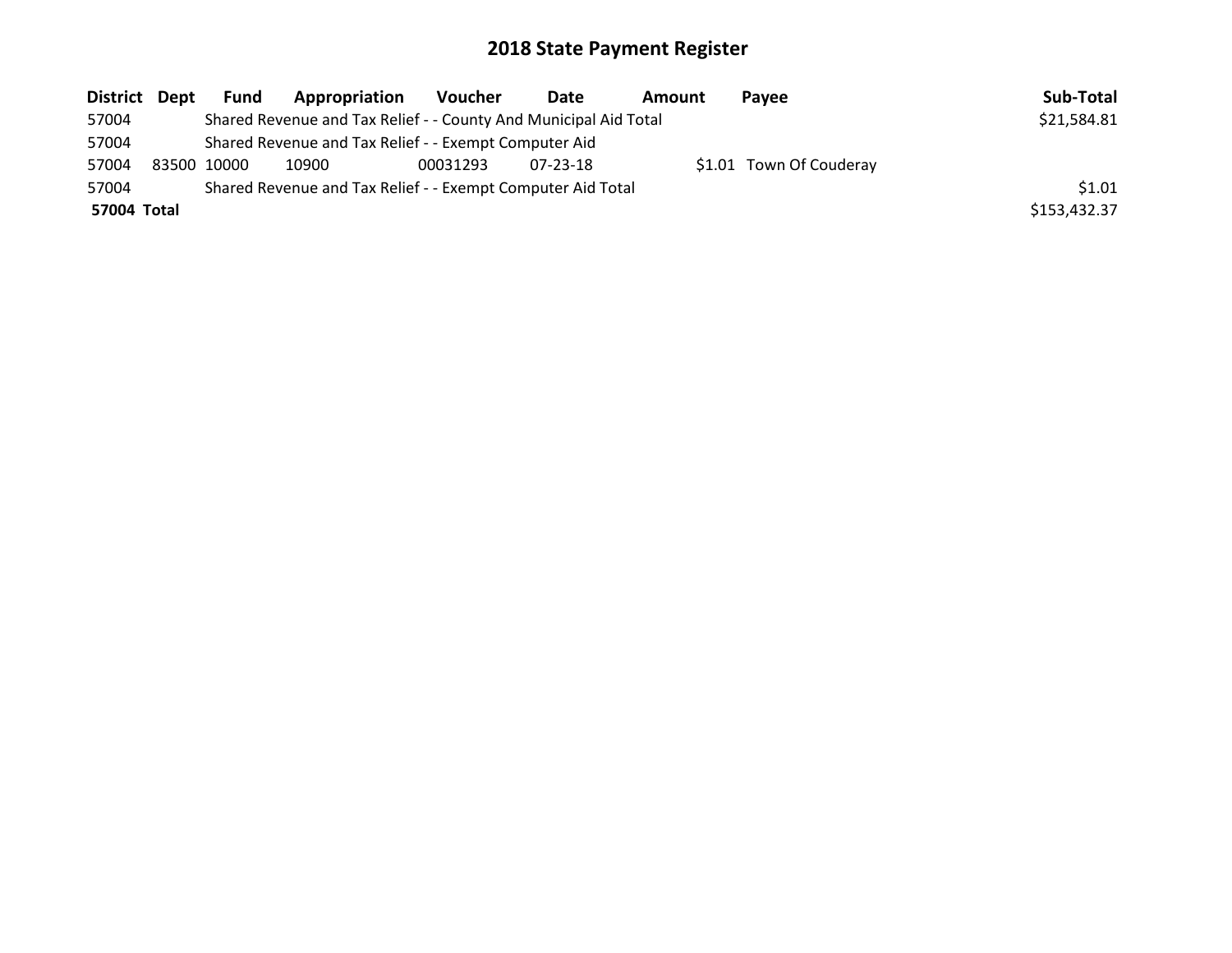| District Dept |             | <b>Fund</b> | Appropriation                                                      | Voucher    | Date           | <b>Amount</b> | Payee                      | Sub-Total   |
|---------------|-------------|-------------|--------------------------------------------------------------------|------------|----------------|---------------|----------------------------|-------------|
| 57006         |             |             | Dept of Safety & Prof Services - - Fire Dues Distribution          |            |                |               |                            |             |
| 57006         | 16500 10000 |             | 22500                                                              | 00022476   | $07 - 25 - 18$ |               | \$1,214.86 Town Of Draper  |             |
| 57006         |             |             | Dept of Safety & Prof Services - - Fire Dues Distribution Total    |            |                |               |                            | \$1,214.86  |
| 57006         |             |             | Dept of Natural Resources - - Aids In Lieu Of Taxes - Gener        |            |                |               |                            |             |
| 57006         | 37000 10000 |             | 50300                                                              | 00212555   | 02-07-18       |               | \$1,240.97 Town Of Draper  |             |
| 57006         |             | 37000 10000 | 50300                                                              | 00212556   | 02-07-18       |               | \$17,754.60 Town Of Draper |             |
| 57006         |             | 37000 10000 | 50300                                                              | 00212557   | $02 - 07 - 18$ |               | \$138.40 Town Of Draper    |             |
| 57006         |             | 37000 10000 | 50300                                                              | 00229947   | 04-23-18       |               | \$105.03 Town Of Draper    |             |
| 57006         |             |             | Dept of Natural Resources - - Aids In Lieu Of Taxes - Gener Total  |            |                |               |                            | \$19,239.00 |
| 57006         |             |             | Dept of Natural Resources - - Gen Program Ops-State Funds          |            |                |               |                            |             |
| 57006         |             | 37000 21200 | 16100                                                              | 00271208   | 10-09-18       |               | \$150.00 Town Of Draper    |             |
| 57006         |             |             | Dept of Natural Resources - - Gen Program Ops-State Funds Total    |            |                |               |                            | \$150.00    |
| 57006         |             |             | Dept of Natural Resources - - Resaids - Cnty Forst, CI & Mfl       |            |                |               |                            |             |
| 57006         | 37000 21200 |             | 57100                                                              | 00248120   | 06-28-18       |               | \$5,539.91 Town Of Draper  |             |
| 57006         |             |             | Dept of Natural Resources - - Resaids - Cnty Forst, CI & Mfl Total | \$5,539.91 |                |               |                            |             |
| 57006         |             |             | Dept of Natural Resources - - Aids In Lieu Of Taxes - Sum S        |            |                |               |                            |             |
| 57006         |             | 37000 21200 | 57900                                                              | 00229945   | 04-23-18       |               | \$12,542.90 Town Of Draper |             |
| 57006         |             | 37000 21200 | 57900                                                              | 00229946   | 04-23-18       |               | \$10.50 Town Of Draper     |             |
| 57006         |             |             | Dept of Natural Resources - - Aids In Lieu Of Taxes - Sum S Total  |            |                |               |                            | \$12,553.40 |
| 57006         |             |             | Dept of Natural Resources - - Resaids - Pymt In Lieu Tax Fed       |            |                |               |                            |             |
| 57006         |             | 37000 21200 | 58400                                                              | 00270508   | 10-01-18       |               | \$84,809.43 Town Of Draper |             |
| 57006         |             |             | Dept of Natural Resources - - Resaids - Pymt In Lieu Tax Fed Total |            |                |               |                            | \$84,809.43 |
| 57006         |             |             | Dept of Natural Resources - - Resource Maint Develop Sp Frst       |            |                |               |                            |             |
| 57006         | 37000 21200 |             | 77900                                                              | 00231465   | 04-30-18       |               | \$278.91 Town Of Draper    |             |
| 57006         |             |             | Dept of Natural Resources - - Resource Maint Develop Sp Frst Total |            |                |               |                            | \$278.91    |
| 57006         |             |             | Dept of Natural Resources - - Fin Asst For Responsible Units       |            |                |               |                            |             |
| 57006         | 37000 27400 |             | 67000                                                              | 00235031   | 05-14-18       |               | \$732.24 Town Of Draper    |             |
| 57006         |             |             | Dept of Natural Resources - - Fin Asst For Responsible Units Total |            |                |               |                            | \$732.24    |
| 57006         |             |             | Dept of Natural Resources - - Recycling Consolidation Grants       |            |                |               |                            |             |
| 57006         | 37000 27400 |             | 67300                                                              | 00235031   | 05-14-18       |               | \$54.37 Town Of Draper     |             |
| 57006         |             |             | Dept of Natural Resources - - Recycling Consolidation Grants Total |            |                |               |                            | \$54.37     |
| 57006         |             |             | WI Dept of Transportation - - Trns Aids To Mnc.-Sf                 |            |                |               |                            |             |
| 57006         | 39500 21100 |             | 19100                                                              | 00205130   | $01 - 02 - 18$ |               | \$50,628.88 Town Of Draper |             |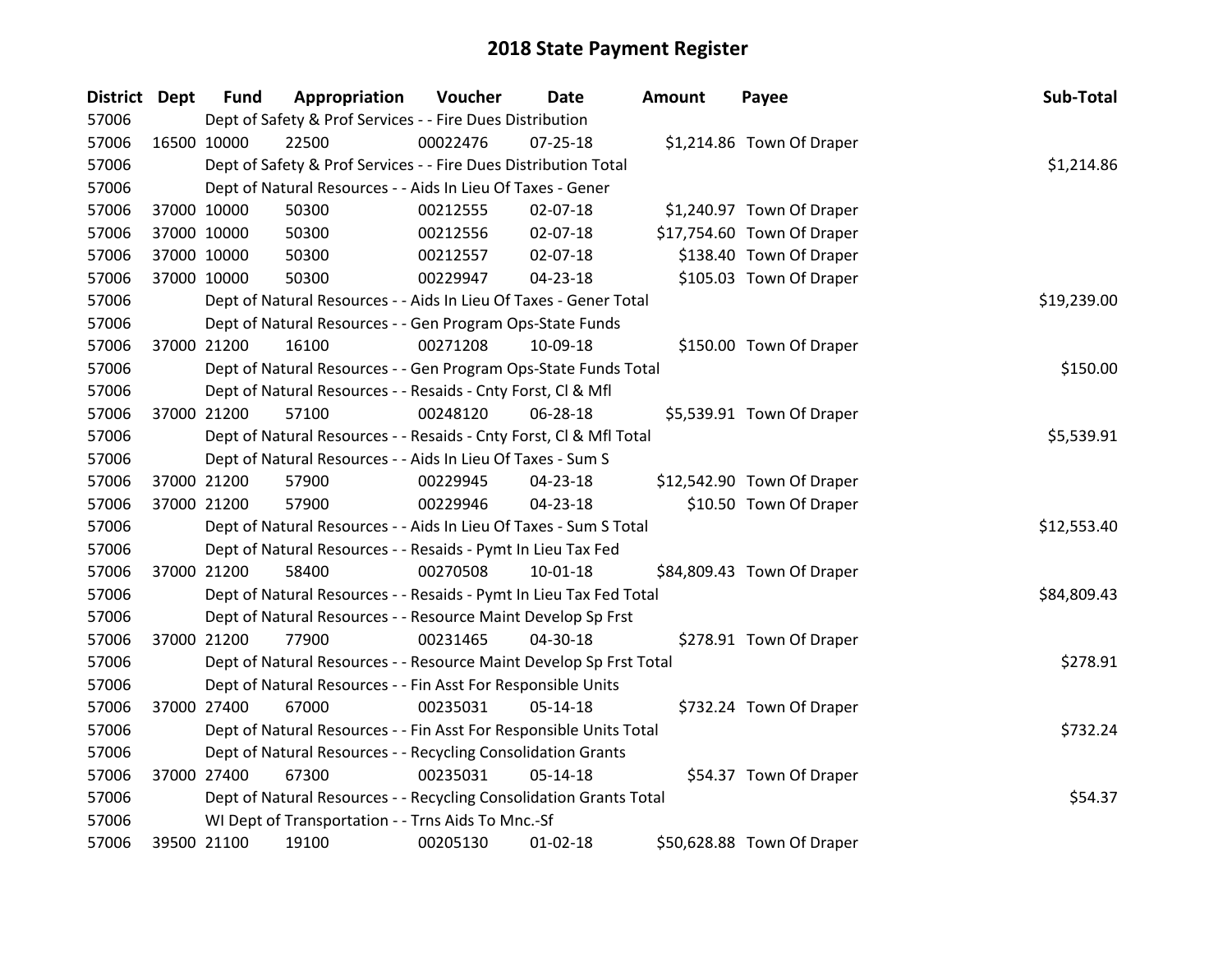| <b>District</b> | Dept        | <b>Fund</b> | Appropriation                                                    | <b>Voucher</b> | Date           | Amount | Payee                      | Sub-Total    |
|-----------------|-------------|-------------|------------------------------------------------------------------|----------------|----------------|--------|----------------------------|--------------|
| 57006           | 39500 21100 |             | 19100                                                            | 00235638       | 04-02-18       |        | \$50,628.88 Town Of Draper |              |
| 57006           | 39500 21100 |             | 19100                                                            | 00269337       | 07-02-18       |        | \$50,628.88 Town Of Draper |              |
| 57006           | 39500 21100 |             | 19100                                                            | 00303389       | $10 - 01 - 18$ |        | \$50,628.89 Town Of Draper |              |
| 57006           |             |             | WI Dept of Transportation - - Trns Aids To Mnc.-Sf Total         |                |                |        |                            | \$202,515.53 |
| 57006           |             |             | Department of Revenue - - Payments For Municipal Svcs            |                |                |        |                            |              |
| 57006           | 56600       | 10000       | 50100                                                            | 00026916       | $02 - 01 - 18$ |        | \$96.20 Town Of Draper     |              |
| 57006           |             |             | Department of Revenue - - Payments For Municipal Svcs Total      |                | \$96.20        |        |                            |              |
| 57006           |             |             | Shared Revenue and Tax Relief - - County And Municipal Aid       |                |                |        |                            |              |
| 57006           | 83500       | 10000       | 10500                                                            | 00034106       | $07 - 23 - 18$ |        | \$793.38 Town Of Draper    |              |
| 57006           | 83500 10000 |             | 10500                                                            | 00036992       | 11-19-18       |        | \$4,496.82 Town Of Draper  |              |
| 57006           |             |             | Shared Revenue and Tax Relief - - County And Municipal Aid Total |                |                |        |                            | \$5,290.20   |
| 57006           |             |             | Shared Revenue and Tax Relief - - Exempt Computer Aid            |                |                |        |                            |              |
| 57006           | 83500       | 10000       | 10900                                                            | 00031294       | $07 - 23 - 18$ |        | \$4.06 Town Of Draper      |              |
| 57006           |             |             | Shared Revenue and Tax Relief - - Exempt Computer Aid Total      |                |                |        |                            | \$4.06       |
| 57006 Total     |             |             |                                                                  |                |                |        |                            | \$332,478.11 |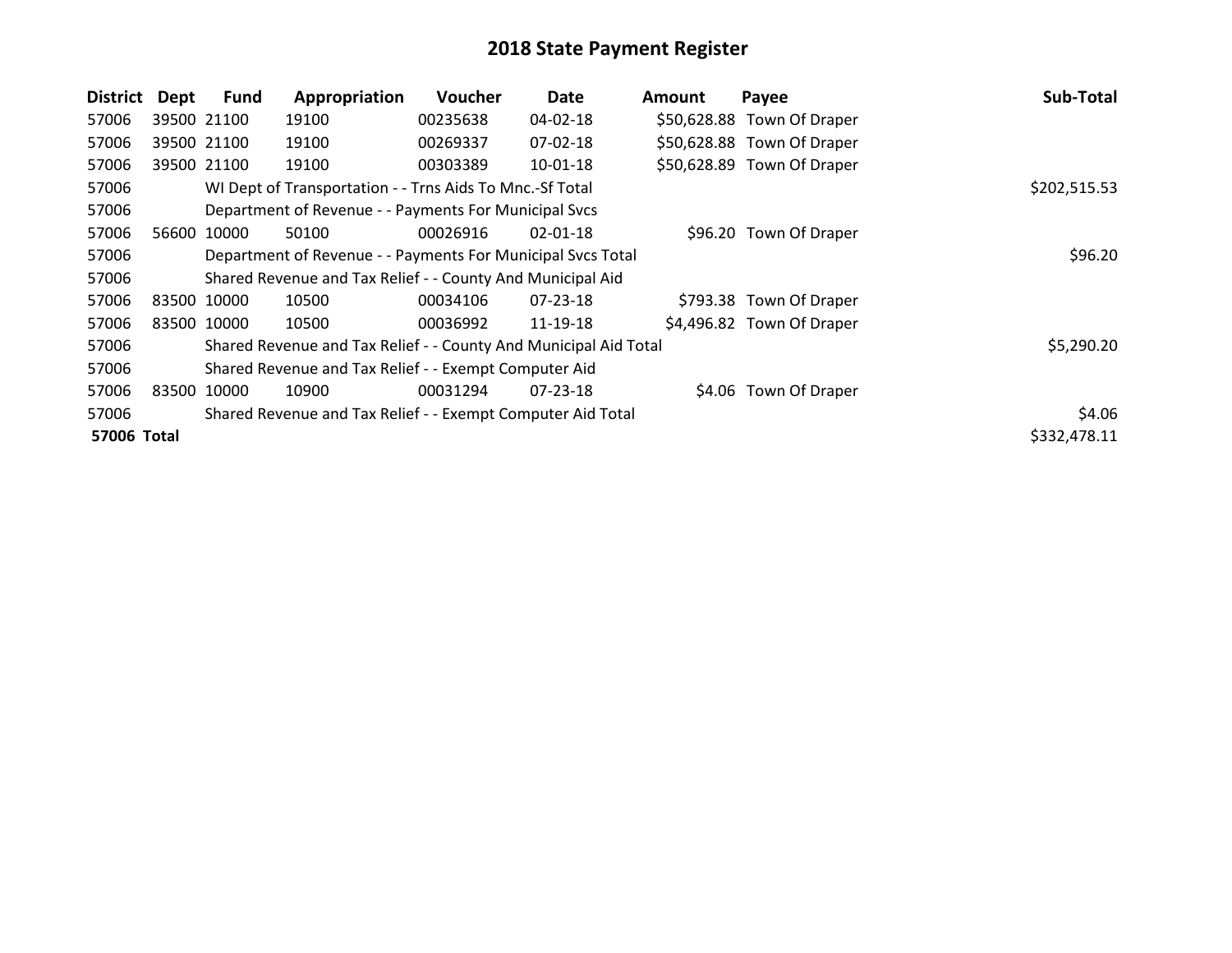| District Dept |             | <b>Fund</b> | Appropriation                                                        | Voucher  | <b>Date</b>    | <b>Amount</b> | Payee                         | Sub-Total    |
|---------------|-------------|-------------|----------------------------------------------------------------------|----------|----------------|---------------|-------------------------------|--------------|
| 57008         |             |             | Dept of Safety & Prof Services - - Fire Dues Distribution            |          |                |               |                               |              |
| 57008         |             | 16500 10000 | 22500                                                                | 00022477 | $07 - 24 - 18$ |               | \$4,331.50 Town Of Edgewater  |              |
| 57008         |             |             | Dept of Safety & Prof Services - - Fire Dues Distribution Total      |          |                |               |                               | \$4,331.50   |
| 57008         |             |             | Dept of Natural Resources - - Aids In Lieu Of Taxes - Gener          |          |                |               |                               |              |
| 57008         |             | 37000 10000 | 50300                                                                | 00212436 | 02-06-18       |               | \$389.79 Town Of Edgewater    |              |
| 57008         |             | 37000 10000 | 50300                                                                | 00229267 | $04 - 20 - 18$ |               | \$87.80 Town Of Edgewater     |              |
| 57008         |             | 37000 10000 | 50300                                                                | 00229268 | 04-20-18       |               | \$50.50 Town Of Edgewater     |              |
| 57008         |             |             | Dept of Natural Resources - - Aids In Lieu Of Taxes - Gener Total    |          |                |               |                               | \$528.09     |
| 57008         |             |             | Dept of Natural Resources - - Resaids - Cnty Forst, Cl & Mfl         |          |                |               |                               |              |
| 57008         |             | 37000 21200 | 57100                                                                | 00248121 | 06-28-18       |               | \$3,570.02 Town Of Edgewater  |              |
| 57008         |             |             | Dept of Natural Resources - - Resaids - Cnty Forst, Cl & Mfl Total   |          |                |               |                               | \$3,570.02   |
| 57008         |             |             | Dept of Natural Resources - - Aids In Lieu Of Taxes - Sum S          |          |                |               |                               |              |
| 57008         |             | 37000 21200 | 57900                                                                | 00229269 | $04 - 20 - 18$ |               | \$0.48 Town Of Edgewater      |              |
| 57008         |             | 37000 21200 | 57900                                                                | 00229270 | 04-20-18       |               | \$159.72 Town Of Edgewater    |              |
| 57008         |             | 37000 21200 | 57900                                                                | 00229271 | $04 - 20 - 18$ |               | \$5.05 Town Of Edgewater      |              |
| 57008         |             |             | Dept of Natural Resources - - Aids In Lieu Of Taxes - Sum S Total    |          | \$165.25       |               |                               |              |
| 57008         |             |             | Dept of Natural Resources - - Fin Asst For Responsible Units         |          |                |               |                               |              |
| 57008         |             | 37000 27400 | 67000                                                                | 00235957 | $05 - 11 - 18$ |               | \$2,645.01 Town Of Edgewater  |              |
| 57008         |             |             | Dept of Natural Resources - - Fin Asst For Responsible Units Total   |          |                |               |                               | \$2,645.01   |
| 57008         |             |             | WI Dept of Transportation - - Trns Aids To Mnc.-Sf                   |          |                |               |                               |              |
| 57008         |             | 39500 21100 | 19100                                                                | 00205131 | $01 - 02 - 18$ |               | \$27,634.75 Town Of Edgewater |              |
| 57008         |             | 39500 21100 | 19100                                                                | 00235639 | 04-02-18       |               | \$27,634.75 Town Of Edgewater |              |
| 57008         |             | 39500 21100 | 19100                                                                | 00269338 | 07-02-18       |               | \$27,634.75 Town Of Edgewater |              |
| 57008         |             | 39500 21100 | 19100                                                                | 00303390 | 10-01-18       |               | \$27,634.78 Town Of Edgewater |              |
| 57008         |             |             | WI Dept of Transportation - - Trns Aids To Mnc.-Sf Total             |          |                |               |                               | \$110,539.03 |
| 57008         |             |             | WI Dept of Transportation - - Loc Rd Imp Prg St Fd                   |          |                |               |                               |              |
| 57008         |             | 39500 21100 | 27800                                                                | 00230926 | $03 - 16 - 18$ |               | \$37,704.15 Town Of Edgewater |              |
| 57008         |             |             | WI Dept of Transportation - - Loc Rd Imp Prg St Fd Total             |          |                |               |                               | \$37,704.15  |
| 57008         |             |             | Department of Administration - - Hv Trans Ln Annual Impact Fee       |          |                |               |                               |              |
| 57008         |             | 50500 10000 | 17400                                                                | 00078647 | 05-01-18       |               | \$5,239.00 Town Of Edgewater  |              |
| 57008         |             |             | Department of Administration - - Hv Trans Ln Annual Impact Fee Total |          |                |               |                               | \$5,239.00   |
| 57008         |             |             | Shared Revenue and Tax Relief - - County And Municipal Aid           |          |                |               |                               |              |
| 57008         | 83500 10000 |             | 10500                                                                | 00034107 | 07-23-18       |               | \$1,204.87 Town Of Edgewater  |              |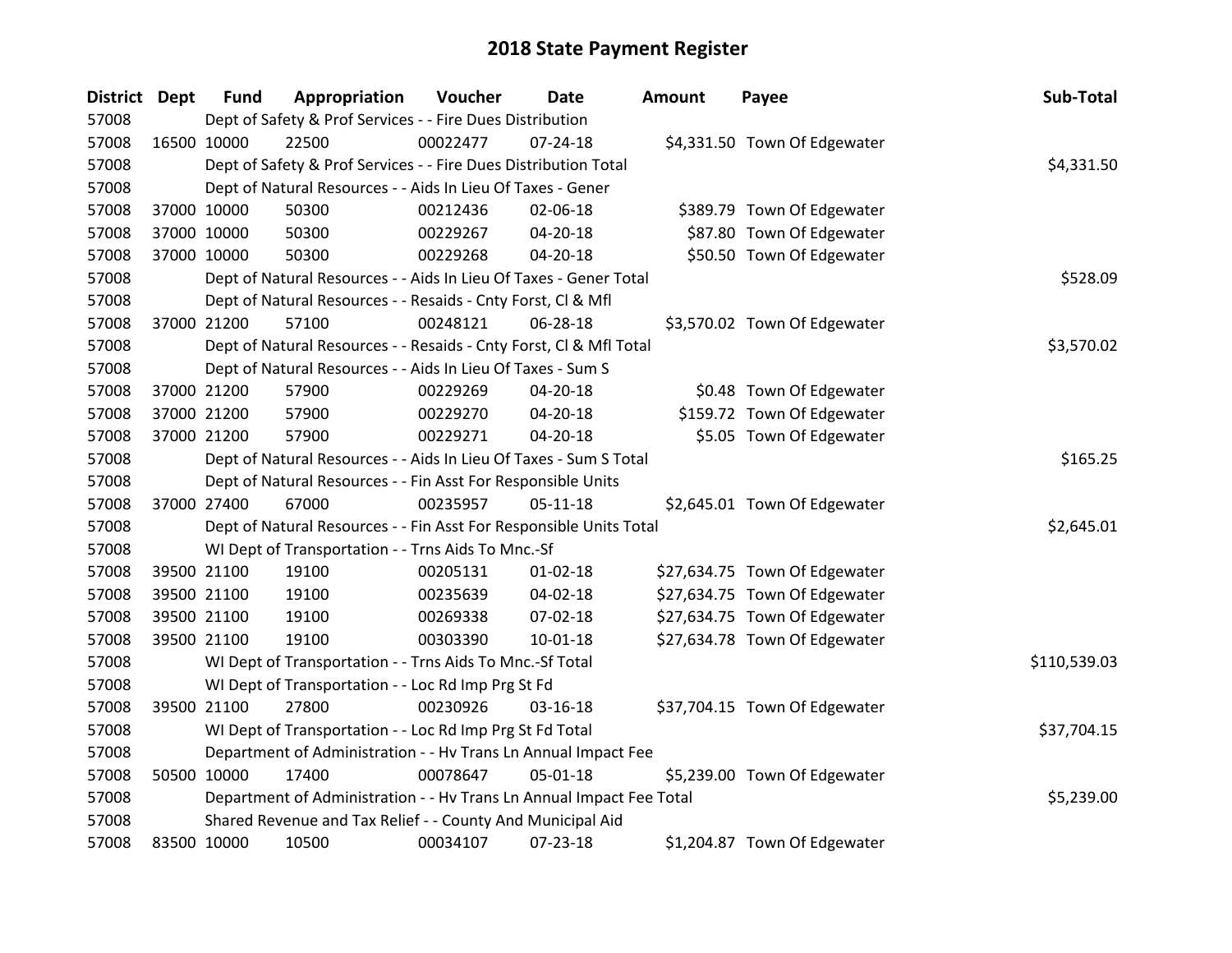| <b>District</b> | Dept        | Fund        | Appropriation                                                    | Voucher  | Date           | Amount | Payee                        | Sub-Total    |
|-----------------|-------------|-------------|------------------------------------------------------------------|----------|----------------|--------|------------------------------|--------------|
| 57008           |             | 83500 10000 | 10500                                                            | 00036993 | 11-19-18       |        | \$6,827.57 Town Of Edgewater |              |
| 57008           |             |             | Shared Revenue and Tax Relief - - County And Municipal Aid Total |          |                |        |                              | \$8,032.44   |
| 57008           |             |             | Shared Revenue and Tax Relief - - Exempt Computer Aid            |          |                |        |                              |              |
| 57008           | 83500 10000 |             | 10900                                                            | 00031295 | $07 - 23 - 18$ |        | \$6.09 Town Of Edgewater     |              |
| 57008           |             |             | Shared Revenue and Tax Relief - - Exempt Computer Aid Total      |          |                |        |                              | \$6.09       |
| 57008           |             |             | Shared Revenue and Tax Relief - - Utility Aid                    |          |                |        |                              |              |
| 57008           | 83500 10000 |             | 11000                                                            | 00034107 | $07 - 23 - 18$ |        | \$12.87 Town Of Edgewater    |              |
| 57008           |             | 83500 10000 | 11000                                                            | 00036993 | 11-19-18       |        | \$70.50 Town Of Edgewater    |              |
| 57008           |             |             | Shared Revenue and Tax Relief - - Utility Aid Total              |          |                |        |                              | \$83.37      |
| 57008 Total     |             |             |                                                                  |          |                |        |                              | \$172,843.95 |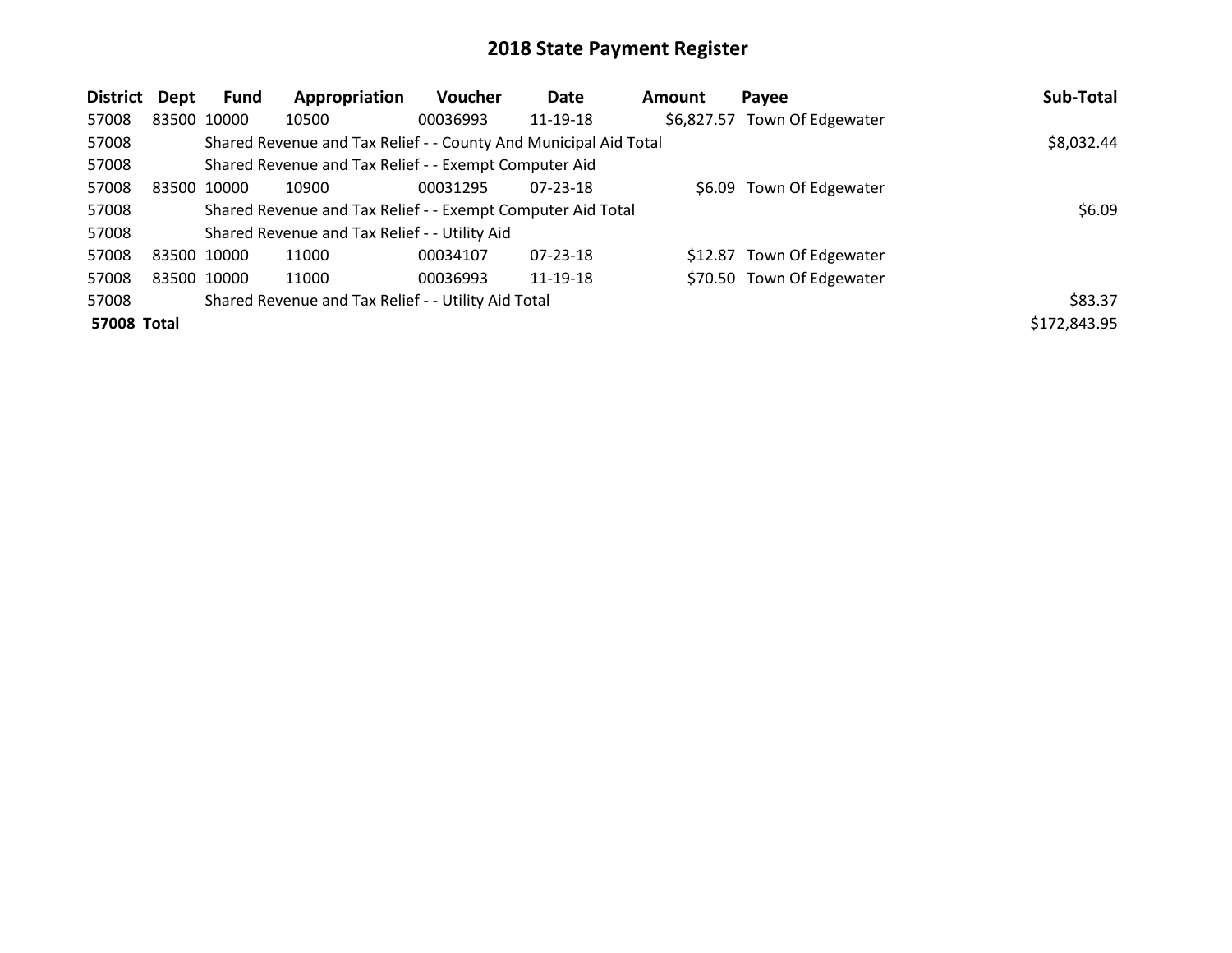| District Dept |             | <b>Fund</b> | Appropriation                                                          | Voucher  | <b>Date</b>    | <b>Amount</b> | Payee                       | Sub-Total    |
|---------------|-------------|-------------|------------------------------------------------------------------------|----------|----------------|---------------|-----------------------------|--------------|
| 57010         |             |             | Dept of Safety & Prof Services - - Fire Dues Distribution              |          |                |               |                             |              |
| 57010         | 16500 10000 |             | 22500                                                                  | 00022478 | $07 - 26 - 18$ |               | \$13,940.25 Town Of Hayward |              |
| 57010         |             |             | Dept of Safety & Prof Services - - Fire Dues Distribution Total        |          |                |               |                             | \$13,940.25  |
| 57010         |             |             | Dept of Natural Resources - - Aids In Lieu Of Taxes - Gener            |          |                |               |                             |              |
| 57010         | 37000 10000 |             | 50300                                                                  | 00212655 | 02-06-18       |               | \$911.86 Town Of Hayward    |              |
| 57010         | 37000 10000 |             | 50300                                                                  | 00230539 | 04-20-18       |               | \$25.09 Town Of Hayward     |              |
| 57010         |             |             | Dept of Natural Resources - - Aids In Lieu Of Taxes - Gener Total      |          |                |               |                             | \$936.95     |
| 57010         |             |             | Dept of Natural Resources - - Resaids - Cnty Forst, Cl & Mfl           |          |                |               |                             |              |
| 57010         |             | 37000 21200 | 57100                                                                  | 00248122 | 06-28-18       |               | \$1,083.27 Town Of Hayward  |              |
| 57010         |             |             | Dept of Natural Resources - - Resaids - Cnty Forst, Cl & Mfl Total     |          |                |               |                             | \$1,083.27   |
| 57010         |             |             | Dept of Natural Resources - - Aids In Lieu Of Taxes - Sum S            |          |                |               |                             |              |
| 57010         | 37000 21200 |             | 57900                                                                  | 00230537 | 04-20-18       |               | \$390.95 Town Of Hayward    |              |
| 57010         |             | 37000 21200 | 57900                                                                  | 00230538 | $04 - 20 - 18$ |               | \$828.23 Town Of Hayward    |              |
| 57010         |             |             | Dept of Natural Resources - - Aids In Lieu Of Taxes - Sum S Total      |          |                |               |                             | \$1,219.18   |
| 57010         |             |             | Dept of Natural Resources - - Rec & Resource Aids, Fed                 |          |                |               |                             |              |
| 57010         |             | 37000 21200 | 58300                                                                  | 00261901 | 08-24-18       |               | \$861.68 Town Of Hayward    |              |
| 57010         |             |             | Dept of Natural Resources - - Rec & Resource Aids, Fed Total           |          |                |               |                             | \$861.68     |
| 57010         |             |             | Dept of Natural Resources - - Fin Asst For Responsible Units           |          |                |               |                             |              |
| 57010         |             | 37000 27400 | 67000                                                                  | 00235959 | $05-11-18$     |               | \$3,223.69 Town Of Hayward  |              |
| 57010         |             |             | Dept of Natural Resources - - Fin Asst For Responsible Units Total     |          |                |               |                             | \$3,223.69   |
| 57010         |             |             | WI Dept of Transportation - - Trns Aids To Mnc.-Sf                     |          |                |               |                             |              |
| 57010         | 39500 21100 |             | 19100                                                                  | 00205132 | $01 - 02 - 18$ |               | \$50,951.39 Town Of Hayward |              |
| 57010         | 39500 21100 |             | 19100                                                                  | 00235640 | 04-02-18       |               | \$50,951.39 Town Of Hayward |              |
| 57010         | 39500 21100 |             | 19100                                                                  | 00269339 | 07-02-18       |               | \$50,951.39 Town Of Hayward |              |
| 57010         |             | 39500 21100 | 19100                                                                  | 00303391 | 10-01-18       |               | \$50,951.42 Town Of Hayward |              |
| 57010         |             |             | WI Dept of Transportation - - Trns Aids To Mnc.-Sf Total               |          |                |               |                             | \$203,805.59 |
| 57010         |             |             | Department of Military Affairs - - Disaster Recovery Aid               |          |                |               |                             |              |
| 57010         | 46500 10000 |             | 30500                                                                  | 00042205 | 04-30-18       |               | \$7,452.88 Town Of Hayward  |              |
| 57010         |             |             | Department of Military Affairs - - Disaster Recovery Aid Total         |          |                |               |                             | \$7,452.88   |
| 57010         |             |             | Department of Military Affairs - - Federal Aid, Local Assistance       |          |                |               |                             |              |
| 57010         | 46500 10000 |             | 34200                                                                  | 00040080 | 03-09-18       |               | \$40,217.25 Town Of Hayward |              |
| 57010         | 46500 10000 |             | 34200                                                                  | 00041339 | 04-04-18       |               | \$4,500.00 Town Of Hayward  |              |
| 57010         |             |             | Department of Military Affairs - - Federal Aid, Local Assistance Total |          |                |               |                             | \$44,717.25  |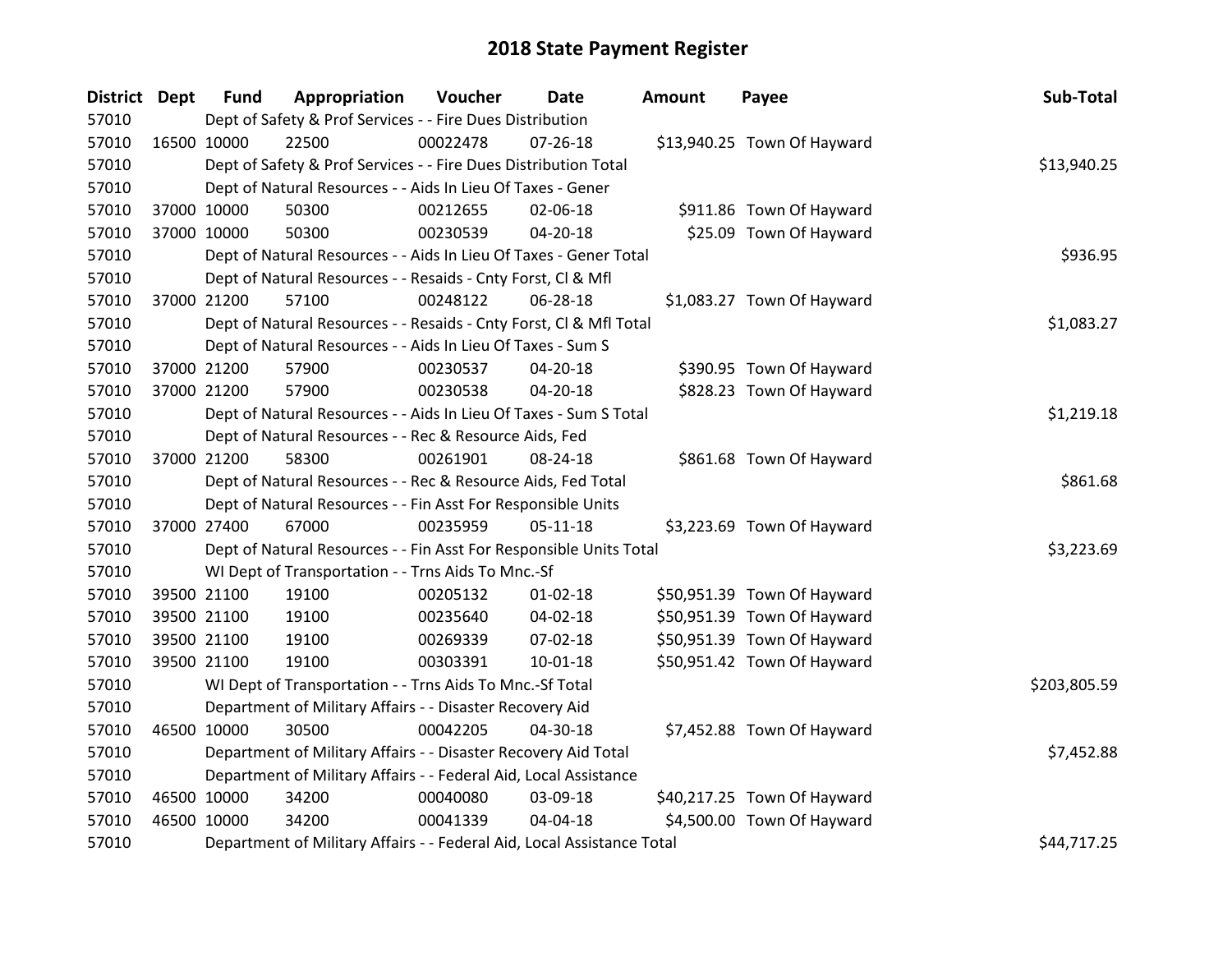| <b>District</b> | Dept  | <b>Fund</b> | Appropriation                                                    | <b>Voucher</b> | Date           | <b>Amount</b> | Payee                       | Sub-Total    |
|-----------------|-------|-------------|------------------------------------------------------------------|----------------|----------------|---------------|-----------------------------|--------------|
| 57010           |       |             | Department of Revenue - - Payments For Municipal Svcs            |                |                |               |                             |              |
| 57010           |       | 56600 10000 | 50100                                                            | 00026917       | $01 - 31 - 18$ |               | \$189.36 Town Of Hayward    |              |
| 57010           |       |             | Department of Revenue - - Payments For Municipal Svcs Total      |                |                |               |                             | \$189.36     |
| 57010           |       |             | Shared Revenue and Tax Relief - - County And Municipal Aid       |                |                |               |                             |              |
| 57010           |       | 83500 10000 | 10500                                                            | 00034108       | 07-23-18       |               | \$7,780.44 Town Of Hayward  |              |
| 57010           |       | 83500 10000 | 10500                                                            | 00036994       | 11-19-18       |               | \$44,089.16 Town Of Hayward |              |
| 57010           |       |             | Shared Revenue and Tax Relief - - County And Municipal Aid Total |                |                |               |                             | \$51,869.60  |
| 57010           |       |             | Shared Revenue and Tax Relief - - Exempt Computer Aid            |                |                |               |                             |              |
| 57010           |       | 83500 10000 | 10900                                                            | 00031296       | $07 - 23 - 18$ |               | \$240.48 Town Of Hayward    |              |
| 57010           |       |             | Shared Revenue and Tax Relief - - Exempt Computer Aid Total      |                |                |               |                             | \$240.48     |
| 57010           |       |             | Shared Revenue and Tax Relief - - Utility Aid                    |                |                |               |                             |              |
| 57010           |       | 83500 10000 | 11000                                                            | 00034108       | $07 - 23 - 18$ |               | \$156.02 Town Of Hayward    |              |
| 57010           |       | 83500 10000 | 11000                                                            | 00036994       | 11-19-18       |               | \$5,196.08 Town Of Hayward  |              |
| 57010           |       |             | Shared Revenue and Tax Relief - - Utility Aid Total              |                |                |               |                             | \$5,352.10   |
| 57010           |       |             | Shared Revenue and Tax Relief - - Lottery & Gaming Credit        |                |                |               |                             |              |
| 57010           | 83500 | 52100       | 36300                                                            | 00027612       | $03 - 26 - 18$ |               | \$2,122.32 Town Of Hayward  |              |
| 57010           |       |             | Shared Revenue and Tax Relief - - Lottery & Gaming Credit Total  |                |                |               |                             | \$2,122.32   |
| 57010 Total     |       |             |                                                                  |                |                |               |                             | \$337,014.60 |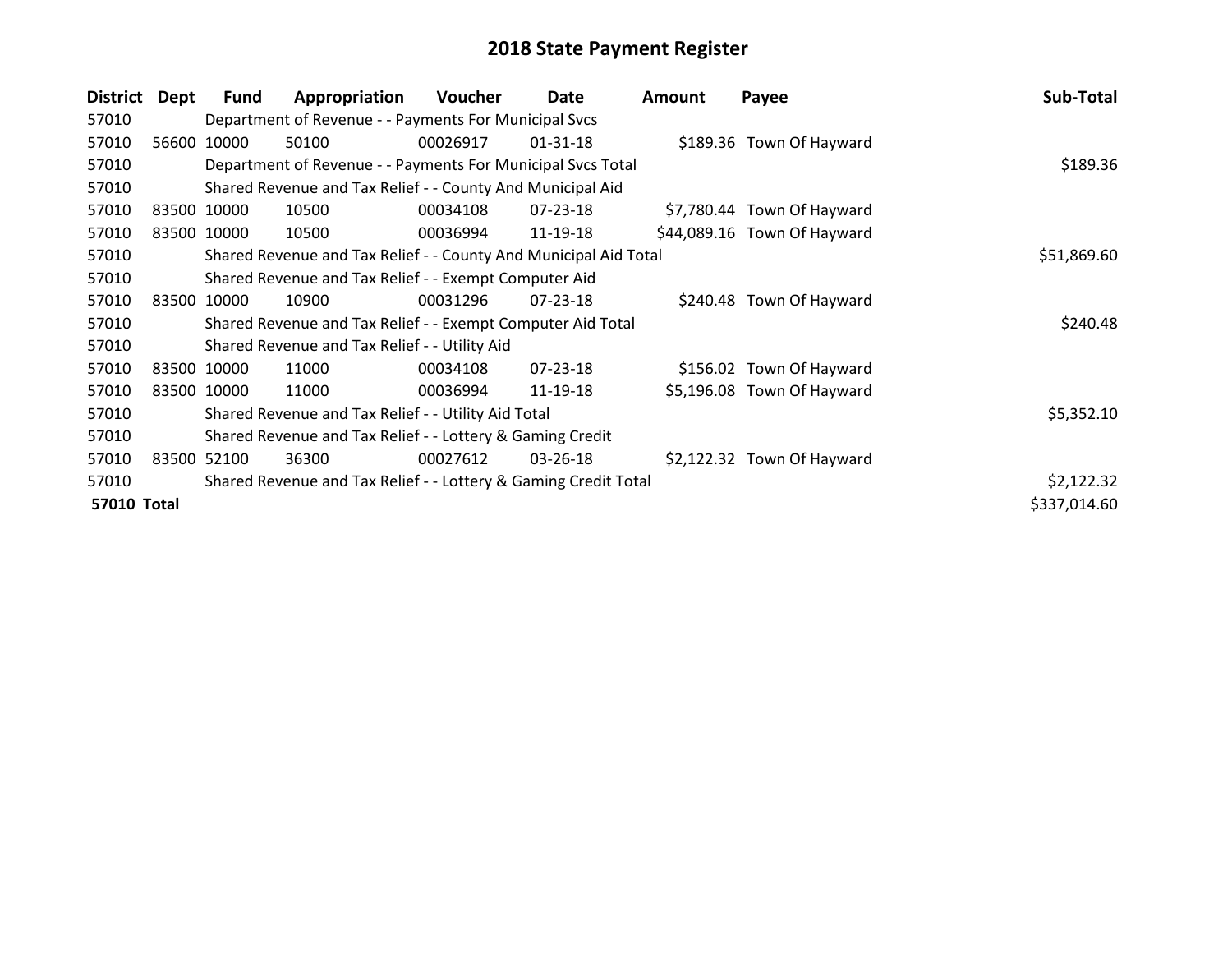| <b>District Dept</b> |             | <b>Fund</b> | Appropriation                                                      | Voucher  | Date           | <b>Amount</b> | Payee                      | Sub-Total   |
|----------------------|-------------|-------------|--------------------------------------------------------------------|----------|----------------|---------------|----------------------------|-------------|
| 57012                |             |             | Dept of Safety & Prof Services - - Fire Dues Distribution          |          |                |               |                            |             |
| 57012                | 16500 10000 |             | 22500                                                              | 00022479 | $07 - 24 - 18$ |               | \$4,247.90 Town Of Hunter  |             |
| 57012                |             |             | Dept of Safety & Prof Services - - Fire Dues Distribution Total    |          |                |               |                            | \$4,247.90  |
| 57012                |             |             | Dept of Natural Resources - - Aids In Lieu Of Taxes - Gener        |          |                |               |                            |             |
| 57012                |             | 37000 10000 | 50300                                                              | 00212568 | 02-06-18       |               | \$160.95 Town Of Hunter    |             |
| 57012                |             | 37000 10000 | 50300                                                              | 00212569 | 02-06-18       |               | \$6,353.38 Town Of Hunter  |             |
| 57012                |             | 37000 10000 | 50300                                                              | 00230029 | 04-20-18       |               | \$213.39 Town Of Hunter    |             |
| 57012                |             | 37000 10000 | 50300                                                              | 00230031 | 04-20-18       |               | \$5,297.96 Town Of Hunter  |             |
| 57012                |             |             | Dept of Natural Resources - - Aids In Lieu Of Taxes - Gener Total  |          |                |               |                            | \$12,025.68 |
| 57012                |             |             | Dept of Natural Resources - - Gen Program Ops-State Funds          |          |                |               |                            |             |
| 57012                |             | 37000 21200 | 16100                                                              | 00244912 | 06-29-18       |               | \$1,000.00 Town Of Hunter  |             |
| 57012                |             |             | Dept of Natural Resources - - Gen Program Ops-State Funds Total    |          |                |               |                            | \$1,000.00  |
| 57012                |             |             | Dept of Natural Resources - - Resaids - Cnty Forst, Cl & Mfl       |          |                |               |                            |             |
| 57012                |             | 37000 21200 | 57100                                                              | 00248123 | 06-28-18       |               | \$202.03 Town Of Hunter    |             |
| 57012                |             |             | Dept of Natural Resources - - Resaids - Cnty Forst, Cl & Mfl Total | \$202.03 |                |               |                            |             |
| 57012                |             |             | Dept of Natural Resources - - Aids In Lieu Of Taxes - Sum S        |          |                |               |                            |             |
| 57012                |             | 37000 21200 | 57900                                                              | 00230030 | 04-20-18       |               | \$729.36 Town Of Hunter    |             |
| 57012                |             |             | Dept of Natural Resources - - Aids In Lieu Of Taxes - Sum S Total  |          |                |               |                            | \$729.36    |
| 57012                |             |             | Dept of Natural Resources - - Resaids - Pymt In Lieu Tax Fed       |          |                |               |                            |             |
| 57012                |             | 37000 21200 | 58400                                                              | 00270509 | $10 - 01 - 18$ |               | \$27,388.27 Town Of Hunter |             |
| 57012                |             |             | Dept of Natural Resources - - Resaids - Pymt In Lieu Tax Fed Total |          |                |               |                            | \$27,388.27 |
| 57012                |             |             | Dept of Natural Resources - - Fin Asst For Responsible Units       |          |                |               |                            |             |
| 57012                |             | 37000 27400 | 67000                                                              | 00235838 | 05-11-18       |               | \$3,699.88 Town Of Hunter  |             |
| 57012                |             |             | Dept of Natural Resources - - Fin Asst For Responsible Units Total |          |                |               |                            | \$3,699.88  |
| 57012                |             |             | WI Dept of Transportation - - Trns Aids To Mnc.-Sf                 |          |                |               |                            |             |
| 57012                |             | 39500 21100 | 19100                                                              | 00205133 | $01 - 02 - 18$ |               | \$23,585.40 Town Of Hunter |             |
| 57012                |             | 39500 21100 | 19100                                                              | 00235641 | 04-02-18       |               | \$23,585.40 Town Of Hunter |             |
| 57012                |             | 39500 21100 | 19100                                                              | 00269340 | 07-02-18       |               | \$23,585.40 Town Of Hunter |             |
| 57012                |             | 39500 21100 | 19100                                                              | 00303392 | $10 - 01 - 18$ |               | \$23,585.41 Town Of Hunter |             |
| 57012                |             |             | WI Dept of Transportation - - Trns Aids To Mnc.-Sf Total           |          |                |               |                            | \$94,341.61 |
| 57012                |             |             | WI Dept of Transportation - - Loc Rd Imp Prg St Fd                 |          |                |               |                            |             |
| 57012                |             | 39500 21100 | 27800                                                              | 00314983 | $10 - 25 - 18$ |               | \$55,319.94 Town Of Hunter |             |
| 57012                |             |             | WI Dept of Transportation - - Loc Rd Imp Prg St Fd Total           |          |                |               |                            | \$55,319.94 |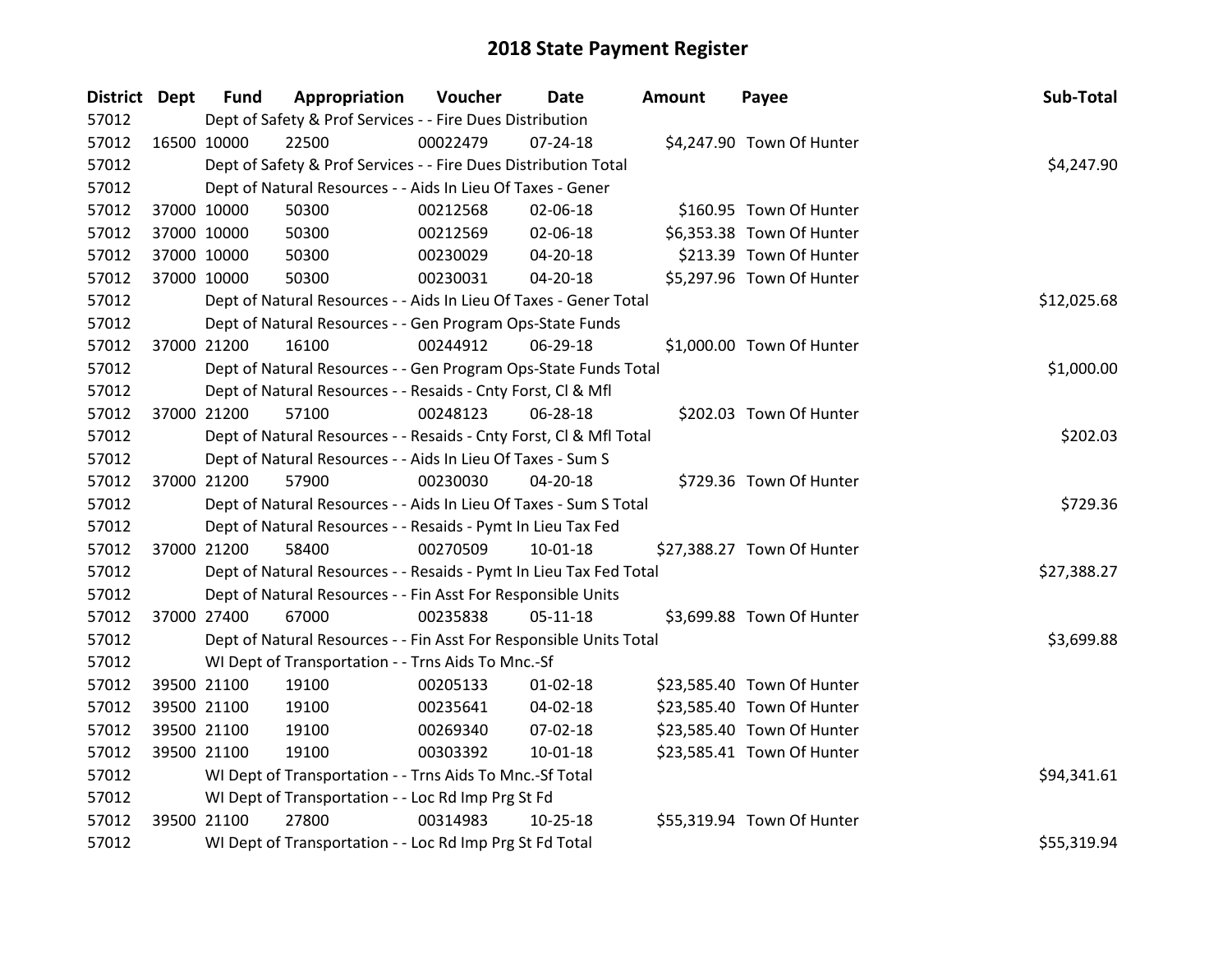| District Dept      |             | <b>Fund</b> | Appropriation                                                    | <b>Voucher</b> | Date     | Amount | Payee                     | Sub-Total    |
|--------------------|-------------|-------------|------------------------------------------------------------------|----------------|----------|--------|---------------------------|--------------|
| 57012              |             |             | Shared Revenue and Tax Relief - - County And Municipal Aid       |                |          |        |                           |              |
| 57012              | 83500 10000 |             | 10500                                                            | 00034109       | 07-23-18 |        | \$1,085.03 Town Of Hunter |              |
| 57012              | 83500 10000 |             | 10500                                                            | 00036995       | 11-19-18 |        | \$6,148.52 Town Of Hunter |              |
| 57012              |             |             | Shared Revenue and Tax Relief - - County And Municipal Aid Total |                |          |        |                           | \$7,233.55   |
| 57012              |             |             | Shared Revenue and Tax Relief - - Exempt Computer Aid            |                |          |        |                           |              |
| 57012              | 83500       | 10000       | 10900                                                            | 00031297       | 07-23-18 |        | \$22.32 Town Of Hunter    |              |
| 57012              |             |             | Shared Revenue and Tax Relief - - Exempt Computer Aid Total      |                |          |        |                           | \$22.32      |
| <b>57012 Total</b> |             |             |                                                                  |                |          |        |                           | \$206,210.54 |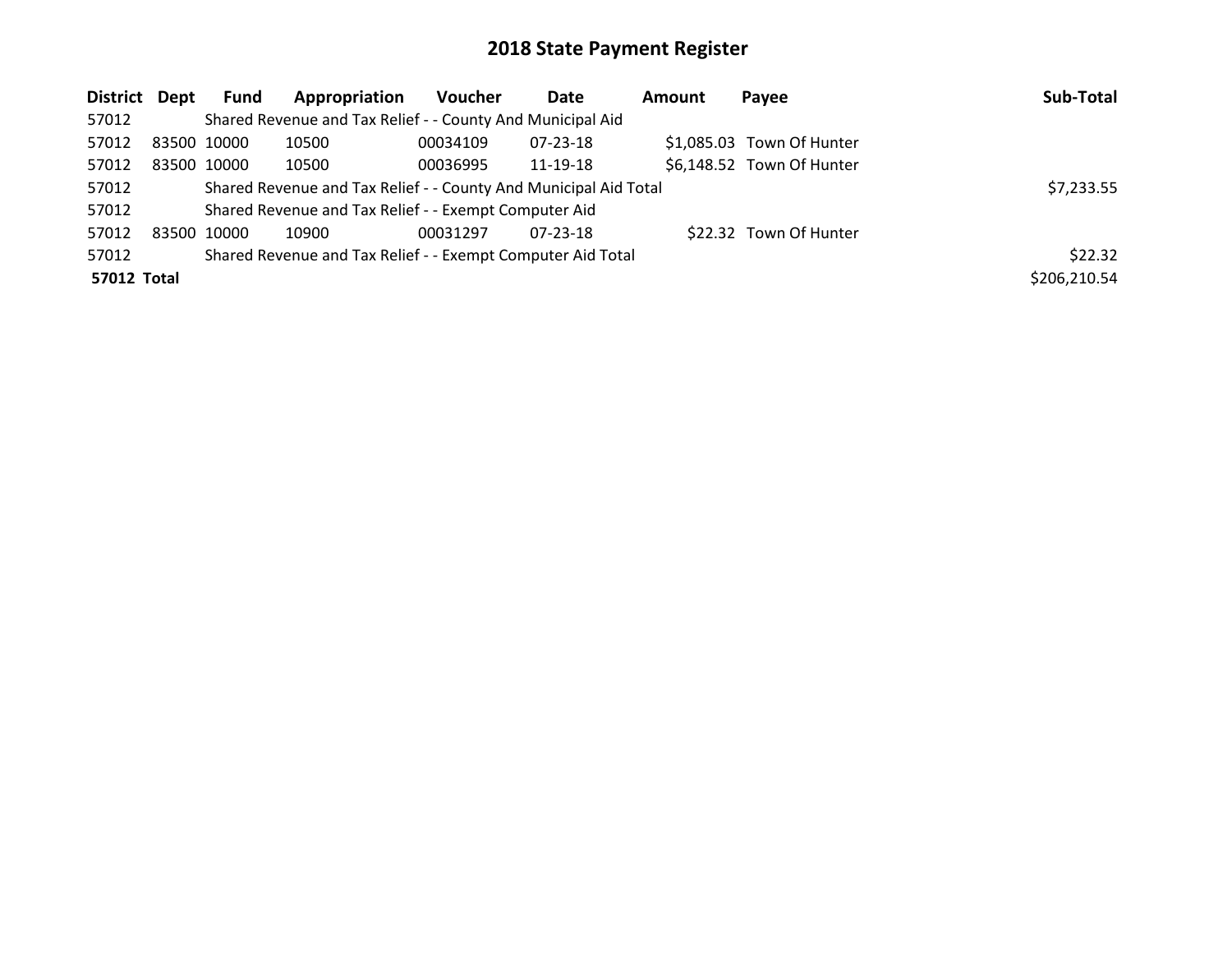| District Dept      |             | <b>Fund</b> | Appropriation                                                      | <b>Voucher</b> | Date           | <b>Amount</b> | Payee                       | Sub-Total    |
|--------------------|-------------|-------------|--------------------------------------------------------------------|----------------|----------------|---------------|-----------------------------|--------------|
| 57014              |             |             | Dept of Safety & Prof Services - - Fire Dues Distribution          |                |                |               |                             |              |
| 57014              |             | 16500 10000 | 22500                                                              | 00022480       | 07-25-18       |               | \$7,703.38 Town Of Lenroot  |              |
| 57014              |             |             | Dept of Safety & Prof Services - - Fire Dues Distribution Total    |                |                |               |                             | \$7,703.38   |
| 57014              |             |             | Dept of Natural Resources - - Aids In Lieu Of Taxes - Gener        |                |                |               |                             |              |
| 57014              |             | 37000 10000 | 50300                                                              | 00212574       | 02-06-18       |               | \$7,707.29 Town Of Lenroot  |              |
| 57014              |             | 37000 10000 | 50300                                                              | 00230055       | 04-20-18       |               | \$73.50 Town Of Lenroot     |              |
| 57014              |             |             | Dept of Natural Resources - - Aids In Lieu Of Taxes - Gener Total  |                |                |               |                             | \$7,780.79   |
| 57014              |             |             | Dept of Natural Resources - - Resaids - Cnty Forst, Cl & Mfl       |                |                |               |                             |              |
| 57014              |             | 37000 21200 | 57100                                                              | 00248124       | 06-28-18       |               | \$7,591.34 Town Of Lenroot  |              |
| 57014              |             |             | Dept of Natural Resources - - Resaids - Cnty Forst, CI & Mfl Total |                |                |               |                             | \$7,591.34   |
| 57014              |             |             | Dept of Natural Resources - - Aids In Lieu Of Taxes - Sum S        |                |                |               |                             |              |
| 57014              |             | 37000 21200 | 57900                                                              | 00230054       | 04-20-18       |               | \$105.65 Town Of Lenroot    |              |
| 57014              |             | 37000 21200 | 57900                                                              | 00230056       | 04-20-18       |               | \$2,040.76 Town Of Lenroot  |              |
| 57014              |             | 37000 21200 | 57900                                                              | 00230057       | 04-20-18       |               | \$3.20 Town Of Lenroot      |              |
| 57014              |             |             | Dept of Natural Resources - - Aids In Lieu Of Taxes - Sum S Total  |                |                |               |                             | \$2,149.61   |
| 57014              |             |             | WI Dept of Transportation - - Trns Aids To Mnc.-Sf                 |                |                |               |                             |              |
| 57014              |             | 39500 21100 | 19100                                                              | 00205134       | $01 - 02 - 18$ |               | \$52,098.11 Town Of Lenroot |              |
| 57014              |             | 39500 21100 | 19100                                                              | 00235642       | 04-02-18       |               | \$52,098.11 Town Of Lenroot |              |
| 57014              |             | 39500 21100 | 19100                                                              | 00269341       | 07-02-18       |               | \$52,098.11 Town Of Lenroot |              |
| 57014              |             | 39500 21100 | 19100                                                              | 00303393       | $10 - 01 - 18$ |               | \$52,098.14 Town Of Lenroot |              |
| 57014              |             |             | WI Dept of Transportation - - Trns Aids To Mnc.-Sf Total           |                |                |               |                             | \$208,392.47 |
| 57014              |             |             | Shared Revenue and Tax Relief - - County And Municipal Aid         |                |                |               |                             |              |
| 57014              | 83500 10000 |             | 10500                                                              | 00034110       | 07-23-18       |               | \$3,305.49 Town Of Lenroot  |              |
| 57014              |             | 83500 10000 | 10500                                                              | 00036996       | 11-19-18       |               | \$18,731.08 Town Of Lenroot |              |
| 57014              |             |             | Shared Revenue and Tax Relief - - County And Municipal Aid Total   |                |                |               |                             | \$22,036.57  |
| 57014              |             |             | Shared Revenue and Tax Relief - - Exempt Computer Aid              |                |                |               |                             |              |
| 57014              | 83500 10000 |             | 10900                                                              | 00031298       | $07 - 23 - 18$ |               | \$35.51 Town Of Lenroot     |              |
| 57014              |             |             | Shared Revenue and Tax Relief - - Exempt Computer Aid Total        |                |                |               |                             | \$35.51      |
| <b>57014 Total</b> |             |             |                                                                    |                |                |               |                             | \$255,689.67 |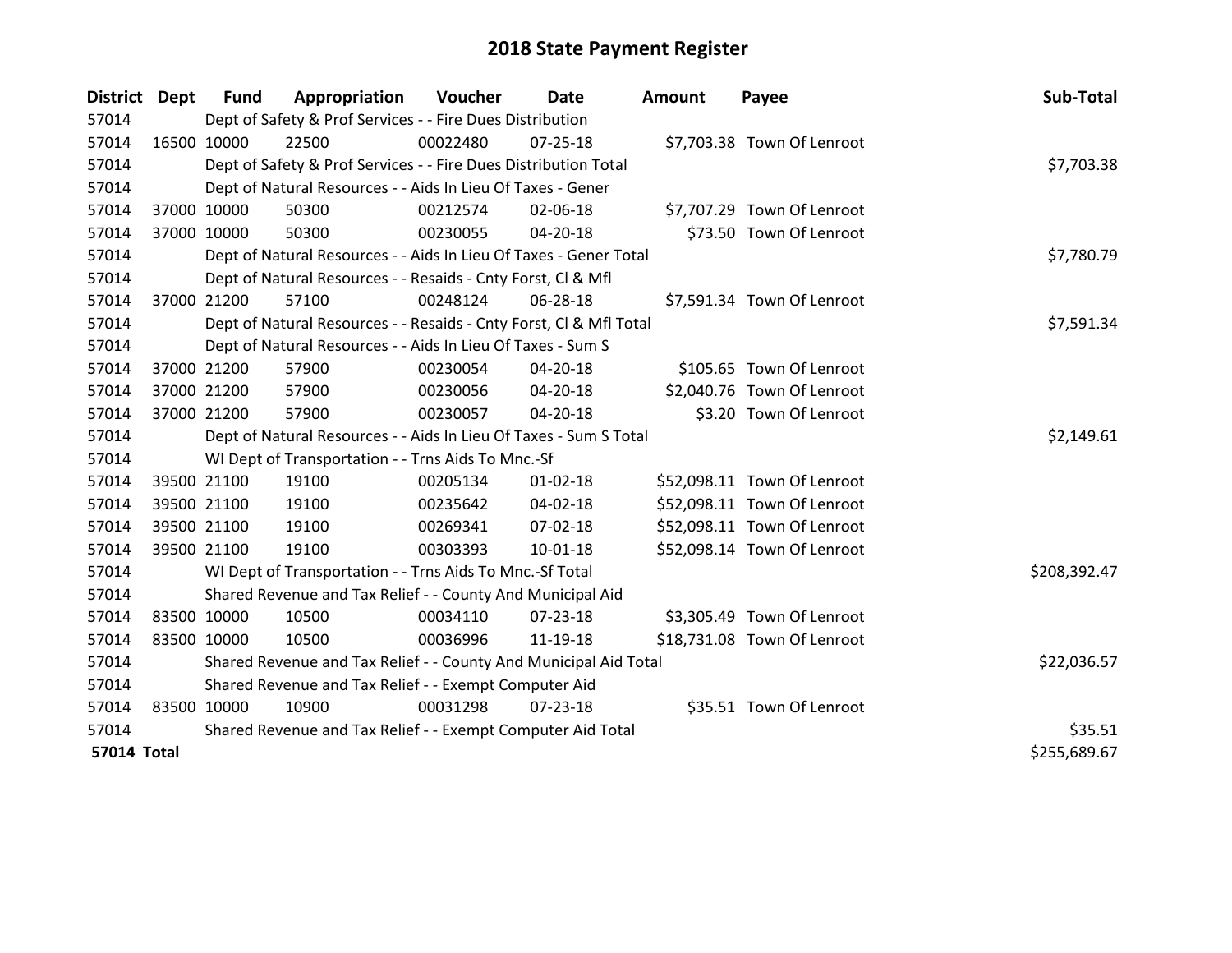| District           | Dept  | Fund        | Appropriation                                                      | <b>Voucher</b> | Date           | Amount | Payee                           | Sub-Total    |
|--------------------|-------|-------------|--------------------------------------------------------------------|----------------|----------------|--------|---------------------------------|--------------|
| 57016              |       |             | Dept of Safety & Prof Services - - Fire Dues Distribution          |                |                |        |                                 |              |
| 57016              |       | 16500 10000 | 22500                                                              | 00017927       | $07-02-18$     |        | \$451.21 Town Of Meadowbrook    |              |
| 57016              |       |             | Dept of Safety & Prof Services - - Fire Dues Distribution Total    |                |                |        |                                 | \$451.21     |
| 57016              |       |             | Dept of Natural Resources - - Resaids - Cnty Forst, CI & Mfl       |                |                |        |                                 |              |
| 57016              | 37000 | 21200       | 57100                                                              | 00248125       | 06-28-18       |        | \$2,674.39 Town Of Meadowbrook  |              |
| 57016              |       |             | Dept of Natural Resources - - Resaids - Cnty Forst, Cl & Mfl Total |                | \$2,674.39     |        |                                 |              |
| 57016              |       |             | Dept of Natural Resources - - Fin Asst For Responsible Units       |                |                |        |                                 |              |
| 57016              | 37000 | 27400       | 67000                                                              | 00235085       | 05-11-18       |        | \$877.57 Town Of Meadowbrook    |              |
| 57016              |       |             | Dept of Natural Resources - - Fin Asst For Responsible Units Total |                |                |        |                                 | \$877.57     |
| 57016              |       |             | WI Dept of Transportation - - Trns Aids To Mnc.-Sf                 |                |                |        |                                 |              |
| 57016              |       | 39500 21100 | 19100                                                              | 00205135       | $01 - 02 - 18$ |        | \$12,911.71 Town Of Meadowbrook |              |
| 57016              |       | 39500 21100 | 19100                                                              | 00235643       | 04-02-18       |        | \$12,911.71 Town Of Meadowbrook |              |
| 57016              |       | 39500 21100 | 19100                                                              | 00269342       | $07 - 02 - 18$ |        | \$12,911.71 Town Of Meadowbrook |              |
| 57016              |       | 39500 21100 | 19100                                                              | 00303394       | $10 - 01 - 18$ |        | \$12,911.72 Town Of Meadowbrook |              |
| 57016              |       |             | WI Dept of Transportation - - Trns Aids To Mnc.-Sf Total           |                |                |        |                                 | \$51,646.85  |
| 57016              |       |             | WI Dept of Transportation - - Loc Rd Imp Prg St Fd                 |                |                |        |                                 |              |
| 57016              |       | 39500 21100 | 27800                                                              | 00327862       | 12-03-18       |        | \$55,319.94 Town Of Meadowbrook |              |
| 57016              |       |             | WI Dept of Transportation - - Loc Rd Imp Prg St Fd Total           |                |                |        |                                 | \$55,319.94  |
| 57016              |       |             | Shared Revenue and Tax Relief - - County And Municipal Aid         |                |                |        |                                 |              |
| 57016              |       | 83500 10000 | 10500                                                              | 00034111       | 07-23-18       |        | \$3,187.54 Town Of Meadowbrook  |              |
| 57016              |       | 83500 10000 | 10500                                                              | 00036997       | 11-19-18       |        | \$18,062.70 Town Of Meadowbrook |              |
| 57016              |       |             | Shared Revenue and Tax Relief - - County And Municipal Aid Total   |                |                |        |                                 | \$21,250.24  |
| <b>57016 Total</b> |       |             |                                                                    |                |                |        |                                 | \$132,220.20 |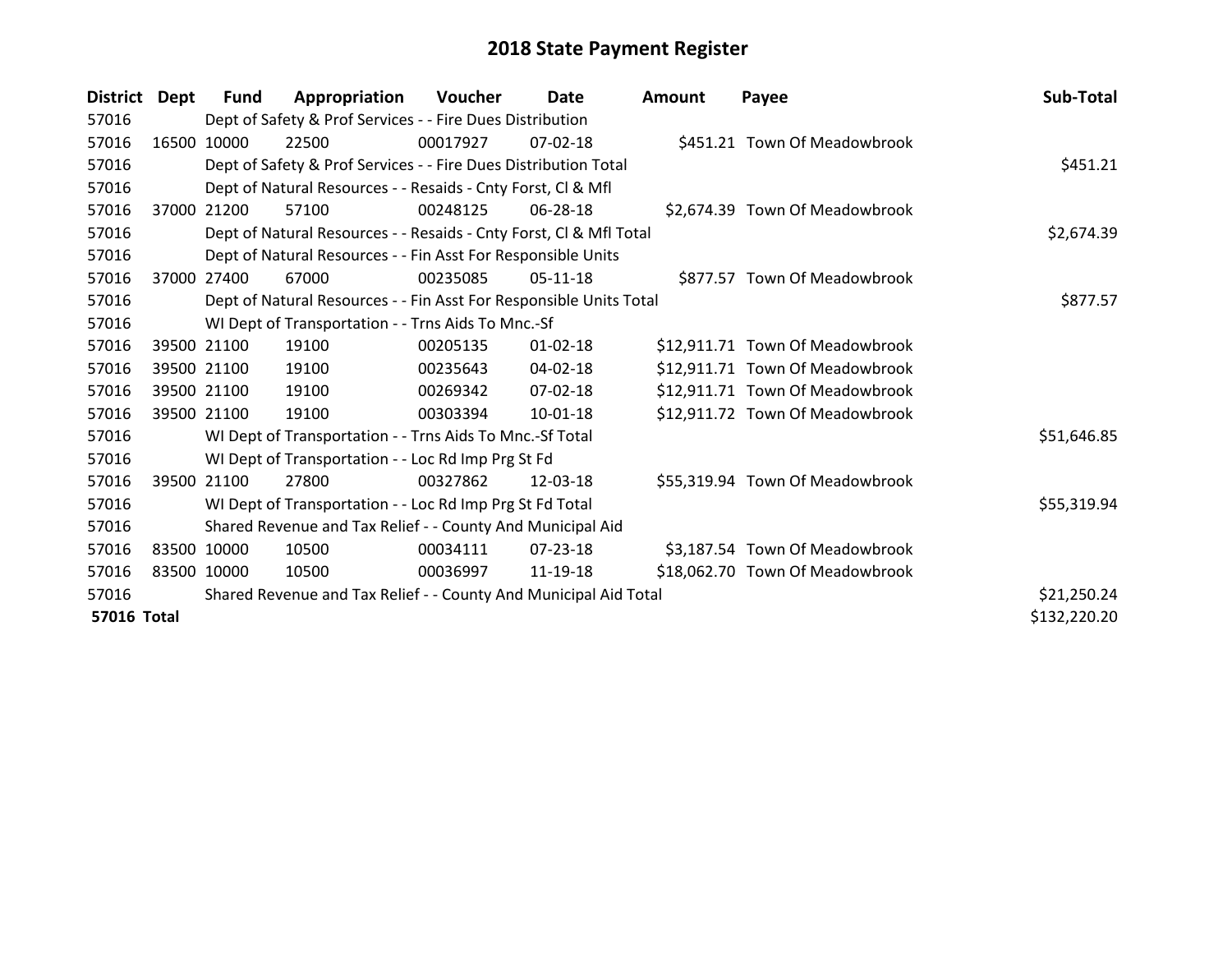| District Dept      |       | <b>Fund</b>                                                        | Appropriation                                                        | Voucher  | Date           | Amount | Payee                      | Sub-Total    |
|--------------------|-------|--------------------------------------------------------------------|----------------------------------------------------------------------|----------|----------------|--------|----------------------------|--------------|
| 57018              |       |                                                                    | Dept of Safety & Prof Services - - Fire Dues Distribution            |          |                |        |                            |              |
| 57018              |       | 16500 10000                                                        | 22500                                                                | 00022481 | $07 - 24 - 18$ |        | \$548.77 Town Of Meteor    |              |
| 57018              |       |                                                                    | Dept of Safety & Prof Services - - Fire Dues Distribution Total      |          |                |        |                            | \$548.77     |
| 57018              |       |                                                                    | Dept of Natural Resources - - Resaids - Cnty Forst, CI & Mfl         |          |                |        |                            |              |
| 57018              |       | 37000 21200                                                        | 57100                                                                | 00248126 | 06-28-18       |        | \$2,260.04 Town Of Meteor  |              |
| 57018              |       |                                                                    | Dept of Natural Resources - - Resaids - Cnty Forst, Cl & Mfl Total   |          | \$2,260.04     |        |                            |              |
| 57018              |       |                                                                    | Dept of Natural Resources - - Fin Asst For Responsible Units         |          |                |        |                            |              |
| 57018              | 37000 | 27400                                                              | 67000                                                                | 00235233 | 05-11-18       |        | \$750.44 Town Of Meteor    |              |
| 57018              |       |                                                                    | Dept of Natural Resources - - Fin Asst For Responsible Units Total   |          |                |        |                            | \$750.44     |
| 57018              |       |                                                                    | Dept of Natural Resources - - Recycling Consolidation Grants         |          |                |        |                            |              |
| 57018              |       | 37000 27400                                                        | 67300                                                                | 00235233 | $05-11-18$     |        | \$38.84 Town Of Meteor     |              |
| 57018              |       | Dept of Natural Resources - - Recycling Consolidation Grants Total |                                                                      | \$38.84  |                |        |                            |              |
| 57018              |       |                                                                    | WI Dept of Transportation - - Trns Aids To Mnc.-Sf                   |          |                |        |                            |              |
| 57018              |       | 39500 21100                                                        | 19100                                                                | 00205136 | $01 - 02 - 18$ |        | \$16,066.02 Town Of Meteor |              |
| 57018              |       | 39500 21100                                                        | 19100                                                                | 00235644 | 04-02-18       |        | \$16,066.02 Town Of Meteor |              |
| 57018              |       | 39500 21100                                                        | 19100                                                                | 00269343 | 07-02-18       |        | \$16,066.02 Town Of Meteor |              |
| 57018              |       | 39500 21100                                                        | 19100                                                                | 00303395 | 10-01-18       |        | \$16,066.04 Town Of Meteor |              |
| 57018              |       |                                                                    | WI Dept of Transportation - - Trns Aids To Mnc.-Sf Total             |          |                |        |                            | \$64,264.10  |
| 57018              |       |                                                                    | Department of Administration - - Hv Trans Ln Annual Impact Fee       |          |                |        |                            |              |
| 57018              |       | 50500 10000                                                        | 17400                                                                | 00078628 | 05-01-18       |        | \$28,780.00 Town Of Meteor |              |
| 57018              |       |                                                                    | Department of Administration - - Hv Trans Ln Annual Impact Fee Total |          |                |        |                            | \$28,780.00  |
| 57018              |       |                                                                    | Shared Revenue and Tax Relief - - County And Municipal Aid           |          |                |        |                            |              |
| 57018              |       | 83500 10000                                                        | 10500                                                                | 00034112 | $07 - 23 - 18$ |        | \$1,480.79 Town Of Meteor  |              |
| 57018              |       | 83500 10000                                                        | 10500                                                                | 00036998 | 11-19-18       |        | \$8,391.12 Town Of Meteor  |              |
| 57018              |       |                                                                    | Shared Revenue and Tax Relief - - County And Municipal Aid Total     |          |                |        |                            | \$9,871.91   |
| <b>57018 Total</b> |       |                                                                    |                                                                      |          |                |        |                            | \$106,514.10 |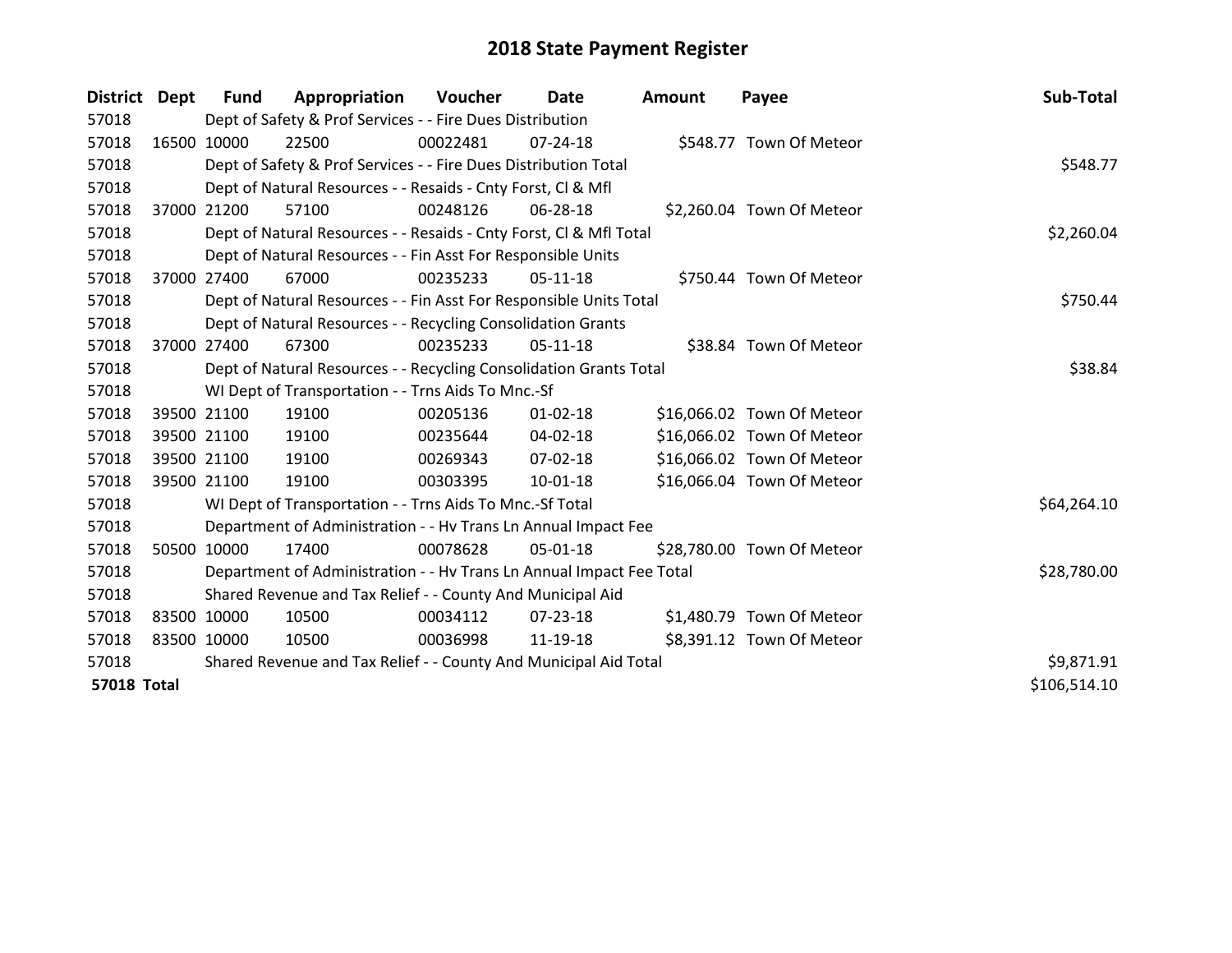| District Dept      |             | <b>Fund</b> | Appropriation                                                      | Voucher  | <b>Date</b>    | Amount | Payee                      | Sub-Total   |
|--------------------|-------------|-------------|--------------------------------------------------------------------|----------|----------------|--------|----------------------------|-------------|
| 57020              |             |             | Dept of Safety & Prof Services - - Fire Dues Distribution          |          |                |        |                            |             |
| 57020              | 16500 10000 |             | 22500                                                              | 00022482 | $07 - 25 - 18$ |        | \$1,440.72 Town Of Ojibwa  |             |
| 57020              |             |             | Dept of Safety & Prof Services - - Fire Dues Distribution Total    |          |                |        |                            | \$1,440.72  |
| 57020              |             |             | Dept of Natural Resources - - Aids In Lieu Of Taxes - Gener        |          |                |        |                            |             |
| 57020              |             | 37000 10000 | 50300                                                              | 00212581 | 02-06-18       |        | \$352.46 Town Of Ojibwa    |             |
| 57020              |             | 37000 10000 | 50300                                                              | 00230131 | 04-20-18       |        | \$25.80 Town Of Ojibwa     |             |
| 57020              | 37000 10000 |             | 50300                                                              | 00230133 | 04-20-18       |        | \$18.66 Town Of Ojibwa     |             |
| 57020              |             |             | Dept of Natural Resources - - Aids In Lieu Of Taxes - Gener Total  |          |                |        |                            | \$396.92    |
| 57020              |             |             | Dept of Natural Resources - - Resaids - Cnty Forst, Cl & Mfl       |          |                |        |                            |             |
| 57020              |             | 37000 21200 | 57100                                                              | 00248127 | 06-28-18       |        | \$3,526.11 Town Of Ojibwa  |             |
| 57020              |             |             | Dept of Natural Resources - - Resaids - Cnty Forst, Cl & Mfl Total |          |                |        |                            | \$3,526.11  |
| 57020              |             |             | Dept of Natural Resources - - Aids In Lieu Of Taxes - Sum S        |          |                |        |                            |             |
| 57020              | 37000 21200 |             | 57900                                                              | 00230132 | 04-20-18       |        | \$1.87 Town Of Ojibwa      |             |
| 57020              |             | 37000 21200 | 57900                                                              | 00230134 | 04-20-18       |        | \$2.58 Town Of Ojibwa      |             |
| 57020              |             |             | Dept of Natural Resources - - Aids In Lieu Of Taxes - Sum S Total  | \$4.45   |                |        |                            |             |
| 57020              |             |             | WI Dept of Transportation - - Trns Aids To Mnc.-Sf                 |          |                |        |                            |             |
| 57020              | 39500 21100 |             | 19100                                                              | 00205137 | $01 - 02 - 18$ |        | \$14,977.35 Town Of Ojibwa |             |
| 57020              | 39500 21100 |             | 19100                                                              | 00235645 | 04-02-18       |        | \$14,977.35 Town Of Ojibwa |             |
| 57020              | 39500 21100 |             | 19100                                                              | 00269344 | 07-02-18       |        | \$14,977.35 Town Of Ojibwa |             |
| 57020              |             | 39500 21100 | 19100                                                              | 00303396 | 10-01-18       |        | \$14,977.37 Town Of Ojibwa |             |
| 57020              |             |             | WI Dept of Transportation - - Trns Aids To Mnc.-Sf Total           |          |                |        |                            | \$59,909.42 |
| 57020              |             |             | Shared Revenue and Tax Relief - - County And Municipal Aid         |          |                |        |                            |             |
| 57020              | 83500 10000 |             | 10500                                                              | 00034113 | 07-23-18       |        | \$1,076.90 Town Of Ojibwa  |             |
| 57020              | 83500 10000 |             | 10500                                                              | 00036999 | 11-19-18       |        | \$6,102.46 Town Of Ojibwa  |             |
| 57020              |             |             | Shared Revenue and Tax Relief - - County And Municipal Aid Total   |          |                |        |                            | \$7,179.36  |
| 57020              |             |             | Shared Revenue and Tax Relief - - Exempt Computer Aid              |          |                |        |                            |             |
| 57020              | 83500 10000 |             | 10900                                                              | 00031299 | $07 - 23 - 18$ |        | \$3.04 Town Of Ojibwa      |             |
| 57020              |             |             | Shared Revenue and Tax Relief - - Exempt Computer Aid Total        |          |                |        |                            | \$3.04      |
| 57020              |             |             | Shared Revenue and Tax Relief - - Utility Aid                      |          |                |        |                            |             |
| 57020              | 83500 10000 |             | 11000                                                              | 00034113 | 07-23-18       |        | \$0.16 Town Of Ojibwa      |             |
| 57020              | 83500 10000 |             | 11000                                                              | 00036999 | 11-19-18       |        | \$0.91 Town Of Ojibwa      |             |
| 57020              |             |             | Shared Revenue and Tax Relief - - Utility Aid Total                |          |                |        |                            | \$1.07      |
| <b>57020 Total</b> |             |             |                                                                    |          |                |        |                            | \$72,461.09 |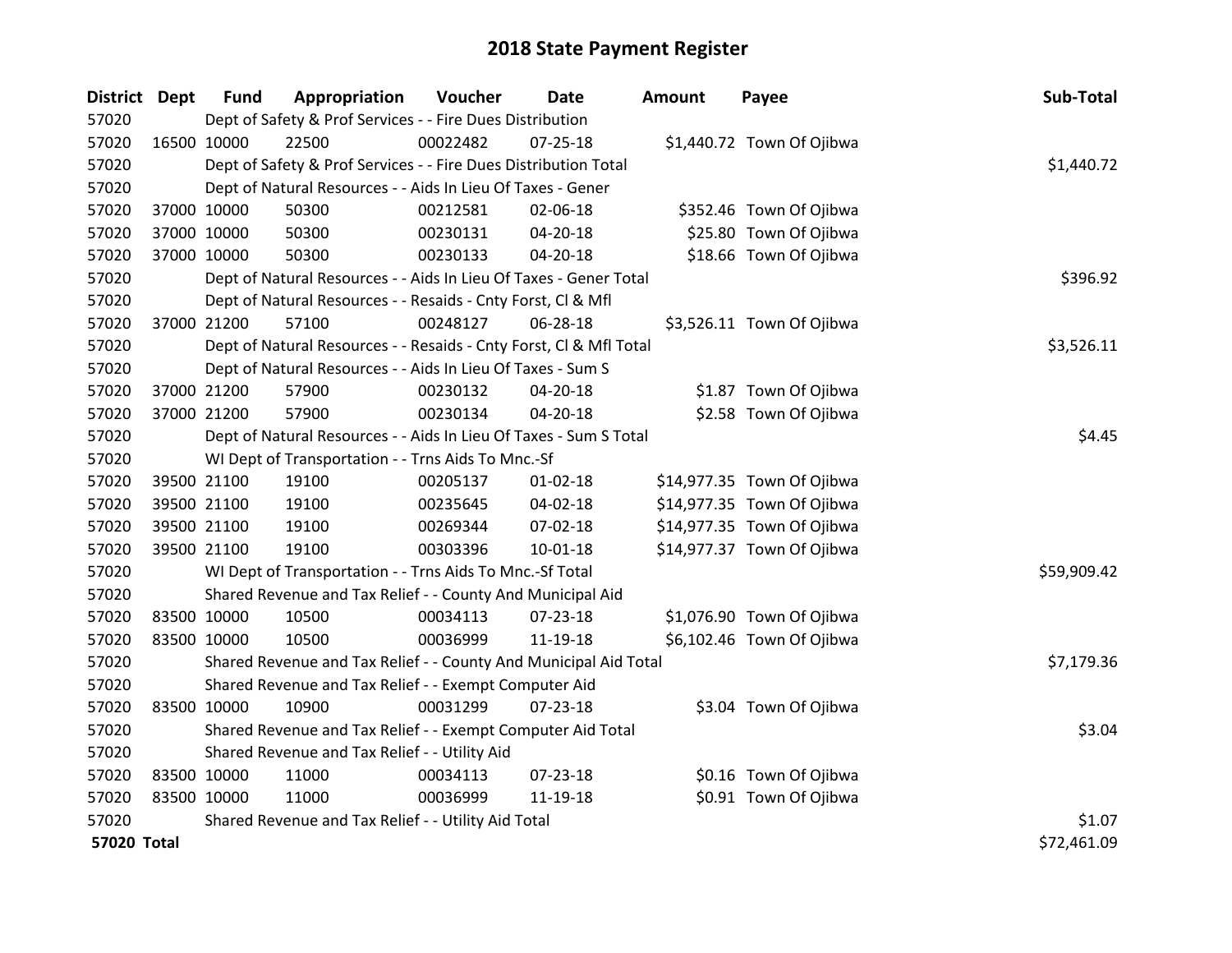| District Dept |             | <b>Fund</b> | Appropriation                                                      | Voucher    | <b>Date</b>    | <b>Amount</b> | Payee                         | Sub-Total    |
|---------------|-------------|-------------|--------------------------------------------------------------------|------------|----------------|---------------|-------------------------------|--------------|
| 57022         |             |             | Dept of Safety & Prof Services - - Fire Dues Distribution          |            |                |               |                               |              |
| 57022         |             | 16500 10000 | 22500                                                              | 00022483   | $07 - 25 - 18$ |               | \$1,251.36 Town Of Radisson   |              |
| 57022         |             |             | Dept of Safety & Prof Services - - Fire Dues Distribution Total    |            |                |               |                               | \$1,251.36   |
| 57022         |             |             | Dept of Natural Resources - - Aids In Lieu Of Taxes - Gener        |            |                |               |                               |              |
| 57022         |             | 37000 10000 | 50300                                                              | 00212586   | 02-06-18       |               | \$1,225.04 Town Of Radisson   |              |
| 57022         |             | 37000 10000 | 50300                                                              | 00230176   | $04 - 20 - 18$ |               | \$24.84 Town Of Radisson      |              |
| 57022         |             |             | Dept of Natural Resources - - Aids In Lieu Of Taxes - Gener Total  |            |                |               |                               | \$1,249.88   |
| 57022         |             |             | Dept of Natural Resources - - Resaids - Cnty Forst, Cl & Mfl       |            |                |               |                               |              |
| 57022         |             | 37000 21200 | 57100                                                              | 00248128   | 06-28-18       |               | \$2,391.99 Town Of Radisson   |              |
| 57022         |             |             | Dept of Natural Resources - - Resaids - Cnty Forst, Cl & Mfl Total |            |                |               |                               | \$2,391.99   |
| 57022         |             |             | Dept of Natural Resources - - Aids In Lieu Of Taxes - Sum S        |            |                |               |                               |              |
| 57022         |             | 37000 21200 | 57900                                                              | 00230177   | 04-20-18       |               | \$257.28 Town Of Radisson     |              |
| 57022         |             |             | Dept of Natural Resources - - Aids In Lieu Of Taxes - Sum S Total  |            |                |               |                               | \$257.28     |
| 57022         |             |             | Dept of Natural Resources - - Fin Asst For Responsible Units       |            |                |               |                               |              |
| 57022         |             | 37000 27400 | 67000                                                              | 00235302   | $05-11-18$     |               | \$2,109.23 Town Of Radisson   |              |
| 57022         |             |             | Dept of Natural Resources - - Fin Asst For Responsible Units Total | \$2,109.23 |                |               |                               |              |
| 57022         |             |             | WI Dept of Transportation - - Disastr Damag Aid Sf                 |            |                |               |                               |              |
| 57022         |             | 39500 21100 | 17400                                                              | 00300821   | 09-24-18       |               | \$19,782.65 Town Of Radisson  |              |
| 57022         |             |             | WI Dept of Transportation - - Disastr Damag Aid Sf Total           |            |                |               |                               | \$19,782.65  |
| 57022         |             |             | WI Dept of Transportation - - Trns Aids To Mnc.-Sf                 |            |                |               |                               |              |
| 57022         |             | 39500 21100 | 19100                                                              | 00205138   | $01 - 02 - 18$ |               | \$30,994.54 Town Of Radisson  |              |
| 57022         |             | 39500 21100 | 19100                                                              | 00235646   | 04-02-18       |               | \$30,994.54 Town Of Radisson  |              |
| 57022         |             | 39500 21100 | 19100                                                              | 00269345   | 07-02-18       |               | \$30,994.54 Town Of Radisson  |              |
| 57022         |             | 39500 21100 | 19100                                                              | 00303397   | 10-01-18       |               | \$30,994.55 Town Of Radisson  |              |
| 57022         |             |             | WI Dept of Transportation - - Trns Aids To Mnc.-Sf Total           |            |                |               |                               | \$123,978.17 |
| 57022         |             |             | WI Dept of Transportation - - Local Rds, Grants Sf                 |            |                |               |                               |              |
| 57022         |             | 39500 21100 | 27000                                                              | 00312349   | 10-19-18       |               | \$107,209.36 Town Of Radisson |              |
| 57022         |             |             | WI Dept of Transportation - - Local Rds, Grants Sf Total           |            |                |               |                               | \$107,209.36 |
| 57022         |             |             | Shared Revenue and Tax Relief - - County And Municipal Aid         |            |                |               |                               |              |
| 57022         | 83500 10000 |             | 10500                                                              | 00034114   | 07-23-18       |               | \$2,495.86 Town Of Radisson   |              |
| 57022         | 83500 10000 |             | 10500                                                              | 00037000   | 11-19-18       |               | \$14,143.21 Town Of Radisson  |              |
| 57022         |             |             | Shared Revenue and Tax Relief - - County And Municipal Aid Total   |            |                |               |                               | \$16,639.07  |
| 57022         |             |             | Shared Revenue and Tax Relief - - Exempt Computer Aid              |            |                |               |                               |              |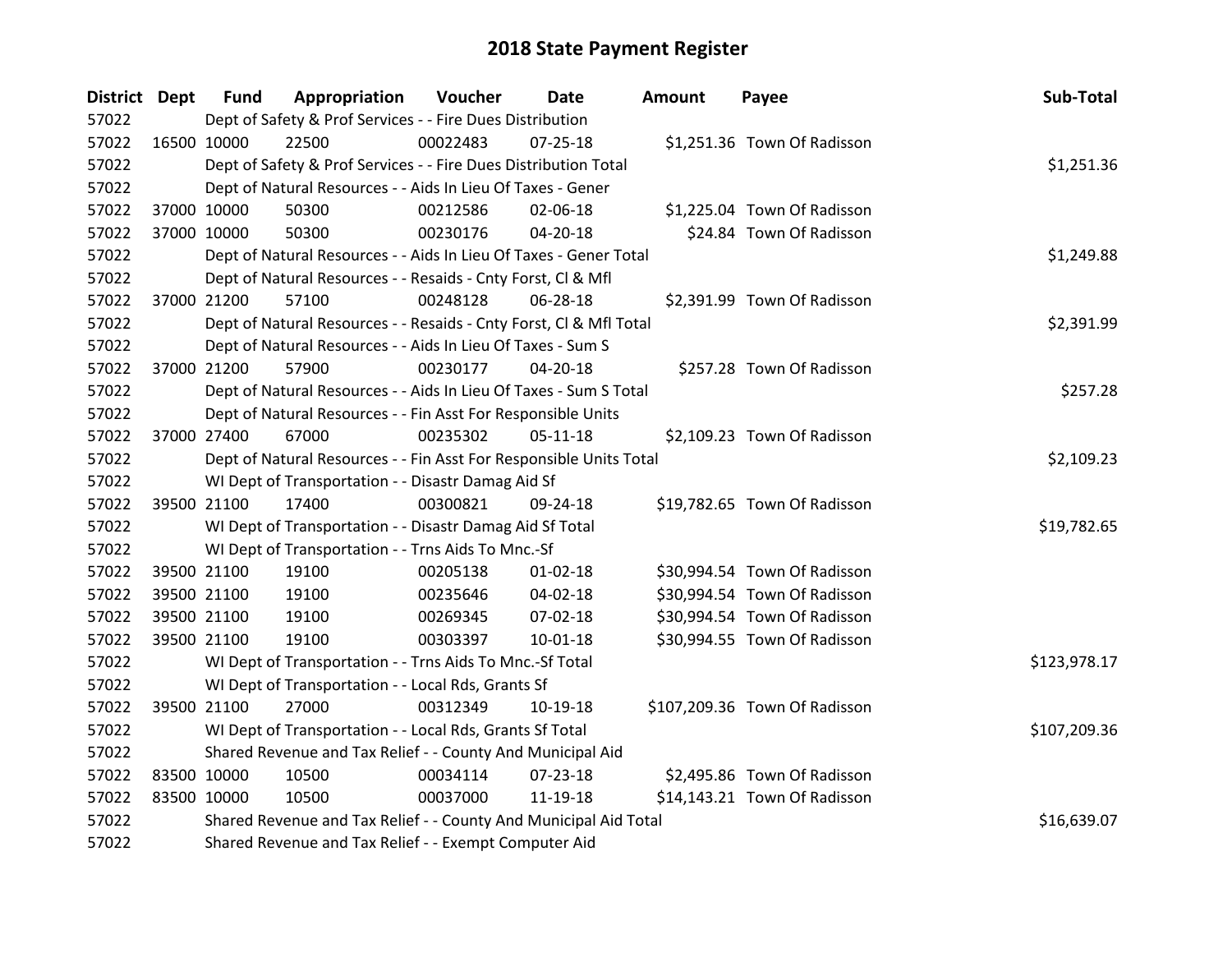| District Dept |             | Fund | Appropriation                                               | <b>Voucher</b> | Date           | Amount | Pavee                        | Sub-Total    |
|---------------|-------------|------|-------------------------------------------------------------|----------------|----------------|--------|------------------------------|--------------|
| 57022         | 83500 10000 |      | 10900                                                       | 00031300       | $07 - 23 - 18$ |        | \$7.10 Town Of Radisson      |              |
| 57022         |             |      | Shared Revenue and Tax Relief - - Exempt Computer Aid Total |                |                |        |                              | \$7.10       |
| 57022         |             |      | Shared Revenue and Tax Relief - - Utility Aid               |                |                |        |                              |              |
| 57022         | 83500 10000 |      | 11000                                                       | 00034114       | 07-23-18       |        | \$4,019.30 Town Of Radisson  |              |
| 57022         | 83500 10000 |      | 11000                                                       | 00037000       | 11-19-18       |        | \$23,065.47 Town Of Radisson |              |
| 57022         |             |      | Shared Revenue and Tax Relief - - Utility Aid Total         |                |                |        |                              | \$27,084.77  |
| 57022 Total   |             |      |                                                             |                |                |        |                              | \$301,960.86 |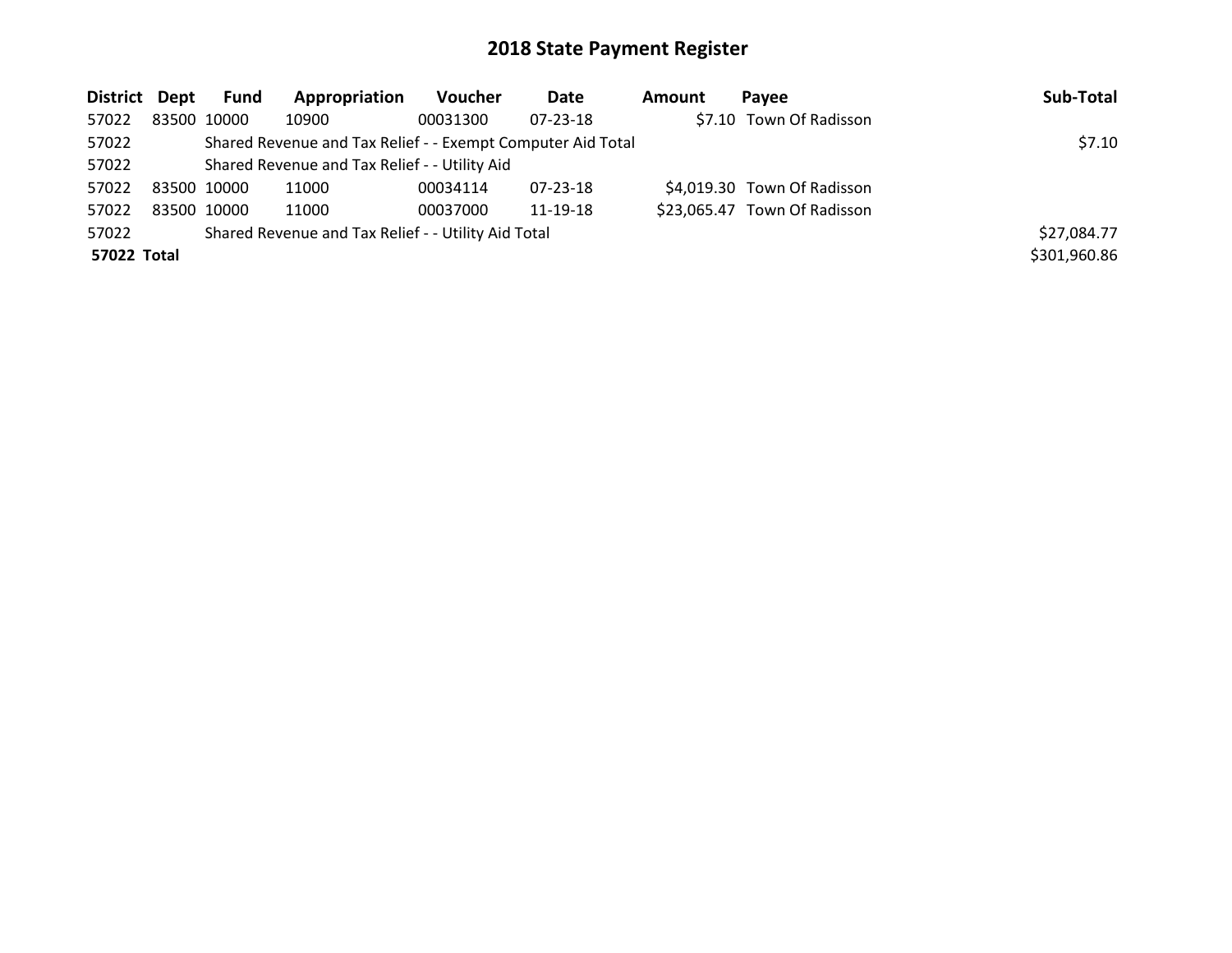| District Dept |             | <b>Fund</b> | Appropriation                                                      | Voucher    | Date           | Amount | Payee                          | Sub-Total    |
|---------------|-------------|-------------|--------------------------------------------------------------------|------------|----------------|--------|--------------------------------|--------------|
| 57024         |             |             | Dept of Safety & Prof Services - - Fire Dues Distribution          |            |                |        |                                |              |
| 57024         | 16500 10000 |             | 22500                                                              | 00022484   | $07 - 25 - 18$ |        | \$9,277.62 Town Of Round Lake  |              |
| 57024         |             |             | Dept of Safety & Prof Services - - Fire Dues Distribution Total    |            |                |        |                                | \$9,277.62   |
| 57024         |             |             | Dept of Natural Resources - - Aids In Lieu Of Taxes - Gener        |            |                |        |                                |              |
| 57024         |             | 37000 10000 | 50300                                                              | 00212589   | 02-06-18       |        | \$8,417.13 Town Of Round Lake  |              |
| 57024         |             | 37000 10000 | 50300                                                              | 00230192   | 04-20-18       |        | \$128.00 Town Of Round Lake    |              |
| 57024         |             | 37000 10000 | 50300                                                              | 00230194   | 04-20-18       |        | \$80.00 Town Of Round Lake     |              |
| 57024         |             |             | Dept of Natural Resources - - Aids In Lieu Of Taxes - Gener Total  |            |                |        |                                | \$8,625.13   |
| 57024         |             |             | Dept of Natural Resources - - Resaids - Cnty Forst, Cl & Mfl       |            |                |        |                                |              |
| 57024         |             | 37000 21200 | 57100                                                              | 00248129   | 06-28-18       |        | \$2,050.73 Town Of Round Lake  |              |
| 57024         |             |             | Dept of Natural Resources - - Resaids - Cnty Forst, CI & Mfl Total |            |                |        |                                | \$2,050.73   |
| 57024         |             |             | Dept of Natural Resources - - Aids In Lieu Of Taxes - Sum S        |            |                |        |                                |              |
| 57024         |             | 37000 21200 | 57900                                                              | 00230191   | 04-20-18       |        | \$78.40 Town Of Round Lake     |              |
| 57024         |             | 37000 21200 | 57900                                                              | 00230193   | 04-20-18       |        | \$1.50 Town Of Round Lake      |              |
| 57024         |             | 37000 21200 | 57900                                                              | 00230195   | 04-20-18       |        | \$1,053.84 Town Of Round Lake  |              |
| 57024         |             |             | Dept of Natural Resources - - Aids In Lieu Of Taxes - Sum S Total  | \$1,133.74 |                |        |                                |              |
| 57024         |             |             | Dept of Natural Resources - - Rec & Resource Aids, Fed             |            |                |        |                                |              |
| 57024         |             | 37000 21200 | 58300                                                              | 00262143   | 08-27-18       |        | \$1,710.15 Town Of Round Lake  |              |
| 57024         |             |             | Dept of Natural Resources - - Rec & Resource Aids, Fed Total       |            |                |        |                                | \$1,710.15   |
| 57024         |             |             | Dept of Natural Resources - - Resaids - Pymt In Lieu Tax Fed       |            |                |        |                                |              |
| 57024         |             | 37000 21200 | 58400                                                              | 00270510   | $10-01-18$     |        | \$92,999.87 Town Of Round Lake |              |
| 57024         |             |             | Dept of Natural Resources - - Resaids - Pymt In Lieu Tax Fed Total |            |                |        |                                | \$92,999.87  |
| 57024         |             |             | Dept of Natural Resources - - Fin Asst For Responsible Units       |            |                |        |                                |              |
| 57024         |             | 37000 27400 | 67000                                                              | 00235139   | $05-11-18$     |        | \$3,744.41 Town Of Round Lake  |              |
| 57024         |             |             | Dept of Natural Resources - - Fin Asst For Responsible Units Total |            |                |        |                                | \$3,744.41   |
| 57024         |             |             | WI Dept of Transportation - - Trns Aids To Mnc.-Sf                 |            |                |        |                                |              |
| 57024         |             | 39500 21100 | 19100                                                              | 00205139   | $01 - 02 - 18$ |        | \$55,795.09 Town Of Round Lake |              |
| 57024         |             | 39500 21100 | 19100                                                              | 00235647   | $04 - 02 - 18$ |        | \$55,795.09 Town Of Round Lake |              |
| 57024         |             | 39500 21100 | 19100                                                              | 00269346   | 07-02-18       |        | \$55,795.09 Town Of Round Lake |              |
| 57024         |             | 39500 21100 | 19100                                                              | 00303398   | 10-01-18       |        | \$55,795.11 Town Of Round Lake |              |
| 57024         |             |             | WI Dept of Transportation - - Trns Aids To Mnc.-Sf Total           |            |                |        |                                | \$223,180.38 |
| 57024         |             |             | Shared Revenue and Tax Relief - - County And Municipal Aid         |            |                |        |                                |              |
| 57024         | 83500 10000 |             | 10500                                                              | 00034115   | 07-23-18       |        | \$3,055.31 Town Of Round Lake  |              |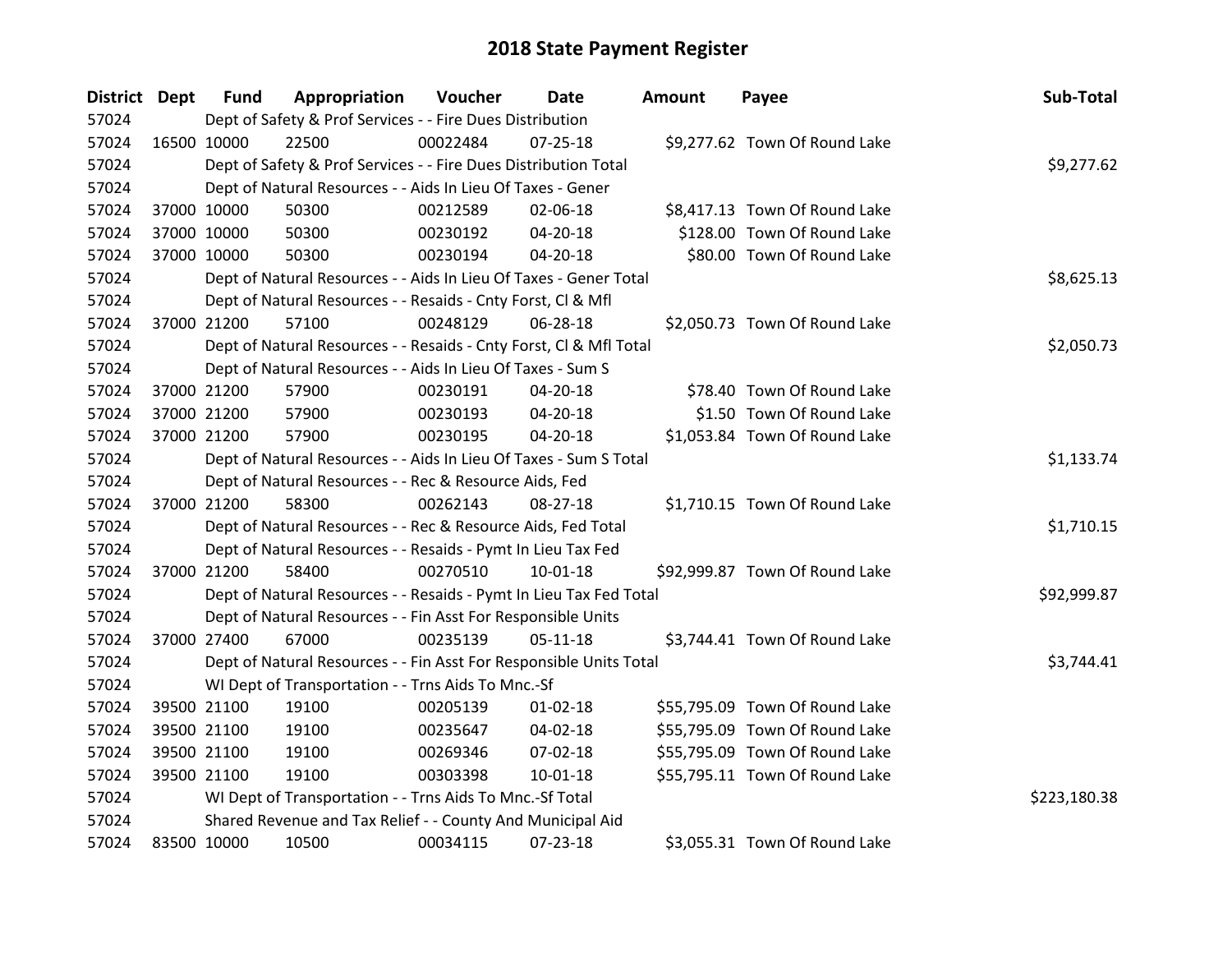| <b>District</b> | Dept        | Fund        | Appropriation                                                    | Voucher  | Date           | Amount | Payee                          | Sub-Total    |
|-----------------|-------------|-------------|------------------------------------------------------------------|----------|----------------|--------|--------------------------------|--------------|
| 57024           | 83500 10000 |             | 10500                                                            | 00037001 | 11-19-18       |        | \$17,313.44 Town Of Round Lake |              |
| 57024           |             |             | Shared Revenue and Tax Relief - - County And Municipal Aid Total |          |                |        |                                | \$20,368.75  |
| 57024           |             |             | Shared Revenue and Tax Relief - - Exempt Computer Aid            |          |                |        |                                |              |
| 57024           | 83500 10000 |             | 10900                                                            | 00031301 | $07 - 23 - 18$ |        | \$4.06 Town Of Round Lake      |              |
| 57024           |             |             | Shared Revenue and Tax Relief - - Exempt Computer Aid Total      |          |                |        |                                | \$4.06       |
| 57024           |             |             | Shared Revenue and Tax Relief - - Utility Aid                    |          |                |        |                                |              |
| 57024           | 83500 10000 |             | 11000                                                            | 00034115 | $07 - 23 - 18$ |        | \$130.80 Town Of Round Lake    |              |
| 57024           |             | 83500 10000 | 11000                                                            | 00037001 | 11-19-18       |        | \$827.93 Town Of Round Lake    |              |
| 57024           |             |             | Shared Revenue and Tax Relief - - Utility Aid Total              |          |                |        |                                | \$958.73     |
| 57024 Total     |             |             |                                                                  |          |                |        |                                | \$364,053.57 |
|                 |             |             |                                                                  |          |                |        |                                |              |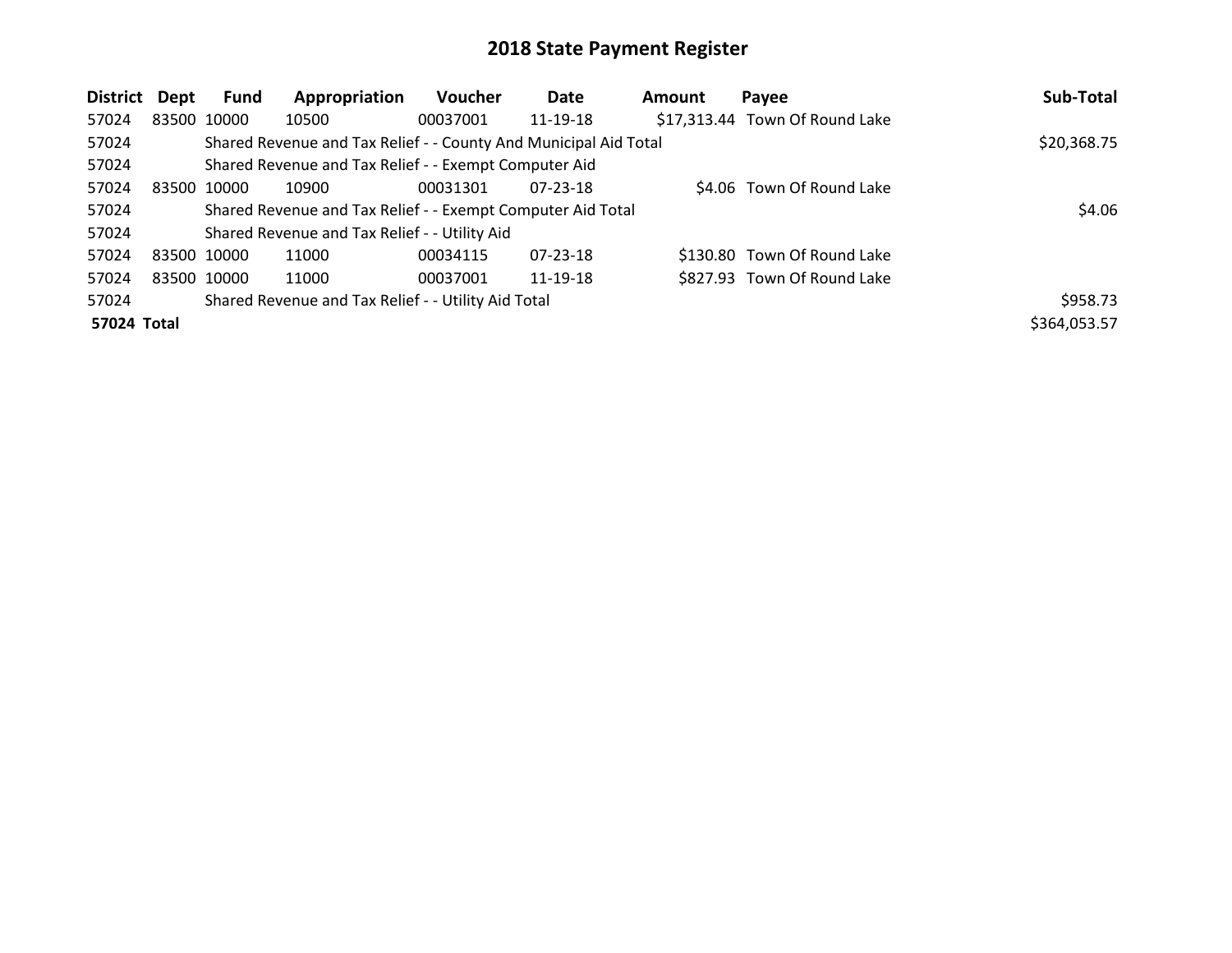| District Dept |             | <b>Fund</b> | Appropriation                                                        | Voucher  | Date           | Amount | Payee                         | Sub-Total    |
|---------------|-------------|-------------|----------------------------------------------------------------------|----------|----------------|--------|-------------------------------|--------------|
| 57026         |             |             | Dept of Safety & Prof Services - - Fire Dues Distribution            |          |                |        |                               |              |
| 57026         | 16500 10000 |             | 22500                                                                | 00022485 | $07 - 25 - 18$ |        | \$7,636.62 Town Of Sand Lake  |              |
| 57026         |             |             | Dept of Safety & Prof Services - - Fire Dues Distribution Total      |          |                |        |                               | \$7,636.62   |
| 57026         |             |             | Dept of Natural Resources - - Aids In Lieu Of Taxes - Gener          |          |                |        |                               |              |
| 57026         |             | 37000 10000 | 50300                                                                | 00212418 | 02-06-18       |        | \$1,790.09 Town Of Sand Lake  |              |
| 57026         |             | 37000 10000 | 50300                                                                | 00229145 | 04-20-18       |        | \$235.34 Town Of Sand Lake    |              |
| 57026         |             |             | Dept of Natural Resources - - Aids In Lieu Of Taxes - Gener Total    |          |                |        |                               | \$2,025.43   |
| 57026         |             |             | Dept of Natural Resources - - Resaids - Cnty Forst, Cl & Mfl         |          |                |        |                               |              |
| 57026         |             | 37000 21200 | 57100                                                                | 00248130 | 06-28-18       |        | \$1,324.12 Town Of Sand Lake  |              |
| 57026         |             |             | Dept of Natural Resources - - Resaids - Cnty Forst, Cl & Mfl Total   |          |                |        |                               | \$1,324.12   |
| 57026         |             |             | Dept of Natural Resources - - Aids In Lieu Of Taxes - Sum S          |          |                |        |                               |              |
| 57026         | 37000 21200 |             | 57900                                                                | 00229143 | $04 - 20 - 18$ |        | \$105.58 Town Of Sand Lake    |              |
| 57026         |             | 37000 21200 | 57900                                                                | 00229144 | 04-20-18       |        | \$6.42 Town Of Sand Lake      |              |
| 57026         |             |             | Dept of Natural Resources - - Aids In Lieu Of Taxes - Sum S Total    |          |                |        |                               | \$112.00     |
| 57026         |             |             | Dept of Natural Resources - - Fin Asst For Responsible Units         |          |                |        |                               |              |
| 57026         | 37000 27400 |             | 67000                                                                | 00235581 | $05 - 11 - 18$ |        | \$1,586.10 Town Of Sand Lake  |              |
| 57026         |             |             | Dept of Natural Resources - - Fin Asst For Responsible Units Total   |          |                |        |                               | \$1,586.10   |
| 57026         |             |             | WI Dept of Transportation - - Trns Aids To Mnc.-Sf                   |          |                |        |                               |              |
| 57026         | 39500 21100 |             | 19100                                                                | 00205140 | $01 - 02 - 18$ |        | \$39,388.63 Town Of Sand Lake |              |
| 57026         |             | 39500 21100 | 19100                                                                | 00235648 | 04-02-18       |        | \$39,388.63 Town Of Sand Lake |              |
| 57026         |             | 39500 21100 | 19100                                                                | 00269347 | 07-02-18       |        | \$39,388.63 Town Of Sand Lake |              |
| 57026         |             | 39500 21100 | 19100                                                                | 00303399 | 10-01-18       |        | \$39,388.66 Town Of Sand Lake |              |
| 57026         |             |             | WI Dept of Transportation - - Trns Aids To Mnc.-Sf Total             |          |                |        |                               | \$157,554.55 |
| 57026         |             |             | Department of Administration - - Hv Trans Ln Annual Impact Fee       |          |                |        |                               |              |
| 57026         | 50500 10000 |             | 17400                                                                | 00078636 | 05-01-18       |        | \$51,546.00 Town Of Sand Lake |              |
| 57026         |             |             | Department of Administration - - Hv Trans Ln Annual Impact Fee Total |          |                |        |                               | \$51,546.00  |
| 57026         |             |             | Shared Revenue and Tax Relief - - County And Municipal Aid           |          |                |        |                               |              |
| 57026         | 83500 10000 |             | 10500                                                                | 00034116 | $07 - 23 - 18$ |        | \$1,892.54 Town Of Sand Lake  |              |
| 57026         | 83500 10000 |             | 10500                                                                | 00037002 | 11-19-18       |        | \$10,724.41 Town Of Sand Lake |              |
| 57026         |             |             | Shared Revenue and Tax Relief - - County And Municipal Aid Total     |          |                |        |                               | \$12,616.95  |
| 57026         |             |             | Shared Revenue and Tax Relief - - Exempt Computer Aid                |          |                |        |                               |              |
| 57026         | 83500 10000 |             | 10900                                                                | 00031302 | 07-23-18       |        | \$71.03 Town Of Sand Lake     |              |
| 57026         |             |             | Shared Revenue and Tax Relief - - Exempt Computer Aid Total          |          |                |        |                               | \$71.03      |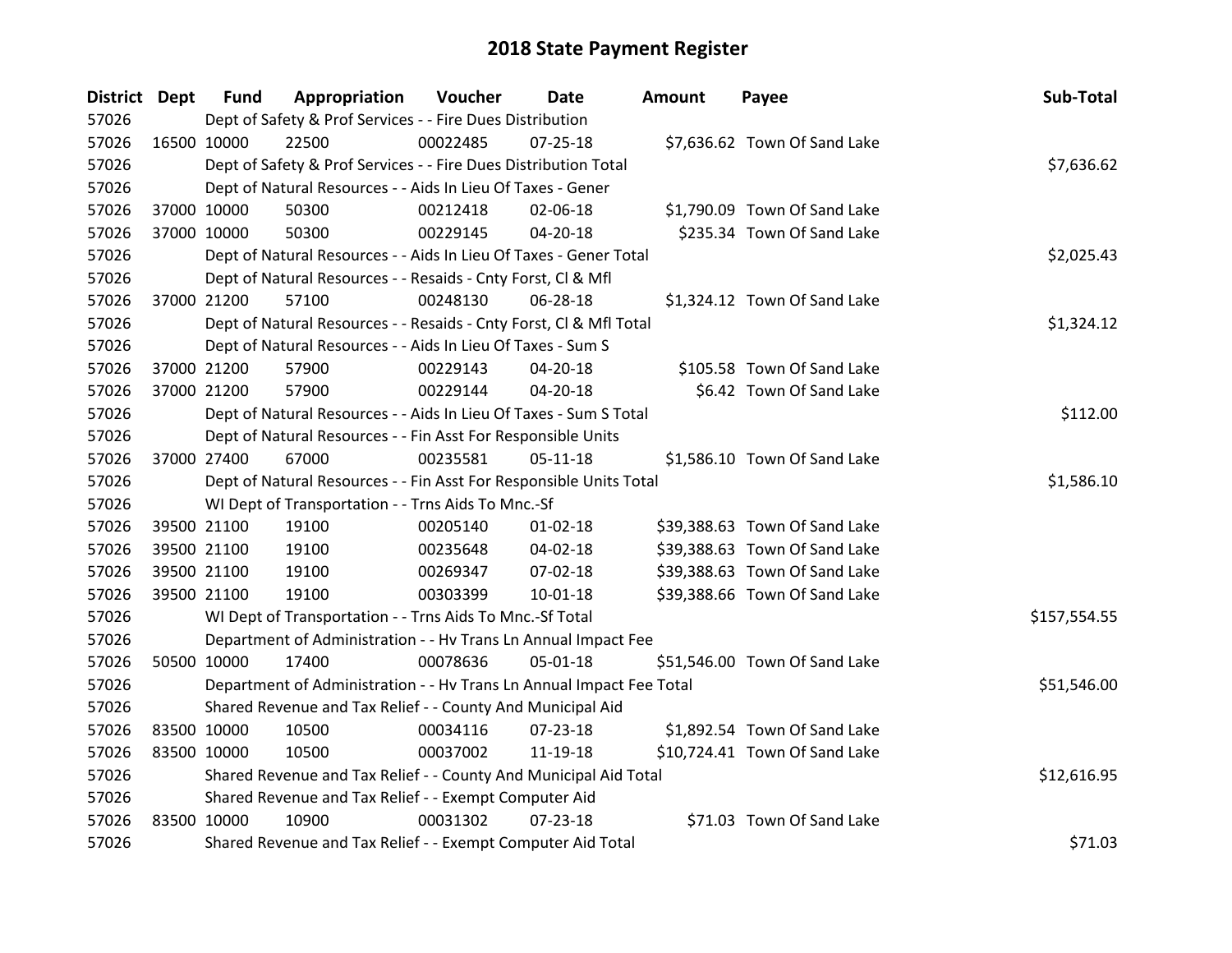| District Dept | Fund        | <b>Appropriation</b>                                | Voucher  | Date     | Amount | Pavee                        | Sub-Total    |
|---------------|-------------|-----------------------------------------------------|----------|----------|--------|------------------------------|--------------|
| 57026         |             | Shared Revenue and Tax Relief - - Utility Aid       |          |          |        |                              |              |
| 57026         | 83500 10000 | 11000                                               | 00034116 | 07-23-18 |        | \$246.33 Town Of Sand Lake   |              |
| 57026         | 83500 10000 | 11000                                               | 00037002 | 11-19-18 |        | \$1,389.29 Town Of Sand Lake |              |
| 57026         |             | Shared Revenue and Tax Relief - - Utility Aid Total |          |          |        |                              | \$1,635.62   |
| 57026 Total   |             |                                                     |          |          |        |                              | \$236,108.42 |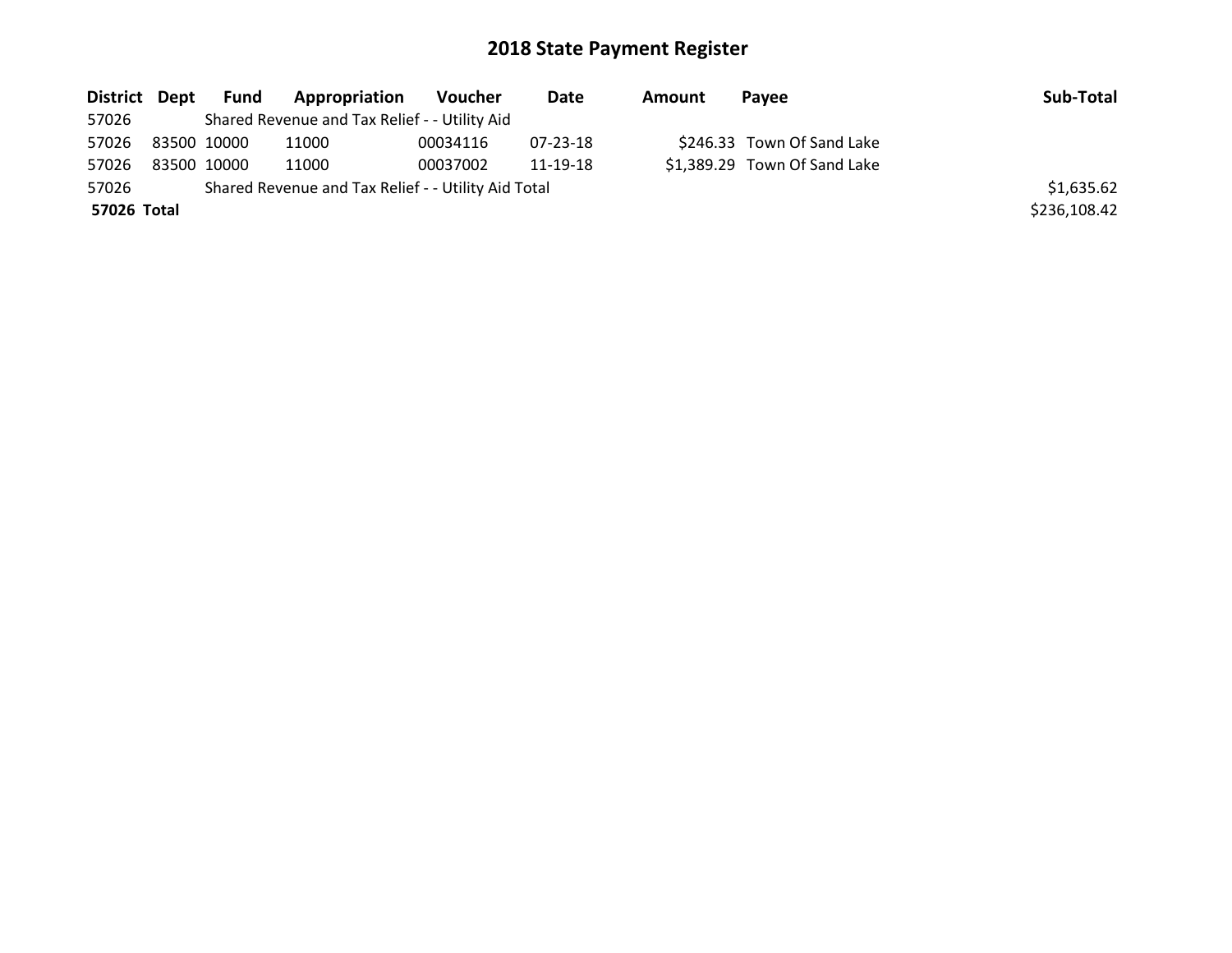| District Dept |             | <b>Fund</b> | Appropriation                                                      | Voucher  | <b>Date</b>    | <b>Amount</b> | Payee                           | Sub-Total    |
|---------------|-------------|-------------|--------------------------------------------------------------------|----------|----------------|---------------|---------------------------------|--------------|
| 57028         |             |             | Dept of Safety & Prof Services - - Fire Dues Distribution          |          |                |               |                                 |              |
| 57028         | 16500 10000 |             | 22500                                                              | 00022486 | $07 - 25 - 18$ |               | \$6,455.25 Town Of Spider Lake  |              |
| 57028         |             |             | Dept of Safety & Prof Services - - Fire Dues Distribution Total    |          |                |               |                                 | \$6,455.25   |
| 57028         |             |             | Dept of Natural Resources - - Aids In Lieu Of Taxes - Gener        |          |                |               |                                 |              |
| 57028         |             | 37000 10000 | 50300                                                              | 00212592 | 02-06-18       |               | \$13,702.00 Town Of Spider Lake |              |
| 57028         |             | 37000 10000 | 50300                                                              | 00230222 | 04-20-18       |               | \$49.58 Town Of Spider Lake     |              |
| 57028         |             |             | Dept of Natural Resources - - Aids In Lieu Of Taxes - Gener Total  |          | \$13,751.58    |               |                                 |              |
| 57028         |             |             | Dept of Natural Resources - - Gen Program Ops-State Funds-Fr       |          |                |               |                                 |              |
| 57028         |             | 37000 21200 | 16600                                                              | 00204339 | $01 - 02 - 18$ |               | \$3,844.58 Town Of Spider Lake  |              |
| 57028         |             | 37000 21200 | 16600                                                              | 00204341 | $01 - 02 - 18$ |               | \$1,224.20 Town Of Spider Lake  |              |
| 57028         |             |             | Dept of Natural Resources - - Gen Program Ops-State Funds-Fr Total |          |                |               |                                 | \$5,068.78   |
| 57028         |             |             | Dept of Natural Resources - - Resaids - Cnty Forst, Cl & Mfl       |          |                |               |                                 |              |
| 57028         |             | 37000 21200 | 57100                                                              | 00248131 | 06-28-18       |               | \$3,050.24 Town Of Spider Lake  |              |
| 57028         |             |             | Dept of Natural Resources - - Resaids - Cnty Forst, Cl & Mfl Total |          |                |               |                                 | \$3,050.24   |
| 57028         |             |             | Dept of Natural Resources - - Aids In Lieu Of Taxes - Sum S        |          |                |               |                                 |              |
| 57028         |             | 37000 21200 | 57900                                                              | 00230220 | 04-20-18       |               | \$35.20 Town Of Spider Lake     |              |
| 57028         |             | 37000 21200 | 57900                                                              | 00230221 | 04-20-18       |               | \$57.95 Town Of Spider Lake     |              |
| 57028         |             |             | Dept of Natural Resources - - Aids In Lieu Of Taxes - Sum S Total  |          |                |               |                                 | \$93.15      |
| 57028         |             |             | Dept of Natural Resources - - Resaids - Pymt In Lieu Tax Fed       |          |                |               |                                 |              |
| 57028         |             | 37000 21200 | 58400                                                              | 00285591 | 12-14-18       |               | \$76,180.11 Town Of Spider Lake |              |
| 57028         |             |             | Dept of Natural Resources - - Resaids - Pymt In Lieu Tax Fed Total |          |                |               |                                 | \$76,180.11  |
| 57028         |             |             | Dept of Natural Resources - - Fin Asst For Responsible Units       |          |                |               |                                 |              |
| 57028         |             | 37000 27400 | 67000                                                              | 00235735 | $05 - 11 - 18$ |               | \$2,656.75 Town Of Spider Lake  |              |
| 57028         |             |             | Dept of Natural Resources - - Fin Asst For Responsible Units Total |          |                |               |                                 | \$2,656.75   |
| 57028         |             |             | WI Dept of Transportation - - Trns Aids To Mnc.-Sf                 |          |                |               |                                 |              |
| 57028         |             | 39500 21100 | 19100                                                              | 00205141 | $01 - 02 - 18$ |               | \$58,303.54 Town Of Spider Lake |              |
| 57028         |             | 39500 21100 | 19100                                                              | 00235649 | $04 - 02 - 18$ |               | \$58,303.54 Town Of Spider Lake |              |
| 57028         |             | 39500 21100 | 19100                                                              | 00269348 | 07-02-18       |               | \$58,303.54 Town Of Spider Lake |              |
| 57028         |             | 39500 21100 | 19100                                                              | 00303400 | $10 - 01 - 18$ |               | \$58,303.56 Town Of Spider Lake |              |
| 57028         |             |             | WI Dept of Transportation - - Trns Aids To Mnc.-Sf Total           |          |                |               |                                 | \$233,214.18 |
| 57028         |             |             | Department of Military Affairs - - Disaster Recovery Aid           |          |                |               |                                 |              |
| 57028         | 46500 10000 |             | 30500                                                              | 00039768 | 02-28-18       |               | \$2,168.91 Town Of Spider Lake  |              |
| 57028         |             |             | Department of Military Affairs - - Disaster Recovery Aid Total     |          |                |               |                                 | \$2,168.91   |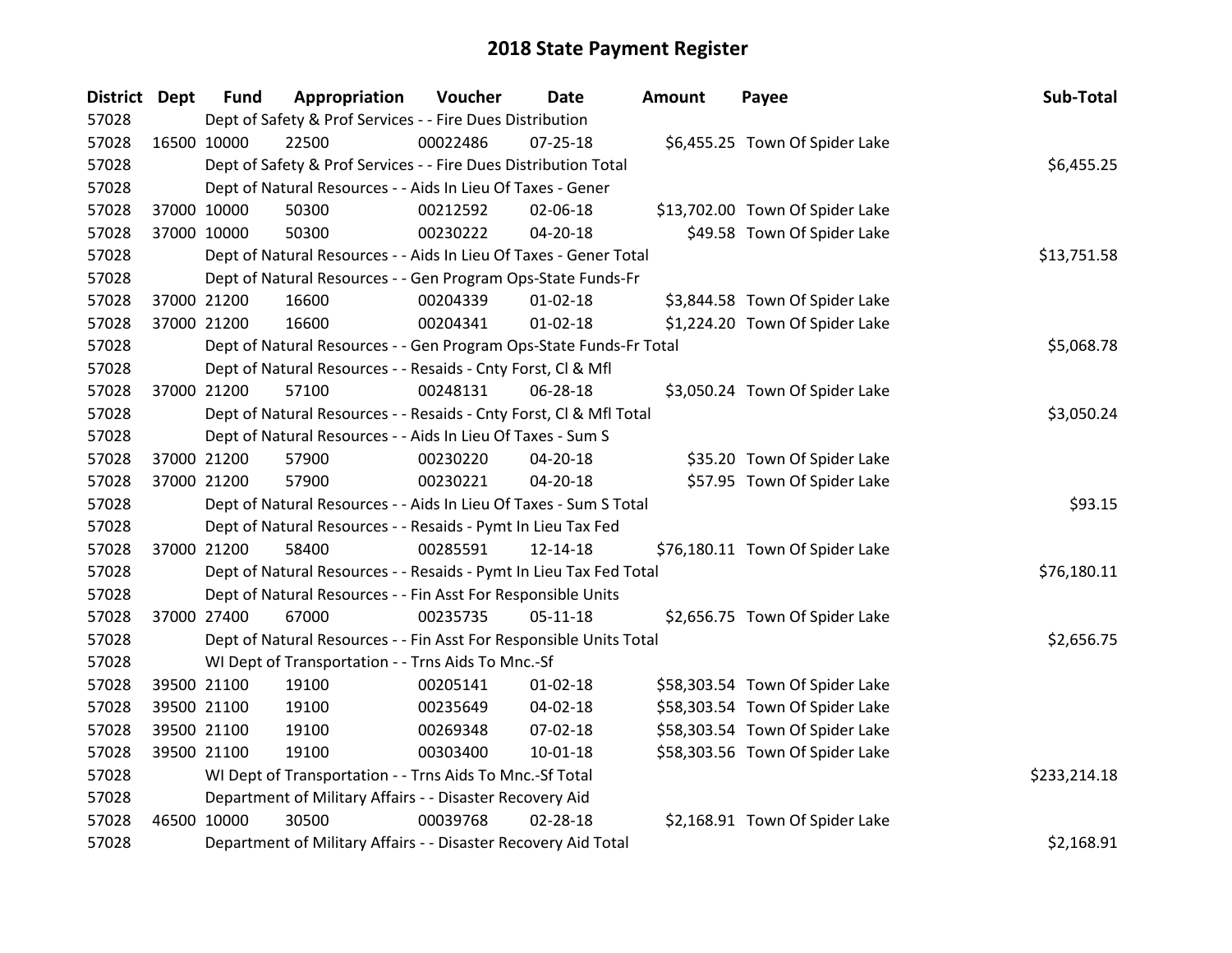| <b>District</b> | Dept        | <b>Fund</b> | Appropriation                                                          | <b>Voucher</b> | Date           | Amount | Payee                           | Sub-Total    |
|-----------------|-------------|-------------|------------------------------------------------------------------------|----------------|----------------|--------|---------------------------------|--------------|
| 57028           |             |             | Department of Military Affairs - - Federal Aid, Local Assistance       |                |                |        |                                 |              |
| 57028           | 46500 10000 |             | 34200                                                                  | 00039768       | $02 - 28 - 18$ |        | \$13,013.47 Town Of Spider Lake |              |
| 57028           |             |             | Department of Military Affairs - - Federal Aid, Local Assistance Total |                |                |        |                                 | \$13,013.47  |
| 57028           |             |             | Shared Revenue and Tax Relief - - County And Municipal Aid             |                |                |        |                                 |              |
| 57028           | 83500 10000 |             | 10500                                                                  | 00034117       | $07 - 23 - 18$ |        | \$1,525.95 Town Of Spider Lake  |              |
| 57028           | 83500 10000 |             | 10500                                                                  | 00037003       | 11-19-18       |        | \$8,647.07 Town Of Spider Lake  |              |
| 57028           |             |             | Shared Revenue and Tax Relief - - County And Municipal Aid Total       |                |                |        |                                 | \$10,173.02  |
| 57028           |             |             | Shared Revenue and Tax Relief - - Exempt Computer Aid                  |                |                |        |                                 |              |
| 57028           | 83500 10000 |             | 10900                                                                  | 00031303       | $07 - 23 - 18$ |        | \$24.35 Town Of Spider Lake     |              |
| 57028           |             |             | Shared Revenue and Tax Relief - - Exempt Computer Aid Total            |                |                |        |                                 | \$24.35      |
| 57028 Total     |             |             |                                                                        |                |                |        |                                 | \$365,849.79 |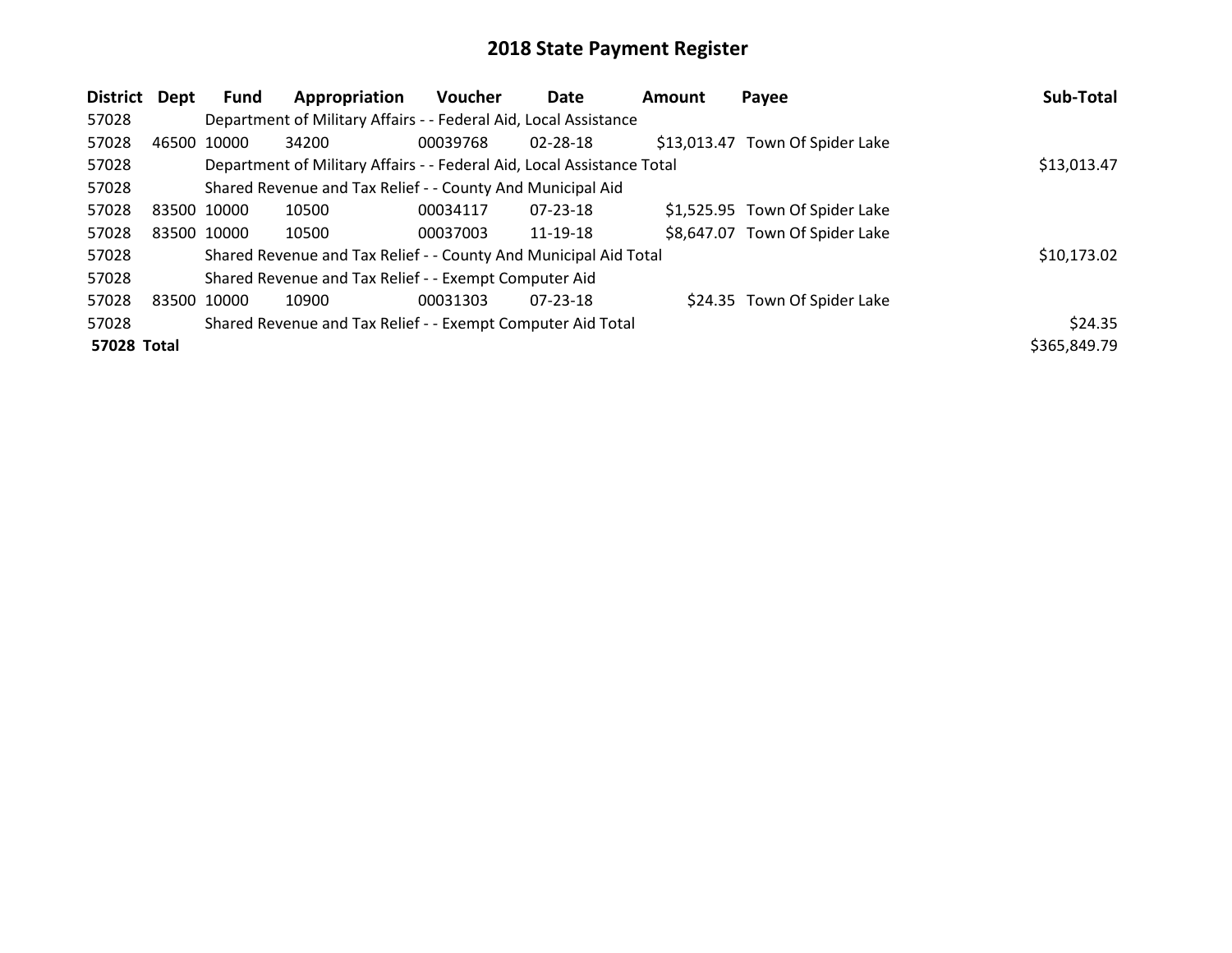| District Dept |             | <b>Fund</b> | Appropriation                                                        | Voucher    | Date           | <b>Amount</b> | Payee                       | Sub-Total   |
|---------------|-------------|-------------|----------------------------------------------------------------------|------------|----------------|---------------|-----------------------------|-------------|
| 57030         |             |             | Dept of Safety & Prof Services - - Fire Dues Distribution            |            |                |               |                             |             |
| 57030         | 16500 10000 |             | 22500                                                                | 00022487   | $07 - 24 - 18$ |               | \$1,083.65 Town Of Weirgor  |             |
| 57030         |             |             | Dept of Safety & Prof Services - - Fire Dues Distribution Total      |            |                |               |                             | \$1,083.65  |
| 57030         |             |             | Dept of Natural Resources - - Aids In Lieu Of Taxes - Gener          |            |                |               |                             |             |
| 57030         |             | 37000 10000 | 50300                                                                | 00230541   | 04-20-18       |               | \$53.33 Town Of Weirgor     |             |
| 57030         |             |             | Dept of Natural Resources - - Aids In Lieu Of Taxes - Gener Total    |            |                |               |                             | \$53.33     |
| 57030         |             |             | Dept of Natural Resources - - Resaids - Cnty Forst, Cl & Mfl         |            |                |               |                             |             |
| 57030         |             | 37000 21200 | 57100                                                                | 00248132   | 06-28-18       |               | \$503.05 Town Of Weirgor    |             |
| 57030         |             |             | Dept of Natural Resources - - Resaids - Cnty Forst, CI & Mfl Total   |            |                |               |                             | \$503.05    |
| 57030         |             |             | Dept of Natural Resources - - Aids In Lieu Of Taxes - Sum S          |            |                |               |                             |             |
| 57030         |             | 37000 21200 | 57900                                                                | 00230542   | $04 - 20 - 18$ |               | \$1,417.73 Town Of Weirgor  |             |
| 57030         |             |             | Dept of Natural Resources - - Aids In Lieu Of Taxes - Sum S Total    |            |                |               |                             | \$1,417.73  |
| 57030         |             |             | Dept of Natural Resources - - Fin Asst For Responsible Units         |            |                |               |                             |             |
| 57030         |             | 37000 27400 | 67000                                                                | 00235779   | $05 - 11 - 18$ |               | \$3,404.92 Town Of Weirgor  |             |
| 57030         |             |             | Dept of Natural Resources - - Fin Asst For Responsible Units Total   | \$3,404.92 |                |               |                             |             |
| 57030         |             |             | WI Dept of Transportation - - Trns Aids To Mnc.-Sf                   |            |                |               |                             |             |
| 57030         | 39500 21100 |             | 19100                                                                | 00205142   | $01 - 02 - 18$ |               | \$20,019.82 Town Of Weirgor |             |
| 57030         |             | 39500 21100 | 19100                                                                | 00235650   | 04-02-18       |               | \$20,019.82 Town Of Weirgor |             |
| 57030         |             | 39500 21100 | 19100                                                                | 00269349   | 07-02-18       |               | \$20,019.82 Town Of Weirgor |             |
| 57030         |             | 39500 21100 | 19100                                                                | 00303401   | 10-01-18       |               | \$20,019.82 Town Of Weirgor |             |
| 57030         |             |             | WI Dept of Transportation - - Trns Aids To Mnc.-Sf Total             |            |                |               |                             | \$80,079.28 |
| 57030         |             |             | Department of Administration - - Hv Trans Ln Annual Impact Fee       |            |                |               |                             |             |
| 57030         | 50500 10000 |             | 17400                                                                | 00078762   | 05-01-18       |               | \$7,998.00 Town Of Weirgor  |             |
| 57030         |             |             | Department of Administration - - Hv Trans Ln Annual Impact Fee Total |            |                |               |                             | \$7,998.00  |
| 57030         |             |             | Shared Revenue and Tax Relief - - County And Municipal Aid           |            |                |               |                             |             |
| 57030         | 83500 10000 |             | 10500                                                                | 00034118   | 07-23-18       |               | \$3,683.16 Town Of Weirgor  |             |
| 57030         | 83500 10000 |             | 10500                                                                | 00037004   | 11-19-18       |               | \$20,871.26 Town Of Weirgor |             |
| 57030         |             |             | Shared Revenue and Tax Relief - - County And Municipal Aid Total     |            |                |               |                             | \$24,554.42 |
| 57030         |             |             | Shared Revenue and Tax Relief - - Exempt Computer Aid                |            |                |               |                             |             |
| 57030         | 83500 10000 |             | 10900                                                                | 00031304   | $07 - 23 - 18$ |               | \$3.04 Town Of Weirgor      |             |
| 57030         |             |             | Shared Revenue and Tax Relief - - Exempt Computer Aid Total          |            |                |               |                             | \$3.04      |
| 57030         |             |             | Shared Revenue and Tax Relief - - Utility Aid                        |            |                |               |                             |             |
| 57030         | 83500 10000 |             | 11000                                                                | 00034118   | 07-23-18       |               | \$8.65 Town Of Weirgor      |             |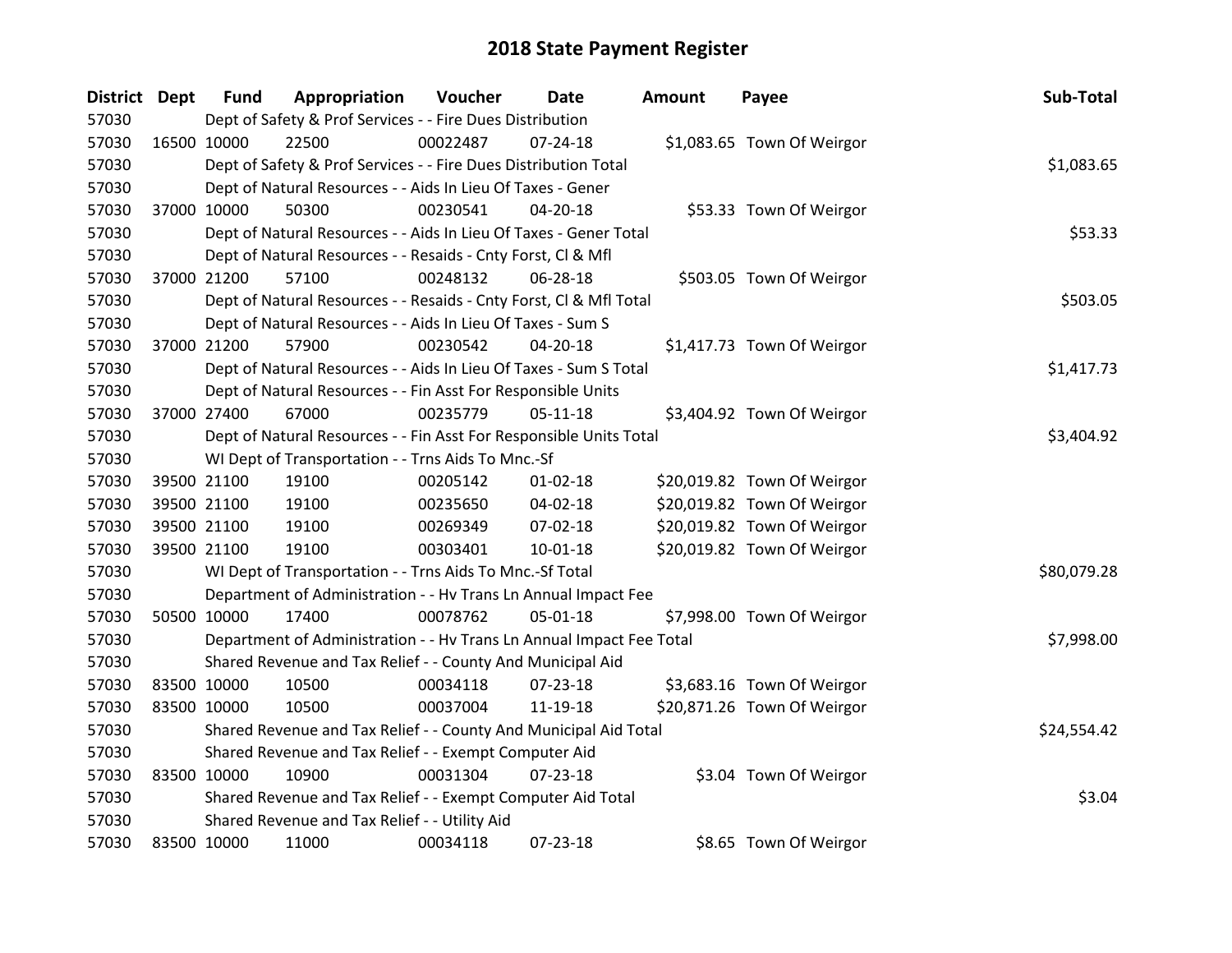| District Dept | Fund        | Appropriation                                       | <b>Voucher</b> | Date     | Amount | <b>Pavee</b>            | Sub-Total    |
|---------------|-------------|-----------------------------------------------------|----------------|----------|--------|-------------------------|--------------|
| 57030         | 83500 10000 | 11000                                               | 00037004       | 11-19-18 |        | \$40.35 Town Of Weirgor |              |
| 57030         |             | Shared Revenue and Tax Relief - - Utility Aid Total |                |          |        |                         | \$49.00      |
| 57030 Total   |             |                                                     |                |          |        |                         | \$119,146.42 |
|               |             |                                                     |                |          |        |                         |              |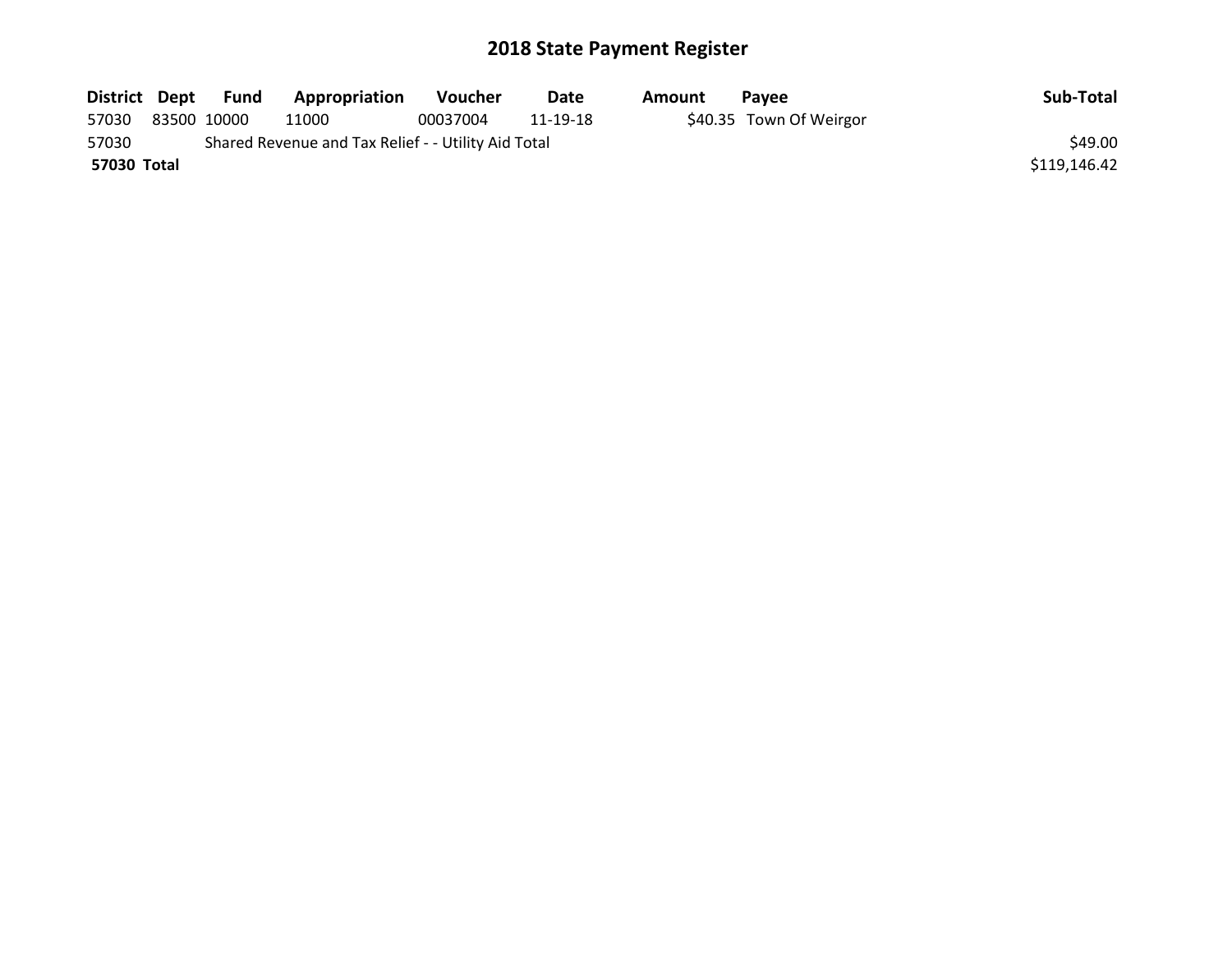| <b>District Dept</b> |             | <b>Fund</b> | Appropriation                                                      | Voucher  | Date           | <b>Amount</b> | Payee                       | Sub-Total   |
|----------------------|-------------|-------------|--------------------------------------------------------------------|----------|----------------|---------------|-----------------------------|-------------|
| 57032                |             |             | Dept of Safety & Prof Services - - Fire Dues Distribution          |          |                |               |                             |             |
| 57032                | 16500 10000 |             | 22500                                                              | 00021154 | $07-19-18$     |               | \$5,953.29 Winter, Town Of  |             |
| 57032                |             |             | Dept of Safety & Prof Services - - Fire Dues Distribution Total    |          |                |               |                             | \$5,953.29  |
| 57032                |             |             | Dept of Natural Resources - - Aids In Lieu Of Taxes - Gener        |          |                |               |                             |             |
| 57032                |             | 37000 10000 | 50300                                                              | 00212618 | 02-05-18       |               | \$7,319.66 Winter, Town Of  |             |
| 57032                |             | 37000 10000 | 50300                                                              | 00212619 | 02-05-18       |               | \$232.81 Winter, Town Of    |             |
| 57032                |             | 37000 10000 | 50300                                                              | 00230314 | 04-20-18       |               | \$44.28 Winter, Town Of     |             |
| 57032                |             | 37000 10000 | 50300                                                              | 00230316 | 04-20-18       |               | \$19.86 Winter, Town Of     |             |
| 57032                |             |             | Dept of Natural Resources - - Aids In Lieu Of Taxes - Gener Total  |          |                |               |                             | \$7,616.61  |
| 57032                |             |             | Dept of Natural Resources - - General Program Operations --        |          |                |               |                             |             |
| 57032                |             | 37000 21200 | 25400                                                              | 00214790 | 03-01-18       |               | \$359.16 Winter, Town Of    |             |
| 57032                |             | 37000 21200 | 25400                                                              | 00221544 | 03-23-18       |               | \$1,218.00 Winter, Town Of  |             |
| 57032                |             | 37000 21200 | 25400                                                              | 00228463 | 04-19-18       |               | \$487.20 Winter, Town Of    |             |
| 57032                |             |             | Dept of Natural Resources - - General Program Operations -- Total  |          |                |               |                             | \$2,064.36  |
| 57032                |             |             | Dept of Natural Resources - - Resaids - Cnty Forst, Cl & Mfl       |          |                |               |                             |             |
| 57032                |             | 37000 21200 | 57100                                                              | 00248133 | 06-28-18       |               | \$20,129.12 Winter, Town Of |             |
| 57032                |             |             | Dept of Natural Resources - - Resaids - Cnty Forst, CI & Mfl Total |          |                |               |                             | \$20,129.12 |
| 57032                |             |             | Dept of Natural Resources - - Aids In Lieu Of Taxes - Sum S        |          |                |               |                             |             |
| 57032                |             | 37000 21200 | 57900                                                              | 00230313 | 04-20-18       |               | \$44,873.63 Winter, Town Of |             |
| 57032                |             | 37000 21200 | 57900                                                              | 00230315 | 04-20-18       |               | \$3.86 Winter, Town Of      |             |
| 57032                |             |             | Dept of Natural Resources - - Aids In Lieu Of Taxes - Sum S Total  |          |                |               |                             | \$44,877.49 |
| 57032                |             |             | Dept of Natural Resources - - Resaids - Pymt In Lieu Tax Fed       |          |                |               |                             |             |
| 57032                |             | 37000 21200 | 58400                                                              | 00285593 | 12-14-18       |               | \$31,346.14 Winter, Town Of |             |
| 57032                |             |             | Dept of Natural Resources - - Resaids - Pymt In Lieu Tax Fed Total |          |                |               |                             | \$31,346.14 |
| 57032                |             |             | Dept of Natural Resources - - Resource Maint Develop Sp Frst       |          |                |               |                             |             |
| 57032                |             | 37000 21200 | 77900                                                              | 00250683 | $07-11-18$     |               | \$952.74 Winter, Town Of    |             |
| 57032                |             | 37000 21200 | 77900                                                              | 00261801 | 09-06-18       |               | \$2,857.84 Winter, Town Of  |             |
| 57032                |             | 37000 21200 | 77900                                                              | 00270537 | 10-02-18       |               | \$24,091.00 Winter, Town Of |             |
| 57032                |             | 37000 21200 | 77900                                                              | 00277846 | $11 - 14 - 18$ |               | \$2,800.55 Winter, Town Of  |             |
| 57032                |             |             | Dept of Natural Resources - - Resource Maint Develop Sp Frst Total |          |                |               |                             | \$30,702.13 |
| 57032                |             |             | Dept of Natural Resources - - Fin Asst For Responsible Units       |          |                |               |                             |             |
| 57032                |             | 37000 27400 | 67000                                                              | 00236020 | $05 - 15 - 18$ |               | \$7,802.50 Winter, Town Of  |             |
| 57032                |             |             | Dept of Natural Resources - - Fin Asst For Responsible Units Total |          |                |               |                             | \$7,802.50  |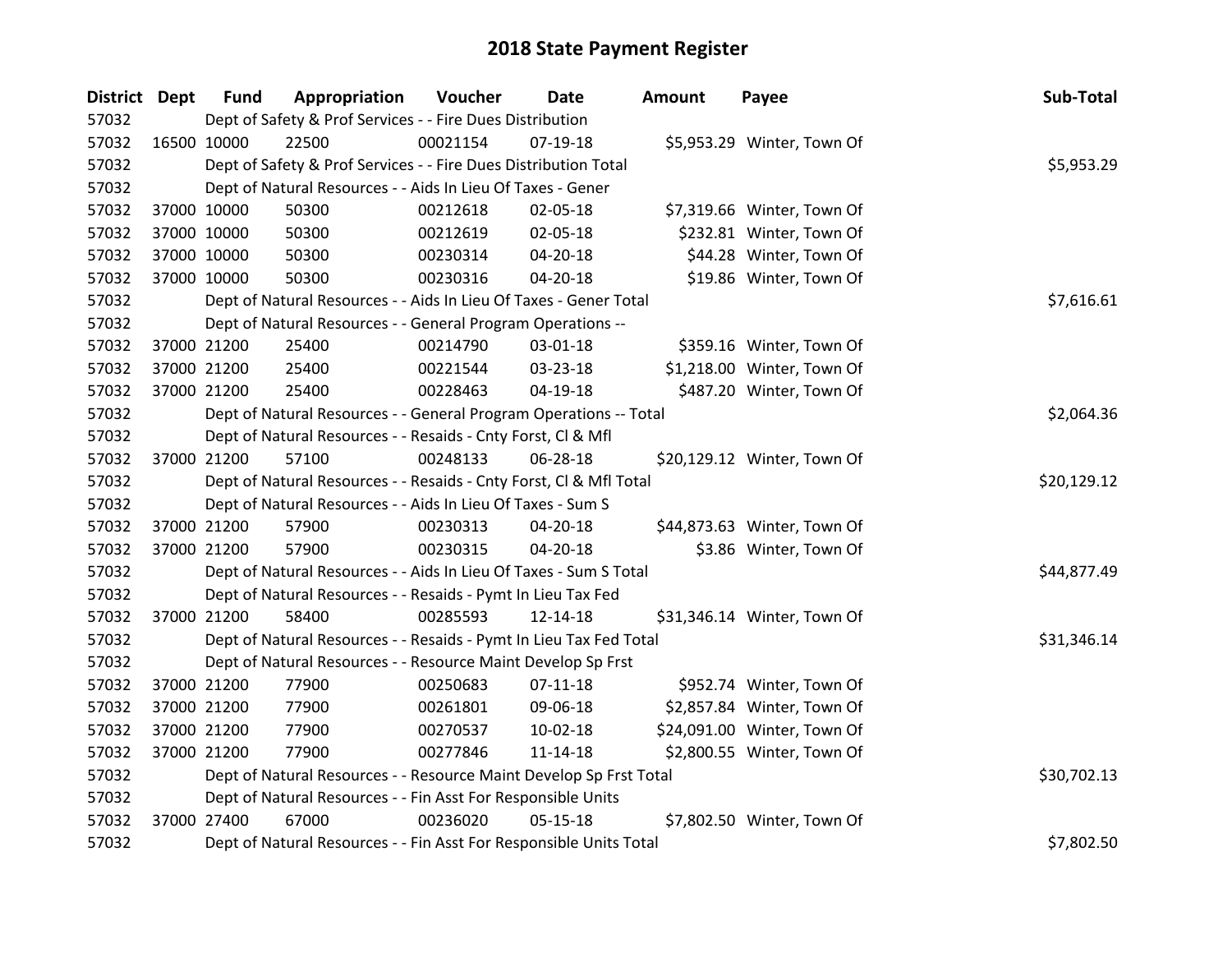| <b>District</b> | Dept  | Fund        | Appropriation                                                    | Voucher  | Date           | <b>Amount</b> | Payee                       | Sub-Total    |
|-----------------|-------|-------------|------------------------------------------------------------------|----------|----------------|---------------|-----------------------------|--------------|
| 57032           |       |             | WI Dept of Transportation - - Disastr Damag Aid Sf               |          |                |               |                             |              |
| 57032           |       | 39500 21100 | 17400                                                            | 00238307 | $04 - 04 - 18$ |               | \$6,993.74 Winter, Town Of  |              |
| 57032           |       |             | WI Dept of Transportation - - Disastr Damag Aid Sf Total         |          |                |               |                             | \$6,993.74   |
| 57032           |       |             | WI Dept of Transportation - - Trns Aids To Mnc.-Sf               |          |                |               |                             |              |
| 57032           |       | 39500 21100 | 19100                                                            | 00205143 | $01 - 02 - 18$ |               | \$86,738.61 Winter, Town Of |              |
| 57032           |       | 39500 21100 | 19100                                                            | 00235651 | $04 - 02 - 18$ |               | \$86,738.61 Winter, Town Of |              |
| 57032           |       | 39500 21100 | 19100                                                            | 00269350 | 07-02-18       |               | \$86,738.61 Winter, Town Of |              |
| 57032           |       | 39500 21100 | 19100                                                            | 00303402 | $10-01-18$     |               | \$86,738.64 Winter, Town Of |              |
| 57032           |       |             | WI Dept of Transportation - - Trns Aids To Mnc.-Sf Total         |          |                |               |                             | \$346,954.47 |
| 57032           |       |             | Department of Revenue - - Payments For Municipal Svcs            |          |                |               |                             |              |
| 57032           | 56600 | 10000       | 50100                                                            | 00026918 | 01-31-18       |               | \$1,045.79 Winter, Town Of  |              |
| 57032           |       |             | Department of Revenue - - Payments For Municipal Svcs Total      |          |                |               |                             | \$1,045.79   |
| 57032           |       |             | Shared Revenue and Tax Relief - - County And Municipal Aid       |          |                |               |                             |              |
| 57032           |       | 83500 10000 | 10500                                                            | 00034119 | 07-23-18       |               | \$2,819.17 Winter, Town Of  |              |
| 57032           |       | 83500 10000 | 10500                                                            | 00037005 | 11-19-18       |               | \$15,975.27 Winter, Town Of |              |
| 57032           |       |             | Shared Revenue and Tax Relief - - County And Municipal Aid Total |          |                |               |                             | \$18,794.44  |
| 57032           |       |             | Shared Revenue and Tax Relief - - Exempt Computer Aid            |          |                |               |                             |              |
| 57032           |       | 83500 10000 | 10900                                                            | 00031305 | $07 - 23 - 18$ |               | \$16.24 Winter, Town Of     |              |
| 57032           |       |             | Shared Revenue and Tax Relief - - Exempt Computer Aid Total      |          |                |               |                             | \$16.24      |
| 57032           |       |             | Shared Revenue and Tax Relief - - Utility Aid                    |          |                |               |                             |              |
| 57032           |       | 83500 10000 | 11000                                                            | 00034119 | $07 - 23 - 18$ |               | \$686.60 Winter, Town Of    |              |
| 57032           |       | 83500 10000 | 11000                                                            | 00037005 | 11-19-18       |               | \$3,426.55 Winter, Town Of  |              |
| 57032           |       |             | Shared Revenue and Tax Relief - - Utility Aid Total              |          |                |               |                             | \$4,113.15   |
| 57032 Total     |       |             |                                                                  |          |                |               |                             | \$528,409.47 |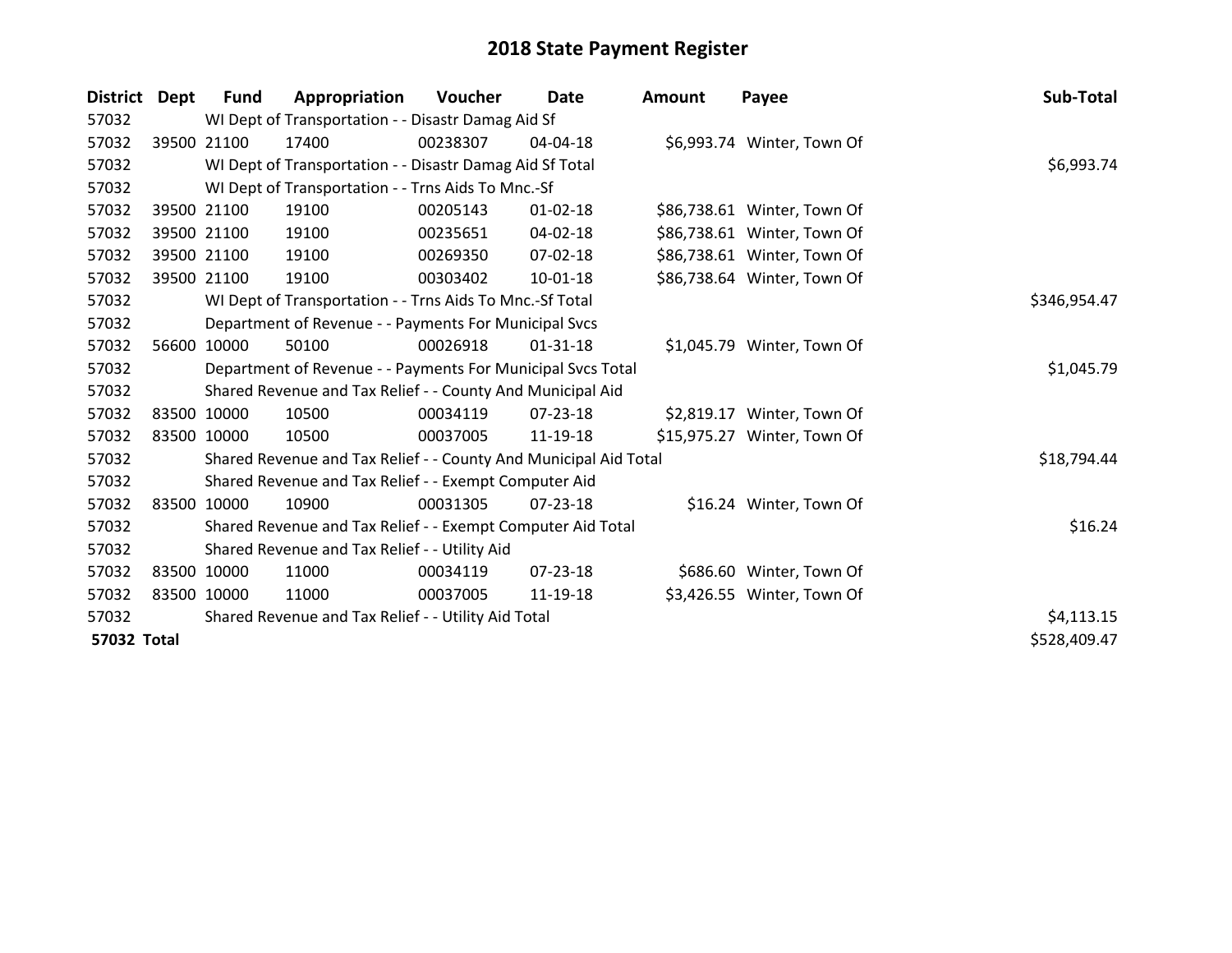| <b>District</b>    | Dept  | <b>Fund</b> | Appropriation                                                      | Voucher  | Date           | <b>Amount</b> | Payee                           | Sub-Total   |
|--------------------|-------|-------------|--------------------------------------------------------------------|----------|----------------|---------------|---------------------------------|-------------|
| 57111              |       |             | Dept of Safety & Prof Services - - Fire Dues Distribution          |          |                |               |                                 |             |
| 57111              | 16500 | 10000       | 22500                                                              | 00022488 | $07 - 24 - 18$ |               | \$153.84 Village Of Couderay    |             |
| 57111              |       |             | Dept of Safety & Prof Services - - Fire Dues Distribution Total    |          |                |               |                                 | \$153.84    |
| 57111              |       |             | Dept of Natural Resources - - Aids In Lieu Of Taxes - Gener        |          |                |               |                                 |             |
| 57111              |       | 37000 10000 | 50300                                                              | 00212489 | 02-06-18       |               | \$104.87 Village Of Couderay    |             |
| 57111              |       | 37000 10000 | 50300                                                              | 00229536 | 04-20-18       |               | \$10.40 Village Of Couderay     |             |
| 57111              |       | 37000 10000 | 50300                                                              | 00229537 | 04-20-18       |               | \$3.00 Village Of Couderay      |             |
| 57111              |       |             | Dept of Natural Resources - - Aids In Lieu Of Taxes - Gener Total  |          | \$118.27       |               |                                 |             |
| 57111              |       |             | Dept of Natural Resources - - Resaids - Cnty Forst, CI & Mfl       |          |                |               |                                 |             |
| 57111              | 37000 | 21200       | 57100                                                              | 00248134 | 06-28-18       |               | \$6.00 Village Of Couderay      |             |
| 57111              |       |             | Dept of Natural Resources - - Resaids - Cnty Forst, CI & Mfl Total |          |                |               |                                 | \$6.00      |
| 57111              |       |             | WI Dept of Transportation - - Trns Aids To Mnc.-Sf                 |          |                |               |                                 |             |
| 57111              |       | 39500 21100 | 19100                                                              | 00205144 | $01 - 02 - 18$ |               | \$1,324.34 Village Of Couderay  |             |
| 57111              |       | 39500 21100 | 19100                                                              | 00235652 | 04-02-18       |               | \$1,324.34 Village Of Couderay  |             |
| 57111              |       | 39500 21100 | 19100                                                              | 00269351 | 07-02-18       |               | \$1,324.34 Village Of Couderay  |             |
| 57111              |       | 39500 21100 | 19100                                                              | 00303403 | 10-01-18       |               | \$1,324.34 Village Of Couderay  |             |
| 57111              |       |             | WI Dept of Transportation - - Trns Aids To Mnc.-Sf Total           |          |                |               |                                 | \$5,297.36  |
| 57111              |       |             | Shared Revenue and Tax Relief - - County And Municipal Aid         |          |                |               |                                 |             |
| 57111              |       | 83500 10000 | 10500                                                              | 00034120 | 07-23-18       |               | \$6,079.19 Village Of Couderay  |             |
| 57111              |       | 83500 10000 | 10500                                                              | 00037006 | 11-19-18       |               | \$34,448.76 Village Of Couderay |             |
| 57111              |       |             | Shared Revenue and Tax Relief - - County And Municipal Aid Total   |          |                |               |                                 | \$40,527.95 |
| <b>57111 Total</b> |       |             |                                                                    |          |                |               |                                 | \$46,103.42 |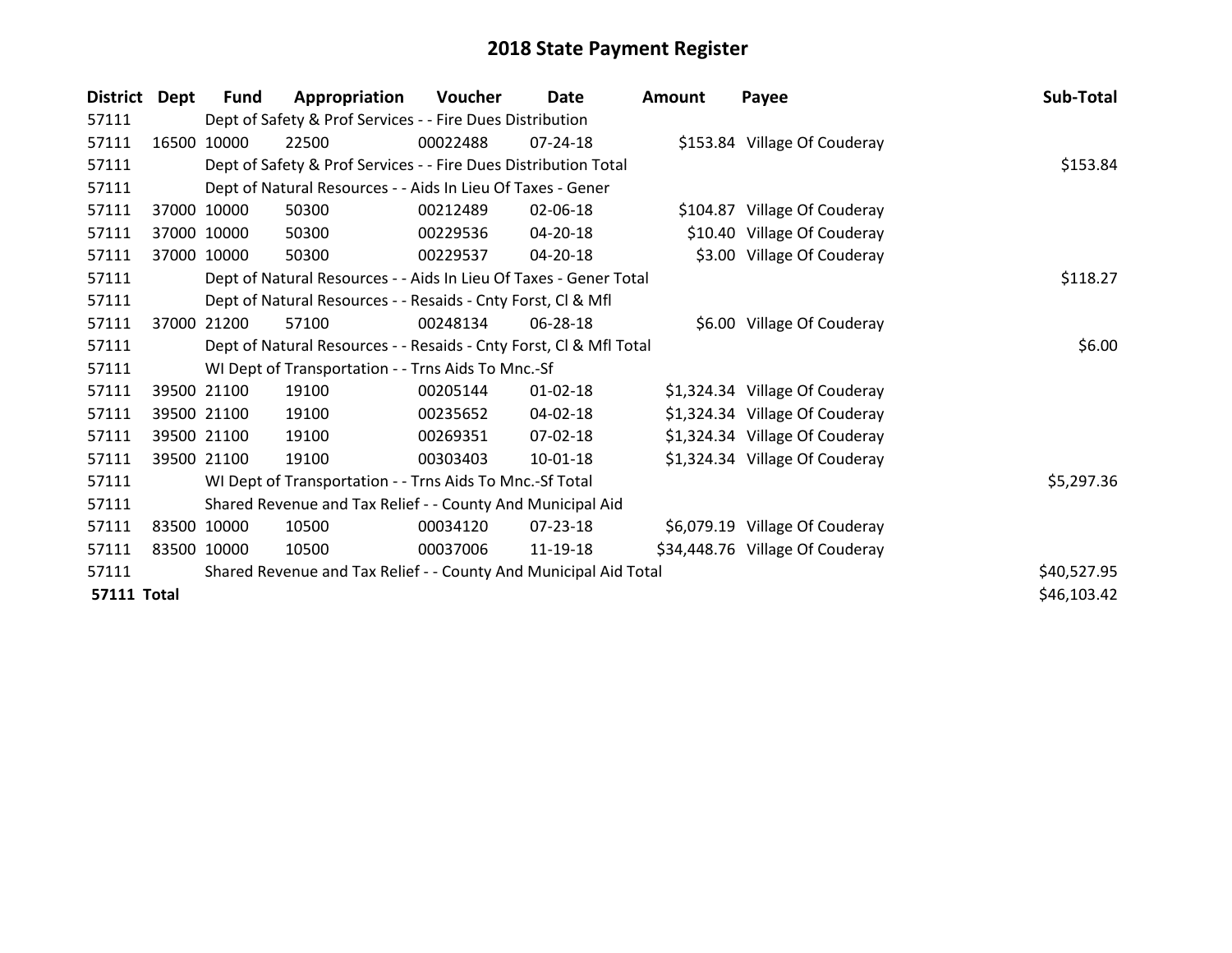| District Dept      |             | <b>Fund</b>                                                      | Appropriation                                                         | Voucher  | Date           | <b>Amount</b> | Payee                          | Sub-Total   |
|--------------------|-------------|------------------------------------------------------------------|-----------------------------------------------------------------------|----------|----------------|---------------|--------------------------------|-------------|
| 57121              |             |                                                                  | Dept of Safety & Prof Services - - Fire Dues Distribution             |          |                |               |                                |             |
| 57121              | 16500 10000 |                                                                  | 22500                                                                 | 00022489 | 07-24-18       |               | \$311.64 Village Of Exeland    |             |
| 57121              |             |                                                                  | Dept of Safety & Prof Services - - Fire Dues Distribution Total       |          |                |               |                                | \$311.64    |
| 57121              |             |                                                                  | Dept of Natural Resources - - Aids In Lieu Of Taxes - Gener           |          |                |               |                                |             |
| 57121              |             | 37000 10000                                                      | 50300                                                                 | 00229223 | 04-20-18       |               | \$32.00 Village Of Exeland     |             |
| 57121              |             |                                                                  | Dept of Natural Resources - - Aids In Lieu Of Taxes - Gener Total     |          |                |               |                                | \$32.00     |
| 57121              |             |                                                                  | Dept of Natural Resources - - Aids In Lieu Of Taxes - Sum S           |          |                |               |                                |             |
| 57121              |             | 37000 21200                                                      | 57900                                                                 | 00229224 | 04-20-18       |               | \$3.20 Village Of Exeland      |             |
| 57121              |             |                                                                  | Dept of Natural Resources - - Aids In Lieu Of Taxes - Sum S Total     |          |                |               |                                | \$3.20      |
| 57121              |             |                                                                  | WI Dept of Transportation - - Trns Aids To Mnc.-Sf                    |          |                |               |                                |             |
| 57121              |             | 39500 21100                                                      | 19100                                                                 | 00205145 | $01 - 02 - 18$ |               | \$2,789.15 Village Of Exeland  |             |
| 57121              |             | 39500 21100                                                      | 19100                                                                 | 00235653 | 04-02-18       |               | \$2,789.15 Village Of Exeland  |             |
| 57121              |             | 39500 21100                                                      | 19100                                                                 | 00269352 | 07-02-18       |               | \$2,789.15 Village Of Exeland  |             |
| 57121              |             | 39500 21100                                                      | 19100                                                                 | 00303404 | $10 - 01 - 18$ |               | \$2,789.18 Village Of Exeland  |             |
| 57121              |             |                                                                  | WI Dept of Transportation - - Trns Aids To Mnc.-Sf Total              |          |                |               |                                | \$11,156.63 |
| 57121              |             |                                                                  | WI Dept of Transportation - - Loc Rd Imp Prg St Fd                    |          |                |               |                                |             |
| 57121              |             | 39500 21100                                                      | 27800                                                                 | 00312343 | 10-18-18       |               | \$12,609.14 Village Of Exeland |             |
| 57121              |             |                                                                  | WI Dept of Transportation - - Loc Rd Imp Prg St Fd Total              |          |                |               |                                | \$12,609.14 |
| 57121              |             |                                                                  | Shared Revenue and Tax Relief - - Expenditure Restraint Program       |          |                |               |                                |             |
| 57121              | 83500 10000 |                                                                  | 10100                                                                 | 00034121 | $07 - 23 - 18$ |               | \$91.72 Village Of Exeland     |             |
| 57121              |             |                                                                  | Shared Revenue and Tax Relief - - Expenditure Restraint Program Total |          |                |               |                                | \$91.72     |
| 57121              |             |                                                                  | Shared Revenue and Tax Relief - - County And Municipal Aid            |          |                |               |                                |             |
| 57121              |             | 83500 10000                                                      | 10500                                                                 | 00034121 | 07-23-18       |               | \$10,154.24 Village Of Exeland |             |
| 57121              | 83500 10000 |                                                                  | 10500                                                                 | 00037007 | 11-19-18       |               | \$57,540.70 Village Of Exeland |             |
| 57121              |             | Shared Revenue and Tax Relief - - County And Municipal Aid Total |                                                                       |          |                |               |                                | \$67,694.94 |
| 57121              |             |                                                                  | Shared Revenue and Tax Relief - - Exempt Computer Aid                 |          |                |               |                                |             |
| 57121              | 83500 10000 |                                                                  | 10900                                                                 | 00031306 | 07-23-18       |               | \$7.10 Village Of Exeland      |             |
| 57121              |             |                                                                  | Shared Revenue and Tax Relief - - Exempt Computer Aid Total           | \$7.10   |                |               |                                |             |
| <b>57121 Total</b> |             |                                                                  |                                                                       |          |                |               |                                | \$91,906.37 |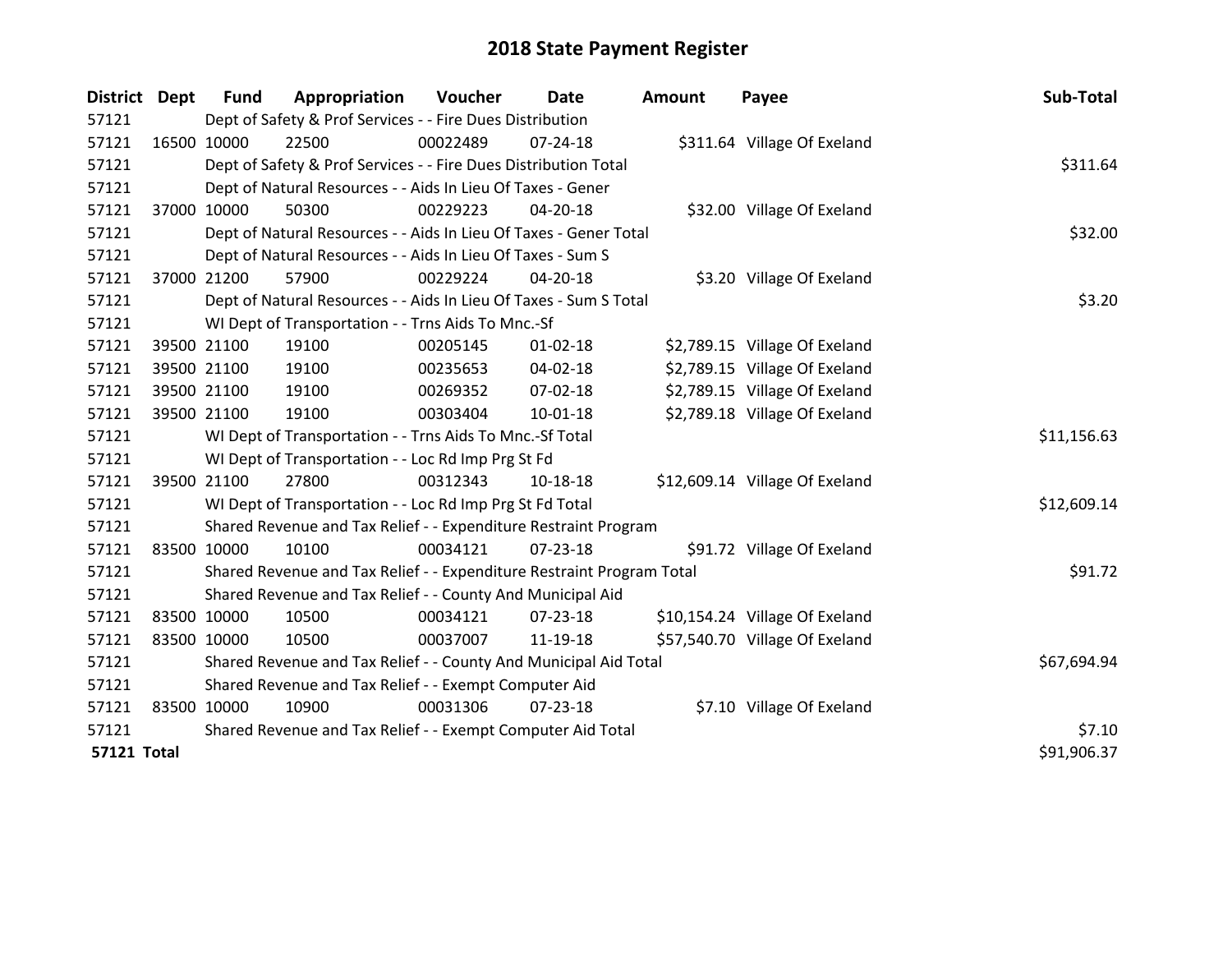| District Dept      |             | <b>Fund</b> | Appropriation                                                        | Voucher  | Date           | <b>Amount</b> | Payee                            | Sub-Total    |
|--------------------|-------------|-------------|----------------------------------------------------------------------|----------|----------------|---------------|----------------------------------|--------------|
| 57176              |             |             | Dept of Safety & Prof Services - - Fire Dues Distribution            |          |                |               |                                  |              |
| 57176              | 16500 10000 |             | 22500                                                                | 00022490 | $07 - 24 - 18$ |               | \$316.67 Village Of Radisson     |              |
| 57176              |             |             | Dept of Safety & Prof Services - - Fire Dues Distribution Total      |          |                |               |                                  | \$316.67     |
| 57176              |             |             | Dept of Natural Resources - - Aids In Lieu Of Taxes - Gener          |          |                |               |                                  |              |
| 57176              |             | 37000 10000 | 50300                                                                | 00212401 | 02-06-18       |               | \$91.68 Village Of Radisson      |              |
| 57176              | 37000 10000 |             | 50300                                                                | 00229085 | $04 - 20 - 18$ |               | \$5.48 Village Of Radisson       |              |
| 57176              |             |             | Dept of Natural Resources - - Aids In Lieu Of Taxes - Gener Total    |          |                |               |                                  | \$97.16      |
| 57176              |             |             | Dept of Natural Resources - - Fin Asst For Responsible Units         |          |                |               |                                  |              |
| 57176              |             | 37000 27400 | 67000                                                                | 00235564 | $05 - 11 - 18$ |               | \$731.45 Village Of Radisson     |              |
| 57176              |             |             | Dept of Natural Resources - - Fin Asst For Responsible Units Total   |          |                |               |                                  | \$731.45     |
| 57176              |             |             | WI Dept of Transportation - - Trns Aids To Mnc.-Sf                   |          |                |               |                                  |              |
| 57176              |             | 39500 21100 | 19100                                                                | 00205146 | $01 - 02 - 18$ |               | \$2,986.25 Village Of Radisson   |              |
| 57176              | 39500 21100 |             | 19100                                                                | 00235654 | 04-02-18       |               | \$2,986.25 Village Of Radisson   |              |
| 57176              |             | 39500 21100 | 19100                                                                | 00269353 | 07-02-18       |               | \$2,986.25 Village Of Radisson   |              |
| 57176              |             | 39500 21100 | 19100                                                                | 00303405 | $10 - 01 - 18$ |               | \$2,986.25 Village Of Radisson   |              |
| 57176              |             |             | WI Dept of Transportation - - Trns Aids To Mnc.-Sf Total             |          |                |               |                                  | \$11,945.00  |
| 57176              |             |             | Department of Administration - - Federal Aid, Local Assistance       |          |                |               |                                  |              |
| 57176              | 50500 10000 |             | 74300                                                                | 00079260 | 05-09-18       |               | \$145,065.00 Village Of Radisson |              |
| 57176              | 50500 10000 |             | 74300                                                                | 00085599 | 08-29-18       |               | \$107,803.97 Village Of Radisson |              |
| 57176              | 50500 10000 |             | 74300                                                                | 00091241 | 11-05-18       |               | \$133,815.03 Village Of Radisson |              |
| 57176              |             |             | Department of Administration - - Federal Aid, Local Assistance Total |          |                |               |                                  | \$386,684.00 |
| 57176              |             |             | Shared Revenue and Tax Relief - - County And Municipal Aid           |          |                |               |                                  |              |
| 57176              | 83500 10000 |             | 10500                                                                | 00034122 | $07 - 23 - 18$ |               | \$11,985.26 Village Of Radisson  |              |
| 57176              | 83500 10000 |             | 10500                                                                | 00037008 | 11-19-18       |               | \$67,916.47 Village Of Radisson  |              |
| 57176              |             |             | Shared Revenue and Tax Relief - - County And Municipal Aid Total     |          |                |               |                                  | \$79,901.73  |
| 57176              |             |             | Shared Revenue and Tax Relief - - Exempt Computer Aid                |          |                |               |                                  |              |
| 57176              | 83500 10000 |             | 10900                                                                | 00031307 | 07-23-18       |               | \$49.72 Village Of Radisson      |              |
| 57176              |             |             | Shared Revenue and Tax Relief - - Exempt Computer Aid Total          |          |                |               |                                  | \$49.72      |
| 57176              |             |             | Shared Revenue and Tax Relief - - Utility Aid                        |          |                |               |                                  |              |
| 57176              | 83500 10000 |             | 11000                                                                | 00034122 | $07 - 23 - 18$ |               | \$137.40 Village Of Radisson     |              |
| 57176              | 83500 10000 |             | 11000                                                                | 00037008 | 11-19-18       |               | \$897.53 Village Of Radisson     |              |
| 57176              |             |             | Shared Revenue and Tax Relief - - Utility Aid Total                  |          |                |               |                                  | \$1,034.93   |
| <b>57176 Total</b> |             |             |                                                                      |          |                |               |                                  | \$480,760.66 |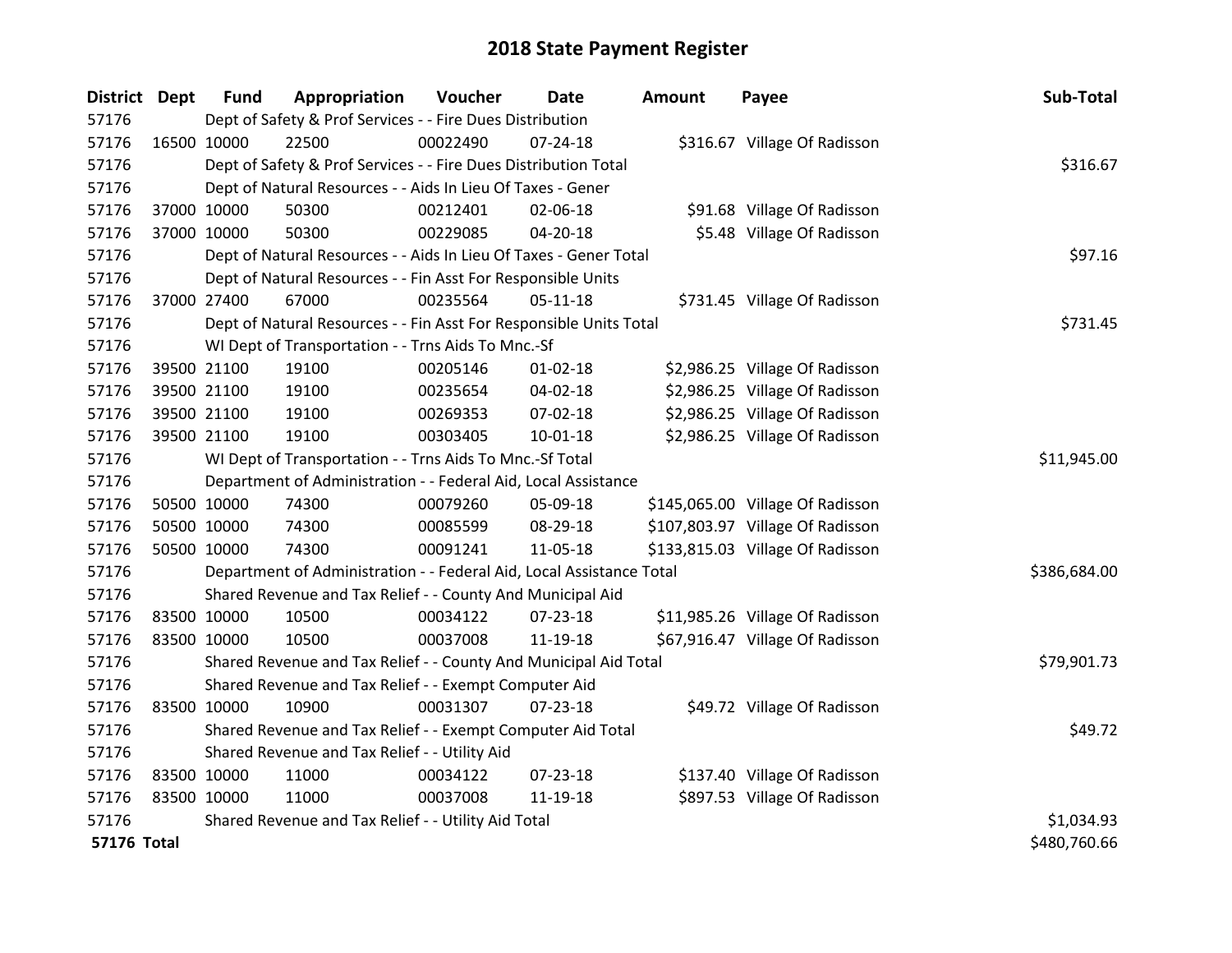| District Dept | <b>Fund</b> | Appropriation                                                      | Voucher  | <b>Date</b>    | <b>Amount</b> | Payee                          | Sub-Total    |
|---------------|-------------|--------------------------------------------------------------------|----------|----------------|---------------|--------------------------------|--------------|
| 57190         |             | Dept of Safety & Prof Services - - Fire Dues Distribution          |          |                |               |                                |              |
| 57190         | 16500 10000 | 22500                                                              | 00022491 | $07 - 24 - 18$ |               | \$564.91 Village Of Winter     |              |
| 57190         |             | Dept of Safety & Prof Services - - Fire Dues Distribution Total    |          |                |               |                                | \$564.91     |
| 57190         |             | Dept of Natural Resources - - Aids In Lieu Of Taxes - Gener        |          |                |               |                                |              |
| 57190         | 37000 10000 | 50300                                                              | 00212421 | 02-06-18       |               | \$726.73 Village Of Winter     |              |
| 57190         | 37000 10000 | 50300                                                              | 00229174 | 04-20-18       |               | \$9.09 Village Of Winter       |              |
| 57190         |             | Dept of Natural Resources - - Aids In Lieu Of Taxes - Gener Total  |          |                |               |                                | \$735.82     |
| 57190         |             | Dept of Natural Resources - - General Program Operations --        |          |                |               |                                |              |
| 57190         | 37000 21200 | 25400                                                              | 00214625 | $02 - 16 - 18$ |               | \$120.65 Village Of Winter     |              |
| 57190         | 37000 21200 | 25400                                                              | 00228160 | $04 - 18 - 18$ |               | \$119.45 Village Of Winter     |              |
| 57190         | 37000 21200 | 25400                                                              | 00255425 | $07-27-18$     |               | \$184.01 Village Of Winter     |              |
| 57190         | 37000 21200 | 25400                                                              | 00275278 | 10-31-18       |               | \$187.70 Village Of Winter     |              |
| 57190         |             | Dept of Natural Resources - - General Program Operations -- Total  |          |                |               |                                | \$611.81     |
| 57190         |             | Dept of Natural Resources - - Gpo--State Funds                     |          |                |               |                                |              |
| 57190         | 37000 21200 | 36100                                                              | 00214625 | $02 - 16 - 18$ |               | \$58.45 Village Of Winter      |              |
| 57190         | 37000 21200 | 36100                                                              | 00228160 | 04-18-18       |               | \$59.65 Village Of Winter      |              |
| 57190         |             | Dept of Natural Resources - - Gpo--State Funds Total               |          |                |               |                                | \$118.10     |
| 57190         |             | Dept of Natural Resources - - Fin Asst For Responsible Units       |          |                |               |                                |              |
| 57190         | 37000 27400 | 67000                                                              | 00235324 | $05-11-18$     |               | \$2,947.99 Village Of Winter   |              |
| 57190         |             | Dept of Natural Resources - - Fin Asst For Responsible Units Total |          |                |               |                                | \$2,947.99   |
| 57190         |             | WI Dept of Transportation - - Trns Aids To Mnc.-Sf                 |          |                |               |                                |              |
| 57190         | 39500 21100 | 19100                                                              | 00205147 | $01 - 02 - 18$ |               | \$3,022.08 Village Of Winter   |              |
| 57190         | 39500 21100 | 19100                                                              | 00235655 | 04-02-18       |               | \$3,022.08 Village Of Winter   |              |
| 57190         | 39500 21100 | 19100                                                              | 00269354 | 07-02-18       |               | \$3,022.08 Village Of Winter   |              |
| 57190         | 39500 21100 | 19100                                                              | 00303406 | $10 - 01 - 18$ |               | \$3,022.10 Village Of Winter   |              |
| 57190         |             | WI Dept of Transportation - - Trns Aids To Mnc.-Sf Total           |          |                |               |                                | \$12,088.34  |
| 57190         |             | Department of Revenue - - Payments For Municipal Svcs              |          |                |               |                                |              |
| 57190         | 56600 10000 | 50100                                                              | 00026919 | $01 - 31 - 18$ |               | \$391.69 Village Of Winter     |              |
| 57190         |             | Department of Revenue - - Payments For Municipal Svcs Total        |          |                |               |                                | \$391.69     |
| 57190         |             | Shared Revenue and Tax Relief - - County And Municipal Aid         |          |                |               |                                |              |
| 57190         | 83500 10000 | 10500                                                              | 00034123 | 07-23-18       |               | \$19,102.76 Village Of Winter  |              |
| 57190         | 83500 10000 | 10500                                                              | 00037009 | 11-19-18       |               | \$108,248.99 Village Of Winter |              |
| 57190         |             | Shared Revenue and Tax Relief - - County And Municipal Aid Total   |          |                |               |                                | \$127,351.75 |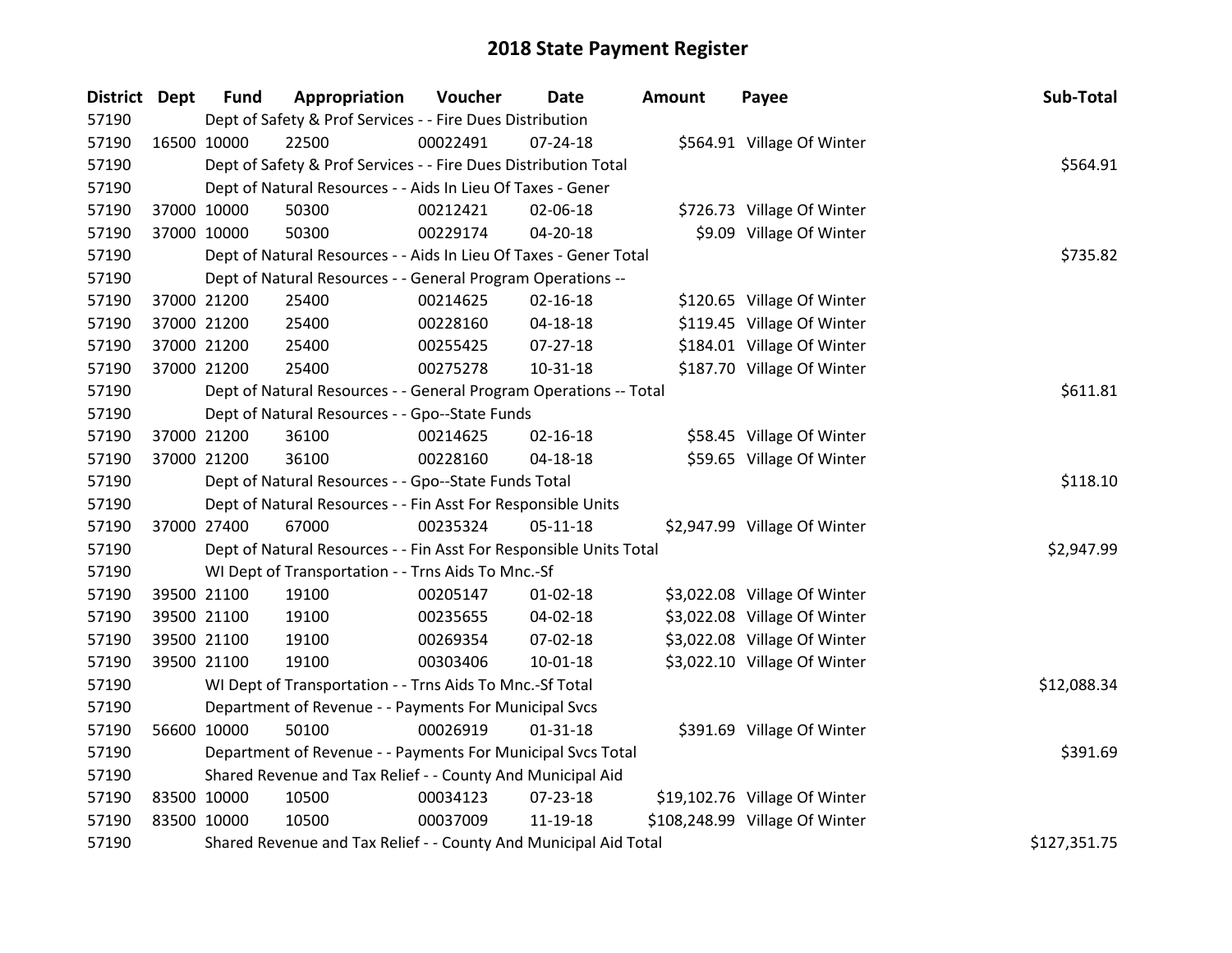| District Dept |                                                     | <b>Fund</b> | Appropriation                                                   | <b>Voucher</b> | Date           | Amount | Payee                        | Sub-Total    |
|---------------|-----------------------------------------------------|-------------|-----------------------------------------------------------------|----------------|----------------|--------|------------------------------|--------------|
| 57190         |                                                     |             | Shared Revenue and Tax Relief - - Utility Aid                   |                |                |        |                              |              |
| 57190         | 83500 10000                                         |             | 11000                                                           | 00034123       | $07 - 23 - 18$ |        | \$23.10 Village Of Winter    |              |
| 57190         |                                                     | 83500 10000 | 11000                                                           | 00037009       | 11-19-18       |        | \$131.73 Village Of Winter   |              |
| 57190         | Shared Revenue and Tax Relief - - Utility Aid Total | \$154.83    |                                                                 |                |                |        |                              |              |
| 57190         |                                                     |             | Shared Revenue and Tax Relief - - Lottery & Gaming Credit       |                |                |        |                              |              |
| 57190         | 83500 52100                                         |             | 36300                                                           | 00027613       | 03-26-18       |        | \$1,476.81 Village Of Winter |              |
| 57190         |                                                     |             | Shared Revenue and Tax Relief - - Lottery & Gaming Credit Total |                |                |        |                              | \$1,476.81   |
| 57190 Total   |                                                     |             |                                                                 |                |                |        |                              | \$146,442.05 |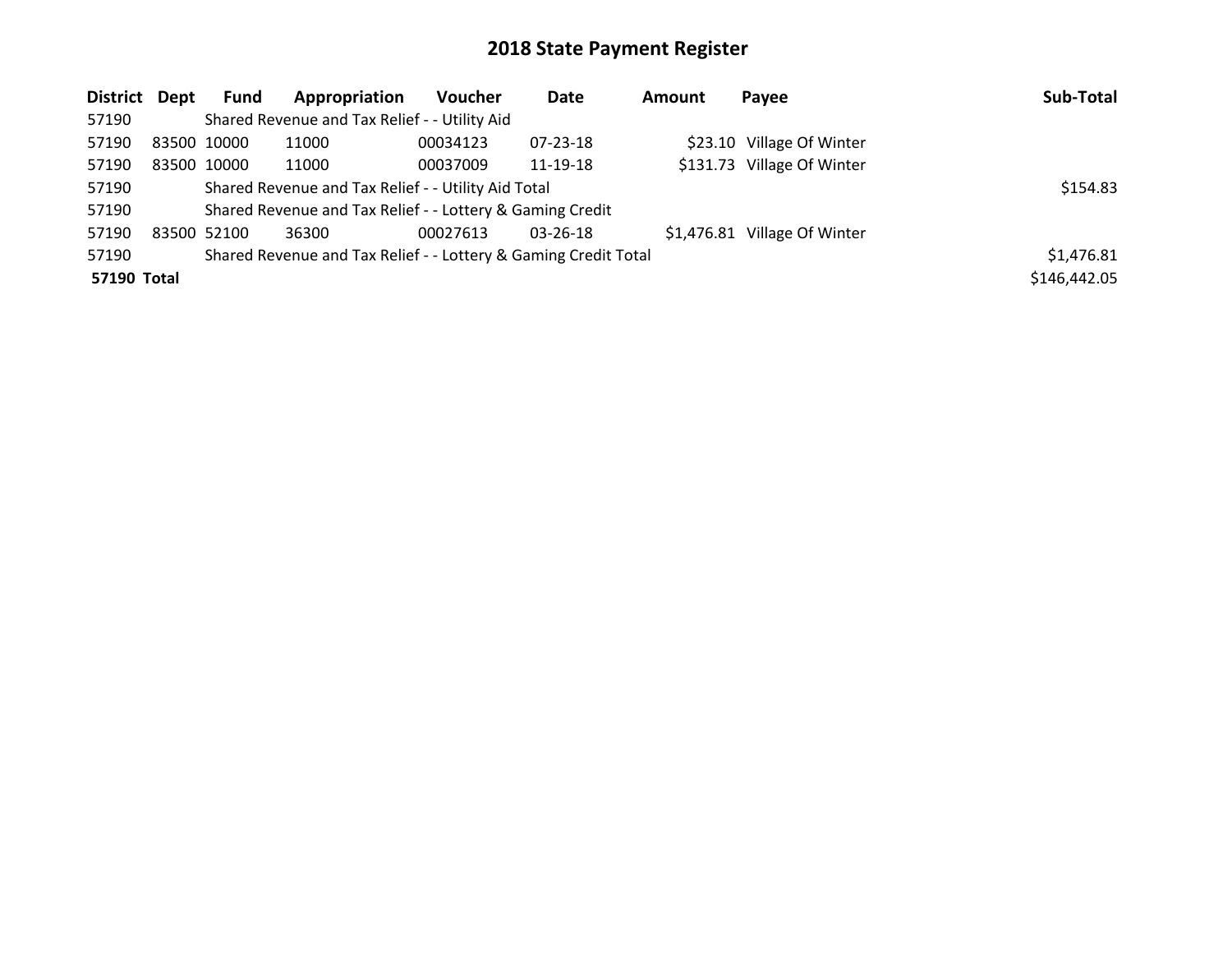| District Dept | <b>Fund</b> | Appropriation                                                      | Voucher  | Date           | <b>Amount</b> | Payee                       | Sub-Total    |
|---------------|-------------|--------------------------------------------------------------------|----------|----------------|---------------|-----------------------------|--------------|
| 57236         |             | Dept of Safety & Prof Services - - Fire Dues Distribution          |          |                |               |                             |              |
| 57236         | 16500 10000 | 22500                                                              | 00022492 | $07 - 25 - 18$ |               | \$8,550.90 City Of Hayward  |              |
| 57236         |             | Dept of Safety & Prof Services - - Fire Dues Distribution Total    |          |                |               |                             | \$8,550.90   |
| 57236         |             | Dept of Natural Resources - - Aids In Lieu Of Taxes - Gener        |          |                |               |                             |              |
| 57236         | 37000 10000 | 50300                                                              | 00212378 | 02-06-18       |               | \$67.24 City Of Hayward     |              |
| 57236         |             | Dept of Natural Resources - - Aids In Lieu Of Taxes - Gener Total  |          | \$67.24        |               |                             |              |
| 57236         |             | Dept of Natural Resources - - General Program Operations --        |          |                |               |                             |              |
| 57236         | 37000 21200 | 25400                                                              | 00213158 | 02-07-18       |               | \$73.65 City Of Hayward     |              |
| 57236         | 37000 21200 | 25400                                                              | 00218867 | 03-09-18       |               | \$70.00 City Of Hayward     |              |
| 57236         | 37000 21200 | 25400                                                              | 00225333 | 04-09-18       |               | \$70.00 City Of Hayward     |              |
| 57236         | 37000 21200 | 25400                                                              | 00233583 | 05-08-18       |               | \$91.98 City Of Hayward     |              |
| 57236         | 37000 21200 | 25400                                                              | 00244279 | 06-19-18       |               | \$110.31 City Of Hayward    |              |
| 57236         | 37000 21200 | 25400                                                              | 00253842 | 07-20-18       |               | \$121.42 City Of Hayward    |              |
| 57236         |             | Dept of Natural Resources - - General Program Operations -- Total  |          |                |               |                             | \$537.36     |
| 57236         |             | Dept of Natural Resources - - Aids In Lieu Of Taxes - Sum S        |          |                |               |                             |              |
| 57236         | 37000 21200 | 57900                                                              | 00228899 | 04-20-18       |               | \$3.49 City Of Hayward      |              |
| 57236         |             | Dept of Natural Resources - - Aids In Lieu Of Taxes - Sum S Total  |          |                |               |                             | \$3.49       |
| 57236         |             | Dept of Natural Resources - - Fin Asst For Responsible Units       |          |                |               |                             |              |
| 57236         | 37000 27400 | 67000                                                              | 00235004 | $05 - 11 - 18$ |               | \$7,185.30 City Of Hayward  |              |
| 57236         |             | Dept of Natural Resources - - Fin Asst For Responsible Units Total |          |                |               |                             | \$7,185.30   |
| 57236         |             | WI Dept of Transportation - - Trns Aids To Mnc.-Sf                 |          |                |               |                             |              |
| 57236         | 39500 21100 | 19100                                                              | 00205148 | 01-02-18       |               | \$40,306.58 City Of Hayward |              |
| 57236         | 39500 21100 | 19100                                                              | 00235656 | 04-02-18       |               | \$40,306.58 City Of Hayward |              |
| 57236         | 39500 21100 | 19100                                                              | 00269355 | 07-02-18       |               | \$40,306.58 City Of Hayward |              |
| 57236         | 39500 21100 | 19100                                                              | 00303407 | 10-01-18       |               | \$40,306.58 City Of Hayward |              |
| 57236         |             | WI Dept of Transportation - - Trns Aids To Mnc.-Sf Total           |          |                |               |                             | \$161,226.32 |
| 57236         |             | Department of Justice - - Law Enforcement Train, Local             |          |                |               |                             |              |
| 57236         | 45500 10000 | 23100                                                              | 00053092 | $10 - 11 - 18$ |               | \$1,120.00 City Of Hayward  |              |
| 57236         |             | Department of Justice - - Law Enforcement Train, Local Total       |          |                |               |                             | \$1,120.00   |
| 57236         |             | Department of Military Affairs - - Disaster Recovery Aid           |          |                |               |                             |              |
| 57236         | 46500 10000 | 30500                                                              | 00048706 | 09-11-18       |               | \$11,658.22 City Of Hayward |              |
| 57236         |             | Department of Military Affairs - - Disaster Recovery Aid Total     |          |                |               |                             | \$11,658.22  |
| 57236         |             | Department of Military Affairs - - Federal Aid, Local Assistance   |          |                |               |                             |              |